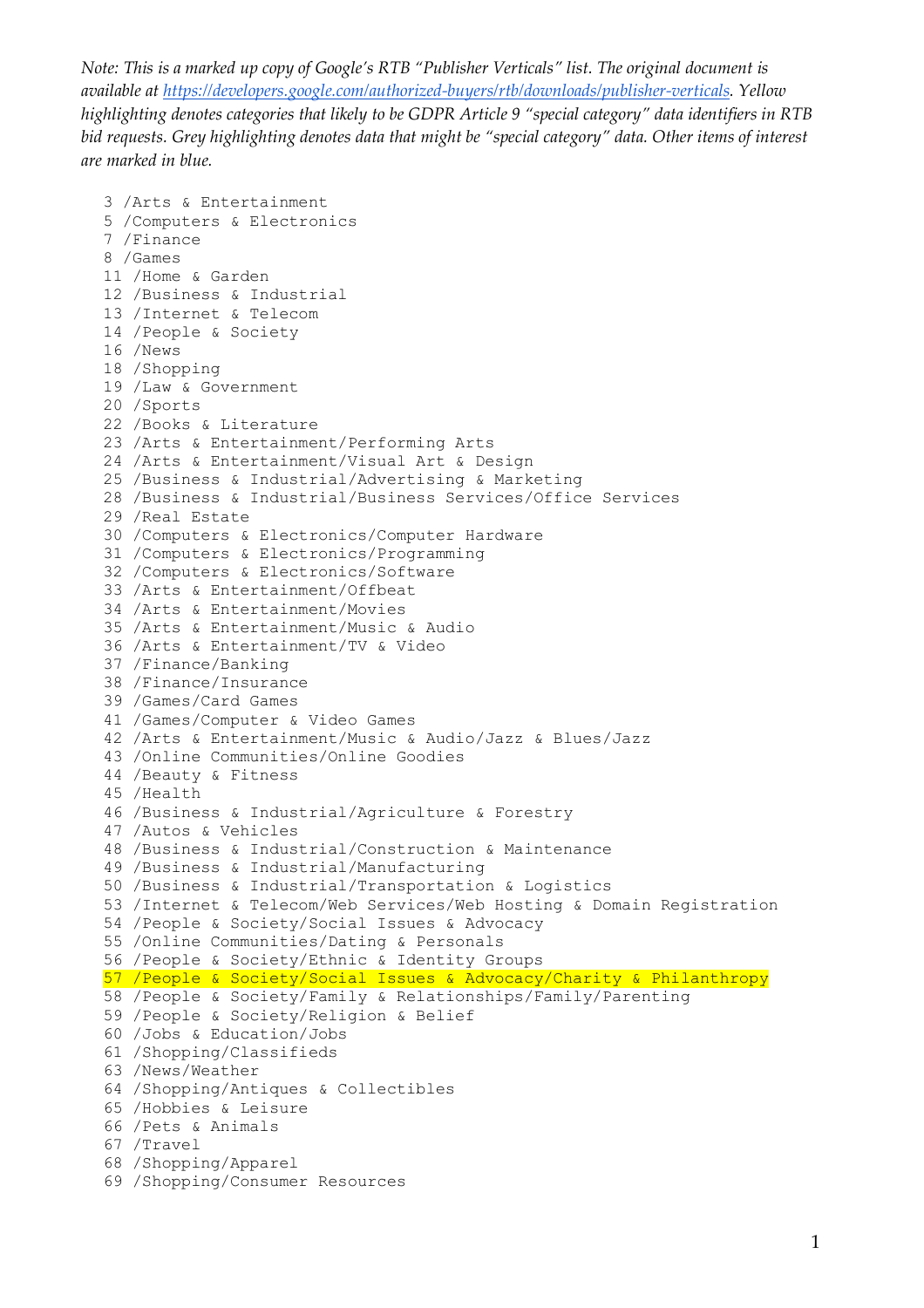```
70 /Shopping/Gifts & Special Event Items
71 /Food & Drink
73 /Shopping/Mass Merchants & Department Stores
74 /Jobs & Education/Education
75 /Law & Government/Legal
76 /Law & Government/Government
77 /Computers & Electronics/Enterprise Technology
78 /Computers & Electronics/Consumer Electronics
82 /People & Society/Social Issues & Advocacy/Green Living & 
Environmental Issues
83 /Business & Industrial/Advertising & Marketing/Marketing
84 /Internet & Telecom/Web Services/Search Engine Optimization & 
Marketing
89 /Autos & Vehicles/Vehicle Parts & Services/Vehicle Parts & Accessories
91 /Computers & Electronics/Consumer Electronics/Audio Equipment/Stereo 
Systems & Components
93 /Beauty & Fitness/Face & Body Care/Skin & Nail Care
94 /Beauty & Fitness/Fitness
95 /Business & Industrial/Business Services/Office Supplies
96 /Real Estate/Real Estate Services/Real Estate Agencies
97 /Shopping/Consumer Resources/Consumer Advocacy & Protection
98 /Beauty & Fitness/Fashion & Style/Fashion Designers & Collections
99 /Shopping/Gifts & Special Event Items/Gifts
100 /Shopping/Gifts & Special Event Items/Cards & Greetings
101 /People & Society/Religion & Belief/Spirituality
102 /Online Communities/Dating & Personals/Personals
104 /Internet & Telecom/Service Providers/ISPs
105 /Games/Computer & Video Games/Browser Games
107 /Finance/Investing
108 /Reference/Language Resources
112 /News/Broadcast & Network News
113 /People & Society/Ethnic & Identity Groups/Lesbian, Gay, Bisexual & 
Transgender
115 /People & Society/Family & Relationships/Family/Parenting/Babies & 
Toddlers/Baby Care & Hygiene
118 /Sports/Water Sports
119 /Pets & Animals/Wildlife
120 /Home & Garden/Kitchen & Dining/Cookware & Diningware
121 /Food & Drink/Food & Grocery Retailers
122 /Food & Drink/Cooking & Recipes
124 /Shopping/Apparel/Clothing Accessories
137 /Home & Garden/Home & Interior Decor
138 /Autos & Vehicles/Vehicle Parts & Services/Vehicle Repair & 
Maintenance
143 /Beauty & Fitness/Face & Body Care
144 /Beauty & Fitness/Face & Body Care/Unwanted Body & Facial Hair 
Removal
145 /Beauty & Fitness/Spas & Beauty Services
146 /Beauty & Fitness/Hair Care
147 /Beauty & Fitness/Cosmetology & Beauty Professionals
148 /Autos & Vehicles/Motor Vehicles (By Type)/Off-Road Vehicles
157 /Business & Industrial/Business Operations/Human Resources
158 /Home & Garden/Home Improvement
166 /Law & Government/Public Safety
```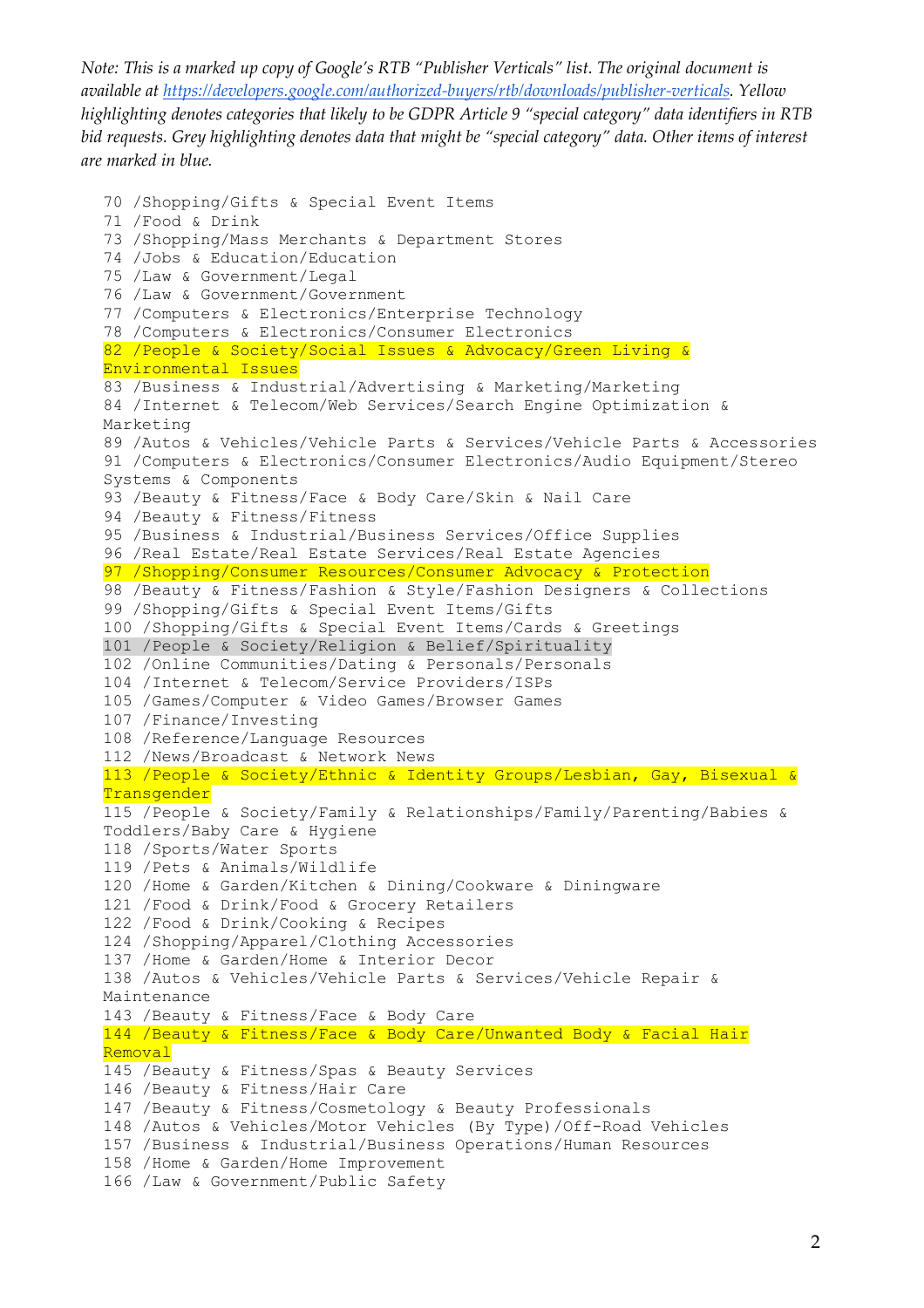```
168 /Law & Government/Public Safety/Emergency Services
170 /Autos & Vehicles/Vehicle Codes & Driving Laws/Vehicle Licensing & 
Registration
171 /People & Society/Ethnic & Identity Groups/Indigenous Peoples/Native 
Americans
174 /Science
179 /Travel/Hotels & Accommodations
180 /Sports/Motor Sports
182 /Arts & Entertainment/Humor
184 /Arts & Entertainment/Celebrities & Entertainment News
185 /Beauty & Fitness/Fashion & Style
188 /Arts & Entertainment/Events & Listings/Bars, Clubs & Nightlife
189 /Hobbies & Leisure/Clubs & Organizations
191 /Online Communities/Forum & Chat Providers
195 /Health/Reproductive Health
198 /Health/Reproductive Health/Birth Control
202 /Health/Reproductive Health/Male Impotence
203 /Travel/Air Travel
205 /Travel/Car Rental & Taxi Services
206 /Travel/Cruises & Charters
208 /Travel/Tourist Destinations
210 /Arts & Entertainment/Movies/DVD & Video Shopping
211 /Arts & Entertainment/TV & Video/Online Video
213 /Arts & Entertainment/Movies/Movie Memorabilia
215 /Arts & Entertainment/Music & Audio/Radio
216 /Arts & Entertainment/Music & Audio/Music Equipment & 
Technology/Musical Instruments
217 /Arts & Entertainment/Music & Audio/CD & Audio Shopping
218 /Arts & Entertainment/Music & Audio/Music Art & Memorabilia
220 /Arts & Entertainment/Music & Audio/Music Streams & Downloads
224 /Computers & Electronics/Software/Software Utilities
225 /Computers & Electronics/Software/Device Drivers
226 /Computers & Electronics/Computer Hardware/Computer 
Components/Computer Memory
227 /Computers & Electronics/Consumer Electronics/Gadgets & Portable 
Electronics/MP3 & Portable Media Players
228 /Computers & Electronics/Consumer Electronics/Gadgets & Portable 
Electronics/PDAs & Handhelds
229 /Computers & Electronics/Consumer Electronics/TV & Video Equipment
230 /Computers & Electronics/Consumer Electronics/Car Electronics/Car 
Audio
231 /Science/Engineering & Technology
233 /Business & Industrial/Energy & Utilities
234 /Beauty & Fitness/Face & Body Care/Make-Up & Cosmetics
235 /Beauty & Fitness/Hair Care/Hair Loss
236 /Beauty & Fitness/Weight Loss
237 /Health/Nutrition/Vitamins & Supplements
238 /Health/Medical Facilities & Services/Medical 
Procedures/Surgery/Cosmetic Surgery
239 /Beauty & Fitness/Body Art
241 /Beauty & Fitness/Fitness/Bodybuilding
242 /Beauty & Fitness/Face & Body Care/Perfumes & Fragrances
244 /Beauty & Fitness/Face & Body Care/Hygiene & Toiletries
245 /Health/Oral & Dental Care
```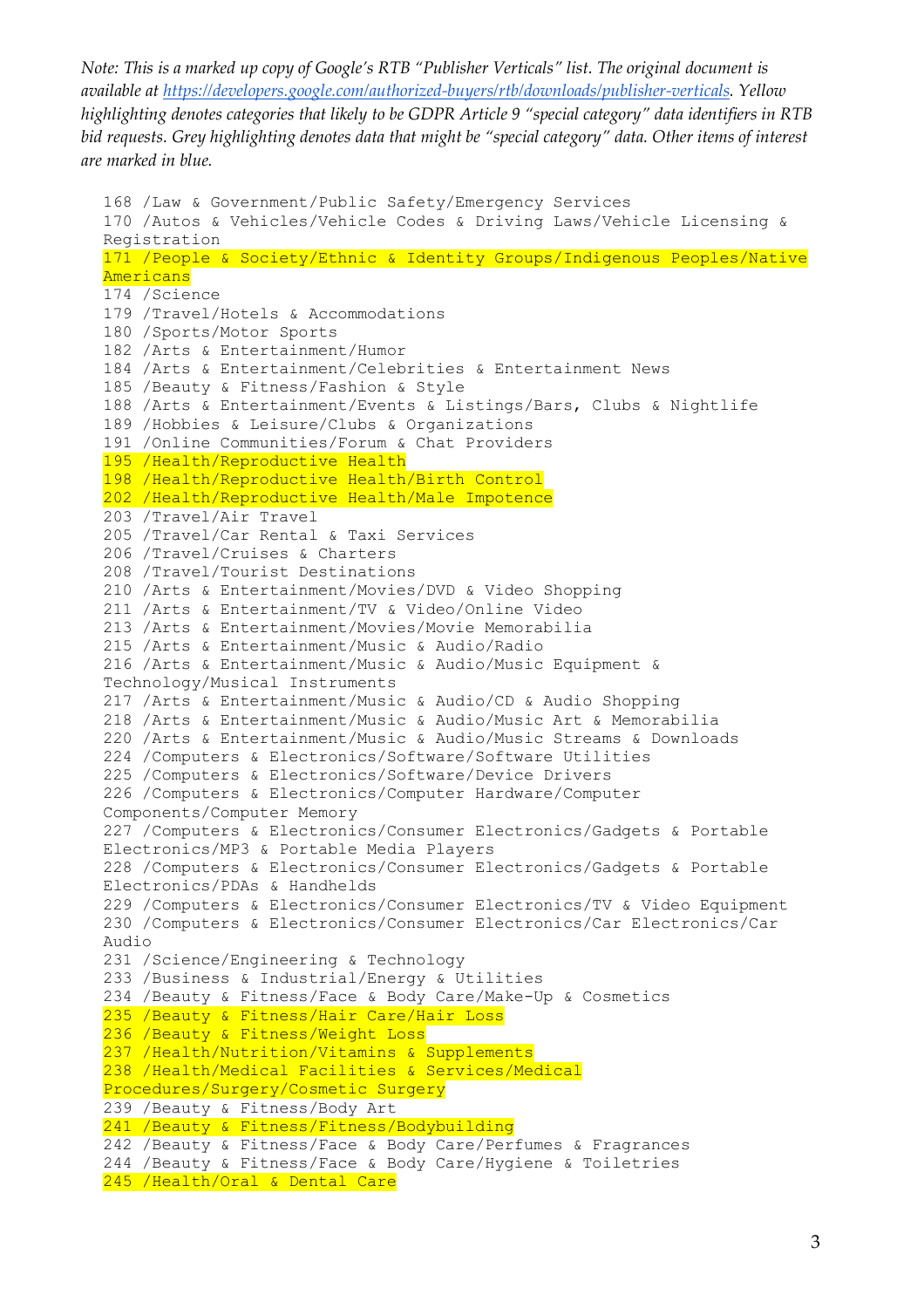## 246 /Health/Vision Care

```
248 /Health/Pharmacy
249 /Finance/Insurance/Health Insurance
250 /Health/Medical Facilities & Services/Hospitals & Treatment Centers
251 /Health/Medical Devices & Equipment
252 /Health/Health Foundations & Medical Research
253 /Health/Medical Literature & Resources
254 /Health/Health Education & Medical Training
255 /Business & Industrial/Pharmaceuticals & Biotech
256 /Health/Medical Facilities & Services
257 /Health/Substance Abuse
258 /Sports/Team Sports/American Football
259 /Sports/Team Sports/Baseball
260 /Sports/Team Sports/Hockey
261 /Sports/Individual Sports/Golf
262 /Sports/Individual Sports/Racquet Sports
263 /Sports/Sporting Goods
264 /Sports/Team Sports/Basketball
265 /Sports/Winter Sports
268 /Reference/Geographic Reference/Maps
269 /Home & Garden/Gardening & Landscaping
270 /Home & Garden/Home Furnishings
271 /Home & Garden/Home Appliances
272 /Home & Garden/Home Furnishings/Lamps & Lighting
273 /Autos & Vehicles/Motor Vehicles (By Type)/Motorcycles
275 /Online Communities/Photo & Video Sharing
276 /Food & Drink/Restaurants
278 /Finance/Accounting & Auditing
279 /Finance/Credit & Lending
280 /Business & Industrial/Business Services/E-Commerce Services/Merchant 
Services & Payment Systems
284 /Hobbies & Leisure/Crafts
287 /Business & Industrial/Industrial Materials & Equipment
288 /Business & Industrial/Chemicals Industry
289 /Business & Industrial/Transportation & Logistics/Freight & Trucking
290 /Business & Industrial/Transportation & Logistics/Packaging
291 /Business & Industrial/Transportation & Logistics/Moving & Relocation
292 /Shopping/Auctions
293 /Hobbies & Leisure/Special Occasions/Weddings
294 /Sports/Team Sports/Soccer
296 /Sports/Team Sports/Cricket
297 /Food & Drink/Cooking & Recipes/Culinary Training
298 /People & Society/Seniors & Retirement
299 /Online Communities
301 /Internet & Telecom/Web Portals
302 /Internet & Telecom/Web Services
303 /Computers & Electronics/Software/Operating Systems
304 /Computers & Electronics/Software/Internet Software/Internet Clients 
& Browsers
305 /Computers & Electronics/Consumer Electronics/TV & Video 
Equipment/Televisions
306 /Computers & Electronics/Consumer Electronics/Camera & Photo 
Equipment/Cameras & Camcorders
```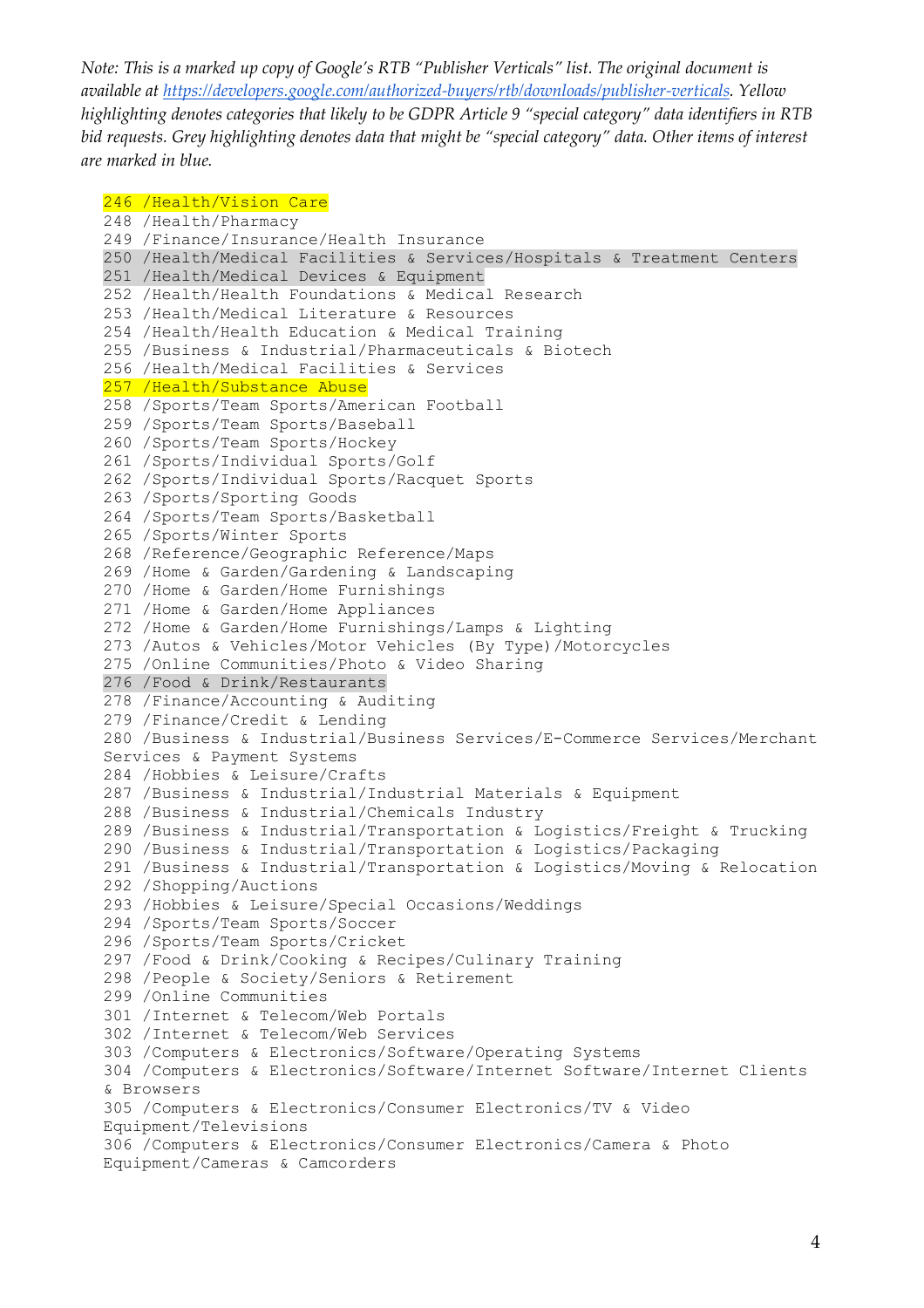```
307 /Computers & Electronics/Consumer Electronics/Camera & Photo 
Equipment/Cameras & Camcorders/Cameras
308 /Computers & Electronics/Consumer Electronics/Camera & Photo 
Equipment/Cameras & Camcorders/Camcorders
309 /Computers & Electronics/Computer Hardware/Desktop Computers
310 /Computers & Electronics/Computer Hardware/Laptops & Notebooks
311 /Computers & Electronics/Networking
312 /Computers & Electronics/Computer Hardware/Computer Peripherals
313 /Computers & Electronics/Software/Open Source
314 /Computers & Electronics/Computer Security
315 /Computers & Electronics/Computer Security/Antivirus & Malware
316 /Arts & Entertainment/Comics & Animation
317 /Arts & Entertainment/Comics & Animation/Anime & Manga
318 /Arts & Entertainment/Comics & Animation/Comics
319 /Arts & Entertainment/Comics & Animation/Cartoons
320 /Online Communities/Dating & Personals/Photo Rating Sites
321 /Online Communities/File Sharing & Hosting
323 /Shopping/Gifts & Special Event Items/Flowers
324 /Shopping/Gifts & Special Event Items/Party & Holiday Supplies
325 /People & Society/Women's Interests
326 /Internet & Telecom/Web Services/Affiliate Programs
327 /Business & Industrial/Advertising & Marketing/Public Relations
328 /Business & Industrial/Advertising & Marketing/Telemarketing
329 /Business & Industrial/Business Services
330 /Business & Industrial/Business Operations/Human 
Resources/Recruitment & Staffing
331 /Business & Industrial/Business Operations/Human Resources/Corporate 
Training
332 /Business & Industrial/Printing & Publishing/Document & Printing 
Services
333 /Business & Industrial/Business Services/Office Supplies/Office 
Furniture
334 /Business & Industrial/Business Services/Corporate Events
335 /Business & Industrial/Business Services/Corporate Events/Trade Fairs 
& Industry Shows
336 /Business & Industrial/Business Operations/Business Plans & 
Presentations
337 /Business & Industrial/Business Services/Office Services/Office & 
Facilities Management
338 /Business & Industrial/Business Operations/Management
340 /Business & Industrial/Business Services/E-Commerce Services
341 /Computers & Electronics/Enterprise Technology/Customer Relationship 
Management (CRM)
342 /Computers & Electronics/Enterprise Technology/Enterprise Resource 
Planning (ERP)
343 /Computers & Electronics/Enterprise Technology/Data Management
344 /Computers & Electronics/Computer Security/Network Security
346 /Computers & Electronics/Networking/Networking Equipment
347 /Computers & Electronics/Networking/Network Monitoring & Management
350 /Shopping/Apparel/Clothing Accessories/Gems & Jewelry
352 /Shopping/Consumer Resources/Product Reviews & Price 
Comparisons/Price Comparisons
353 /Shopping/Consumer Resources/Product Reviews & Price Comparisons
354 /Business & Industrial/Transportation & Logistics/Import & Export
```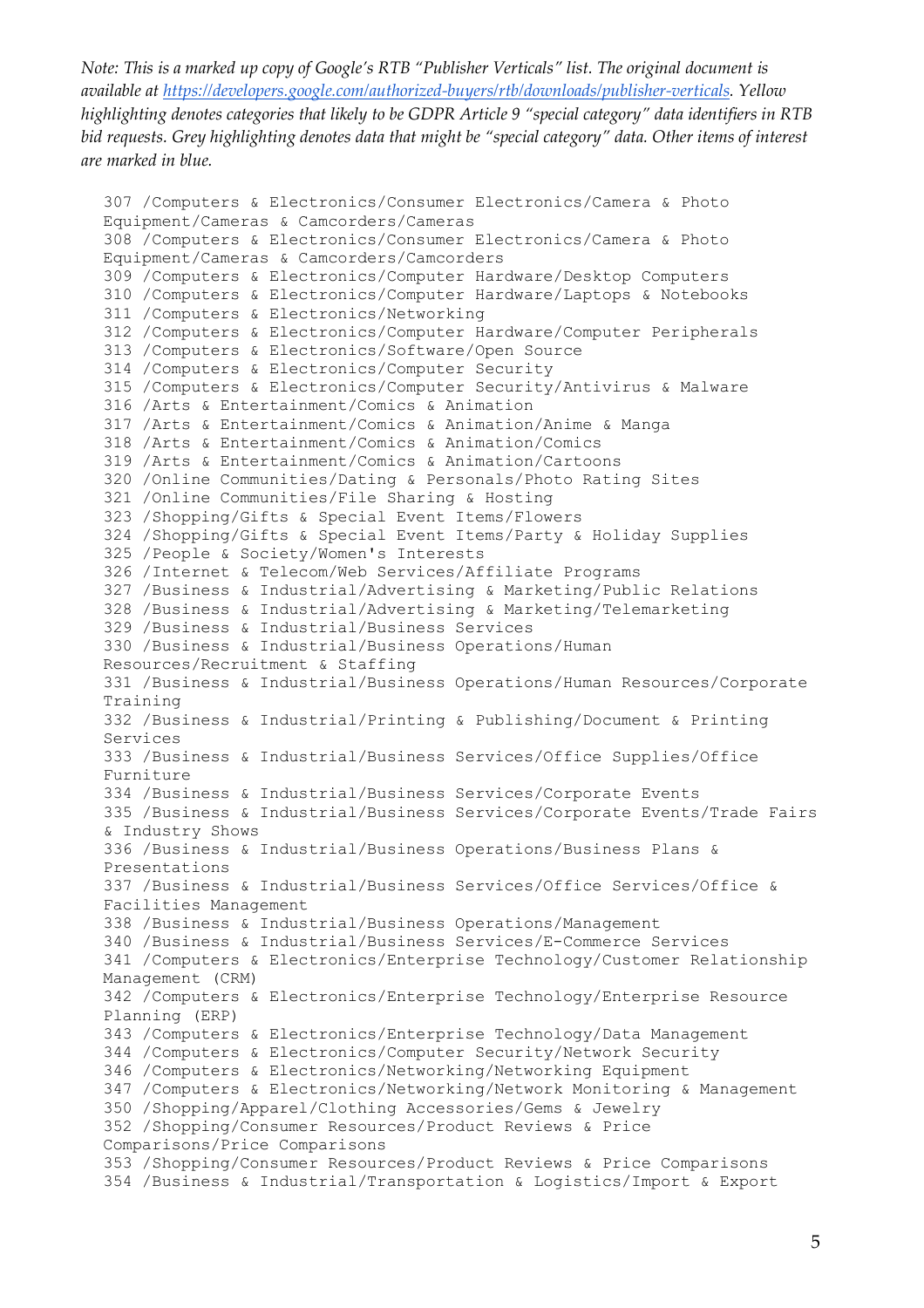```
355 /Books & Literature/Book Retailers
356 /Business & Industrial/Aerospace & Defense
357 /Arts & Entertainment/TV & Video/TV Shows & Programs/TV Dramas/TV 
Soap Operas
358 /Arts & Entertainment/TV & Video/TV Shows & Programs
359 /Arts & Entertainment/TV & Video/TV Networks & Stations
360 /Arts & Entertainment/Movies/Bollywood & South Asian Film
361 /Computers & Electronics/Consumer Electronics/Audio Equipment
362 /Computers & Electronics/Consumer Electronics/Gadgets & Portable 
Electronics
365 /Shopping/Consumer Resources/Coupons & Discount Offers
366 /Law & Government/Military
367 /Jobs & Education/Education/Distance Learning
369 /Jobs & Education/Education/Vocational & Continuing Education
371 /Jobs & Education/Education/Primary & Secondary Schooling (K-12)
372 /Jobs & Education/Education/Colleges & Universities
373 /Jobs & Education/Education/Standardized & Admissions Tests
374 /Reference/General Reference/Educational Resources
375 /Reference/Libraries & Museums
377 /Reference/Directories & Listings/Business & Personal Listings
378 /Real Estate/Real Estate Listings/Residential Rentals
379 /Pets & Animals/Animal Products & Services/Pet Food & Pet Care 
Supplies
380 /Pets & Animals/Animal Products & Services/Veterinarians
381 /Games/Computer & Video Games/Gaming Reference & Reviews/Video Game 
Cheats & Hints
382 /Internet & Telecom/Mobile & Wireless
383 /Internet & Telecom/Service Providers
384 /Internet & Telecom/Service Providers/Phone Service Providers
385 /Internet & Telecom/Communications Equipment
386 /Internet & Telecom/Email & Messaging/Voice & Video Chat
389 /Internet & Telecom/Service Providers/Phone Service Providers/Calling 
Cards
390 /Internet & Telecom/Mobile & Wireless/Mobile Phones
392 /Internet & Telecom/Teleconferencing
394 /Internet & Telecom/Email & Messaging
396 /News/Politics
398 /News/Politics/Campaigns & Elections
400 /People & Society/Family & Relationships/Family/Ancestry & Genealogy
401 /People & Society/Family & Relationships/Family/Parenting/Pregnancy & 
Maternity
402 /People & Society/Family & Relationships/Family/Parenting/Youth Camps
403 /People & Society/Family & Relationships/Family/Parenting/Child Care
408 /News/Newspapers
409 /News/Politics/Right-Wing Politics
410 /News/Politics/Left-Wing Politics
412 /Books & Literature/Magazines
418 /Health/Nursing
419 /Health/Health Conditions
420 /Health/Health Conditions/Skin Conditions
421 /Health/Reproductive Health/Sexually Transmitted Diseases
422 /Internet & Telecom/Web Services/Web Design & Development
423 /Law & Government/Legal/Bankruptcy
424 /Law & Government/Legal/Criminal Law
```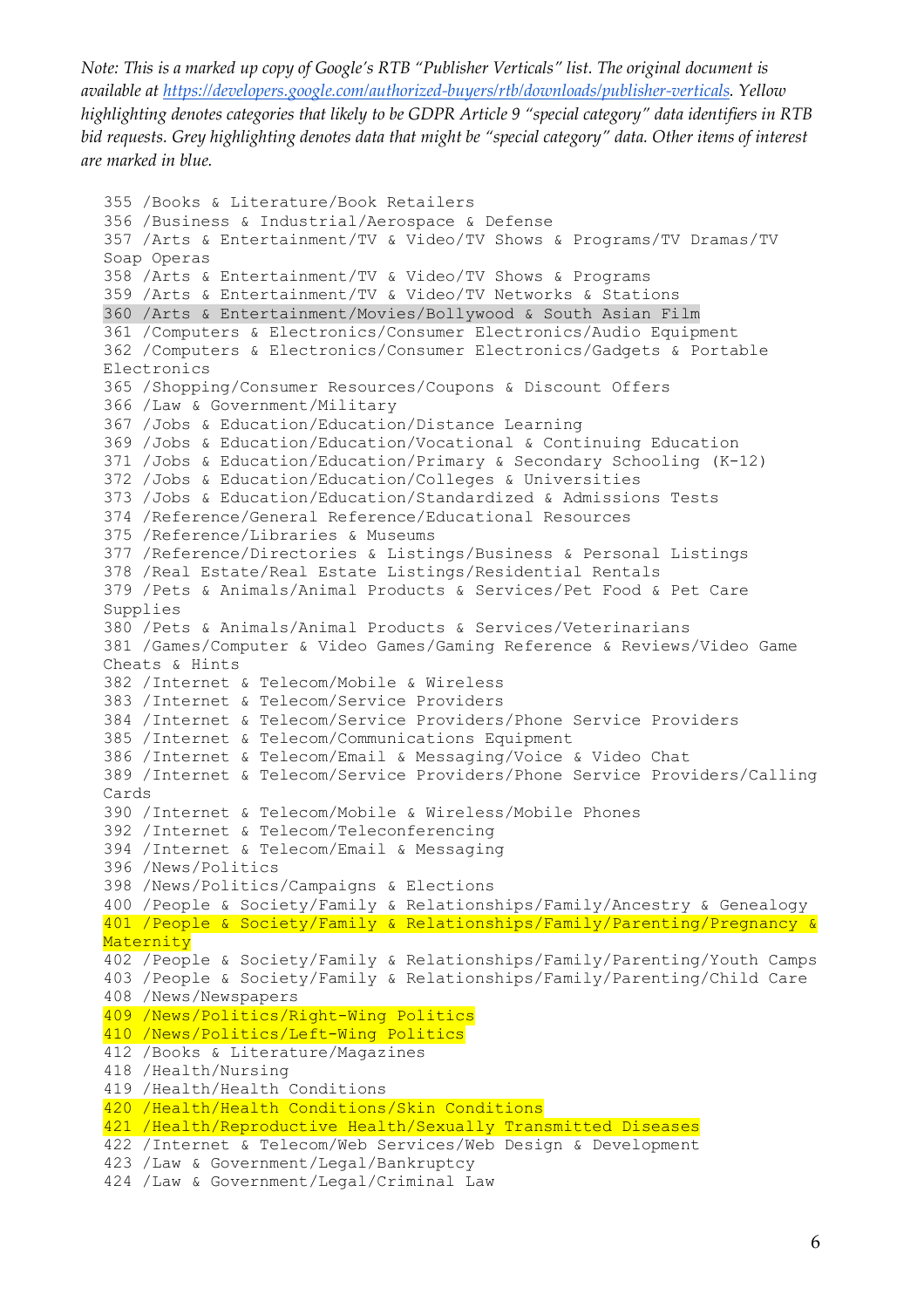425 /Real Estate/Real Estate Services/Property Management 426 /Law & Government/Legal/Intellectual Property 427 /Law & Government/Legal/Accident & Personal Injury Law 428 /Shopping/Apparel/Casual Apparel/T-Shirts 429 /Health/Health Conditions/Cancer 432 /Shopping/Toys 433 /Reference/Humanities/History 434 /Computers & Electronics/Electronics & Electrical 435 /Science/Astronomy 436 /Science/Mathematics 437 /Health/Mental Health 438 /Autos & Vehicles/Vehicle Parts & Services/Vehicle Parts & Accessories/Vehicle Wheels & Tires 439 /Arts & Entertainment/Visual Art & Design/Photographic & Digital Arts 440 /Science/Biological Sciences 441 /Science/Earth Sciences/Water & Marine Sciences 442 /Science/Ecology & Environment 443 /Science/Earth Sciences/Geology 444 /Science/Physics 445 /Science/Scientific Equipment 446 /Science/Scientific Institutions 447 /Arts & Entertainment/Fun & Trivia/Flash-Based Entertainment 448 /People & Society/Religion & Belief/Astrology & Divination 449 /Arts & Entertainment/Offbeat/Occult & Paranormal 450 /Shopping/Consumer Resources/Customer Services 451 /Shopping/Consumer Resources/Customer Services/Warranties & Service Contracts 456 /Health/Nutrition 457 /Health/Nutrition/Special & Restricted Diets 458 /Sports/Individual Sports/Cycling 459 /Hobbies & Leisure/Water Activities/Boating 461 /Hobbies & Leisure/Outdoors/Hunting & Shooting 462 /Hobbies & Leisure/Outdoors/Fishing 463 /Real Estate/Real Estate Services/Property Inspections & Appraisals 465 /Finance/Insurance/Home Insurance 466 /Finance/Credit & Lending/Loans/Home Financing 467 /Finance/Insurance/Vehicle Insurance/Auto Insurance 468 /Finance/Credit & Lending/Loans/Vehicle Financing/Auto Financing 471 /Home & Garden/Pest Control 472 /Home & Garden/Domestic Services 473 /Autos & Vehicles/Vehicle Shopping 474 /Reference/Humanities 477 /Arts & Entertainment/Visual Art & Design/Architecture 485 /Internet & Telecom/Search Engines 486 /Computers & Electronics/Software/Multimedia Software/Graphics & Animation Software 487 /Computers & Electronics/Computer Hardware/Computer Peripherals/Computer Monitors & Displays 488 /Computers & Electronics/Networking/Data Formats & Protocols 492 /Computers & Electronics/Consumer Electronics/TV & Video Equipment/Video Players & Recorders 493 /Computers & Electronics/Computer Hardware/Computer Peripherals/Input Devices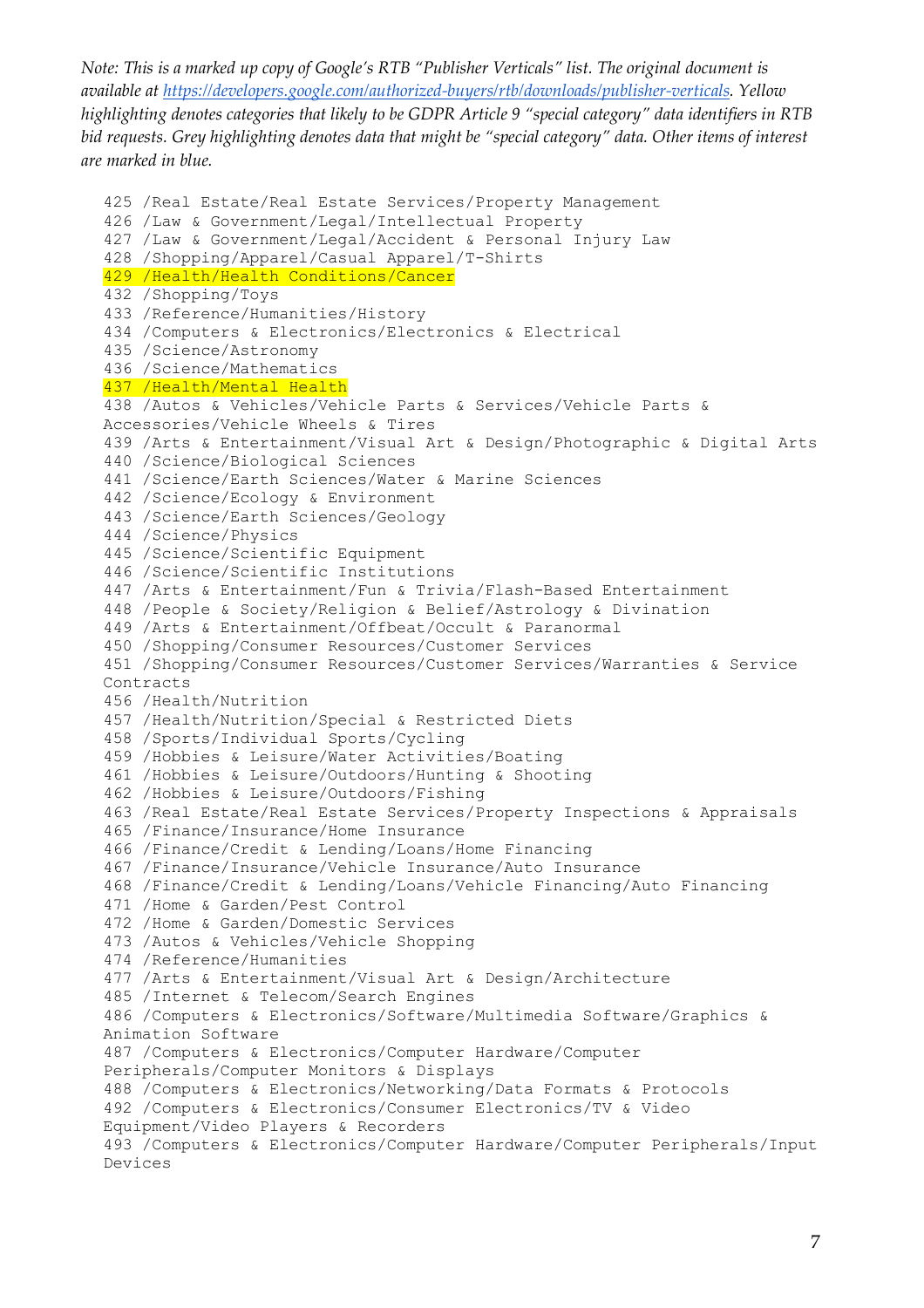```
494 /Computers & Electronics/Computer Hardware/Computer 
Peripherals/Printers, Copiers & Fax Machines/Printers
495 /Computers & Electronics/Computer Hardware/Computer 
Peripherals/Printers, Copiers & Fax Machines/Scanners
496 /Computers & Electronics/Computer Hardware/Computer Drives & Storage
497 /Computers & Electronics/Software/Multimedia Software
498 /Computers & Electronics/Software/Business & Productivity Software
499 /Health/Alternative & Natural Medicine
500 /Health/Medical Facilities & Services/Physical Therapy
501 /Internet & Telecom/Service Providers/Cable & Satellite Providers
502 /People & Society/Subcultures & Niche Interests
503 /People & Society/Subcultures & Niche Interests/Goth Subculture
504 /Online Communities/Blogging Resources & Services
505 /Science/Chemistry
507 /News/Gossip & Tabloid News
508 /Law & Government/Social Services
509 /People & Society/Social Sciences
510 /People & Society/Social Sciences/Demographics
511 /Health/Mental Health/Counseling Services
512 /Sports/Combat Sports/Wrestling
513 /Sports/International Sports Competitions/Olympics
514 /Sports/Combat Sports
515 /Sports/Combat Sports/Boxing
516 /Sports/Combat Sports/Martial Arts
517 /Sports/Team Sports/Rugby
518 /Sports/Individual Sports/Track & Field
519 /Sports/Individual Sports/Gymnastics
520 /People & Society/Social Sciences/Economics
521 /People & Society/Social Sciences/Political Science/International 
Relations
522 /Law & Government/Legal/Family Law
525 /People & Society/Men's Interests/Men's Interests (Mature)
527 /Reference/Directories & Listings
528 /People & Society/Ethnic & Identity Groups/Asians & Diaspora/South 
Asians & Diaspora
529 /Online Communities/Social Networks
530 /Shopping/Apparel/Undergarments
531 /Shopping/Shopping Portals
532 /Internet & Telecom/Mobile & Wireless/Mobile Apps & Add-Ons/Ringtones 
& Mobile Themes
533 /Reference
534 /Sports/Team Sports/Cheerleading
535 /Law & Government/Public Safety/Law Enforcement
536 /Health/Reproductive Health/Sex Education & Counseling
538 /Arts & Entertainment/Offbeat/Edgy & Bizarre
539 /Arts & Entertainment/Fun & Trivia
540 /Books & Literature/Fan Fiction
541 /Sports/Individual Sports/Running & Walking
542 /Hobbies & Leisure/Outdoors/Hiking & Camping
543 /People & Society/Social Sciences/Psychology
546 /Online Communities/Dating & Personals/Matrimonial Services
547 /People & Society/Ethnic & Identity Groups/Africans & 
Diaspora/African-Americans
548 /People & Society/Ethnic & Identity Groups/Latinos & Latin-Americans
```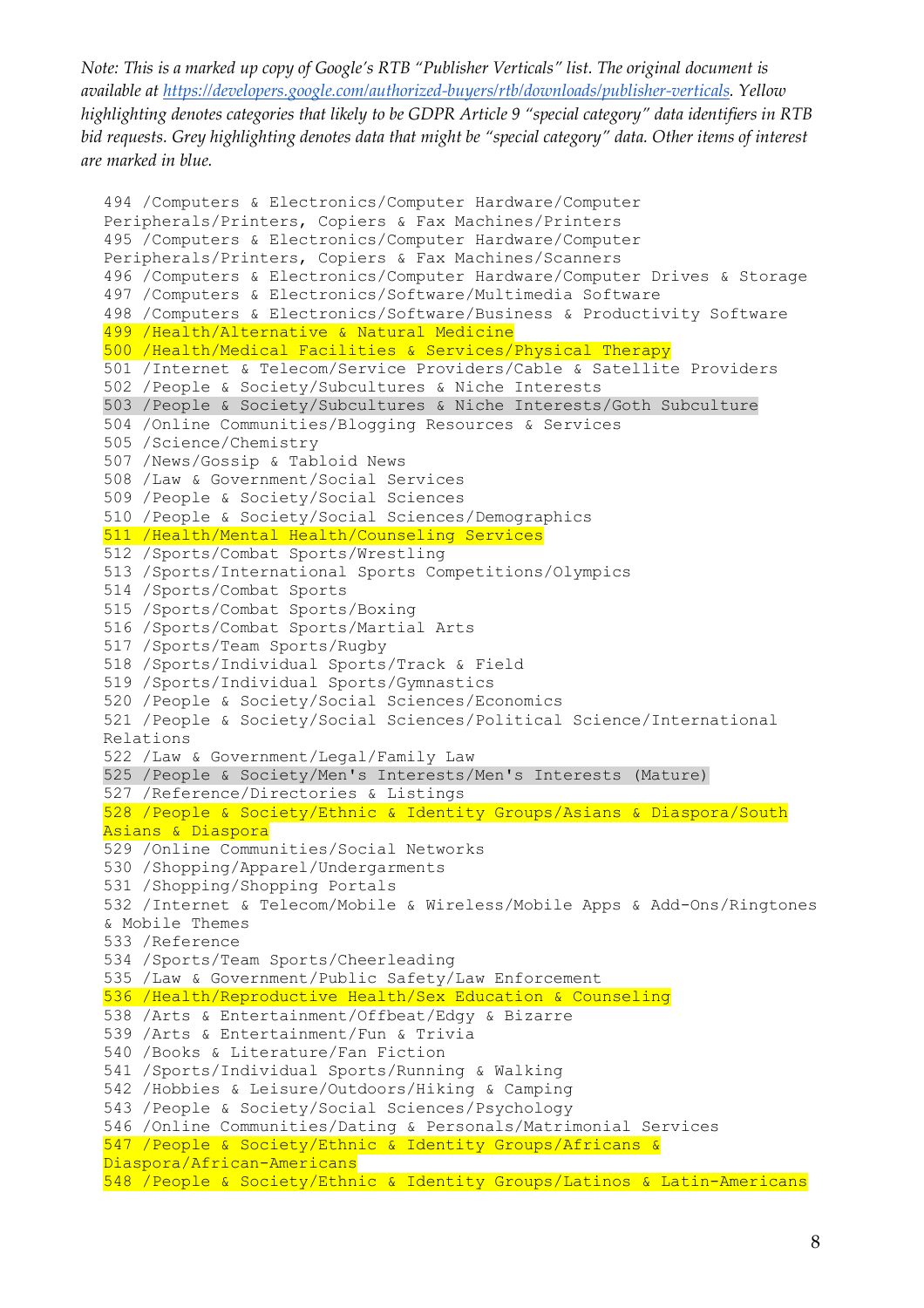549 /People & Society/Ethnic & Identity Groups/Asians & Diaspora/East Asians & Diaspora 550 /People & Society/Ethnic & Identity Groups/Jewish Culture 551 /Business & Industrial/Small Business 552 /Business & Industrial/Small Business/MLM & Business Opportunities 554 /Sports/Extreme Sports 555 /Law & Government/Government/Visa & Immigration 556 /People & Society/Ethnic & Identity Groups/Arabs & Middle Easterners 557 /Beauty & Fitness/Spas & Beauty Services/Massage Therapy 558 /Health/Reproductive Health/OBGYN 559 /Health/Health Conditions/Heart & Hypertension 560 /Food & Drink/Beverages 563 /Pets & Animals/Pets 565 /Books & Literature/Poetry 566 /Business & Industrial/Textiles & Nonwovens 567 /Shopping/Consumer Resources/Customer Services/Technical Support & Repair 568 /Sports/Animal Sports/Equestrian 569 /Arts & Entertainment/Events & Listings 571 /Health/Health Conditions/Eating Disorders 572 /News/Local News 573 /Computers & Electronics/Consumer Electronics/Camera & Photo Equipment 574 /Shopping/Photo & Video Services/Stock Photography 575 /Arts & Entertainment/Online Media/Virtual Tours 576 /Shopping/Photo & Video Services 577 /Computers & Electronics/Software/Multimedia Software/Photo & Video Software 578 /Online Communities/Online Goodies/Skins, Themes & Wallpapers 579 /People & Society/Ethnic & Identity Groups/Africans & Diaspora 580 /People & Society/Ethnic & Identity Groups/Asians & Diaspora/Southeast Asians & Pacific Islanders 581 /Arts & Entertainment/Performing Arts/Dance 582 /Online Communities/Online Journals & Personal Sites 585 /Arts & Entertainment/Music & Audio/Religious Music/Christian & Gospel Music 586 /Arts & Entertainment/Music & Audio/Classical Music 587 /Arts & Entertainment/Music & Audio/Country Music 588 /Arts & Entertainment/Music & Audio/Dance & Electronic Music 589 /Arts & Entertainment/Music & Audio/Jazz & Blues 590 /Arts & Entertainment/Music & Audio/Rock Music 591 /Arts & Entertainment/Music & Audio/World Music/Latin American Music 592 /Arts & Entertainment/Music & Audio/Urban & Hip-Hop 593 /Arts & Entertainment/Music & Audio/World Music 594 /People & Society/Men's Interests 606 /Business & Industrial/Metals & Mining 607 /Pets & Animals/Pets/Exotic Pets 608 /Books & Literature/E-Books 609 /Reference/Humanities/Myth & Folklore 610 /Autos & Vehicles/Motor Vehicles (By Type)/Trucks, Vans & SUVs 611 /Beauty & Fitness/Fitness/Yoga & Pilates 612 /Arts & Entertainment/Entertainment Industry 613 /Arts & Entertainment/Online Media 614 /Arts & Entertainment/Events & Listings/Event Ticket Sales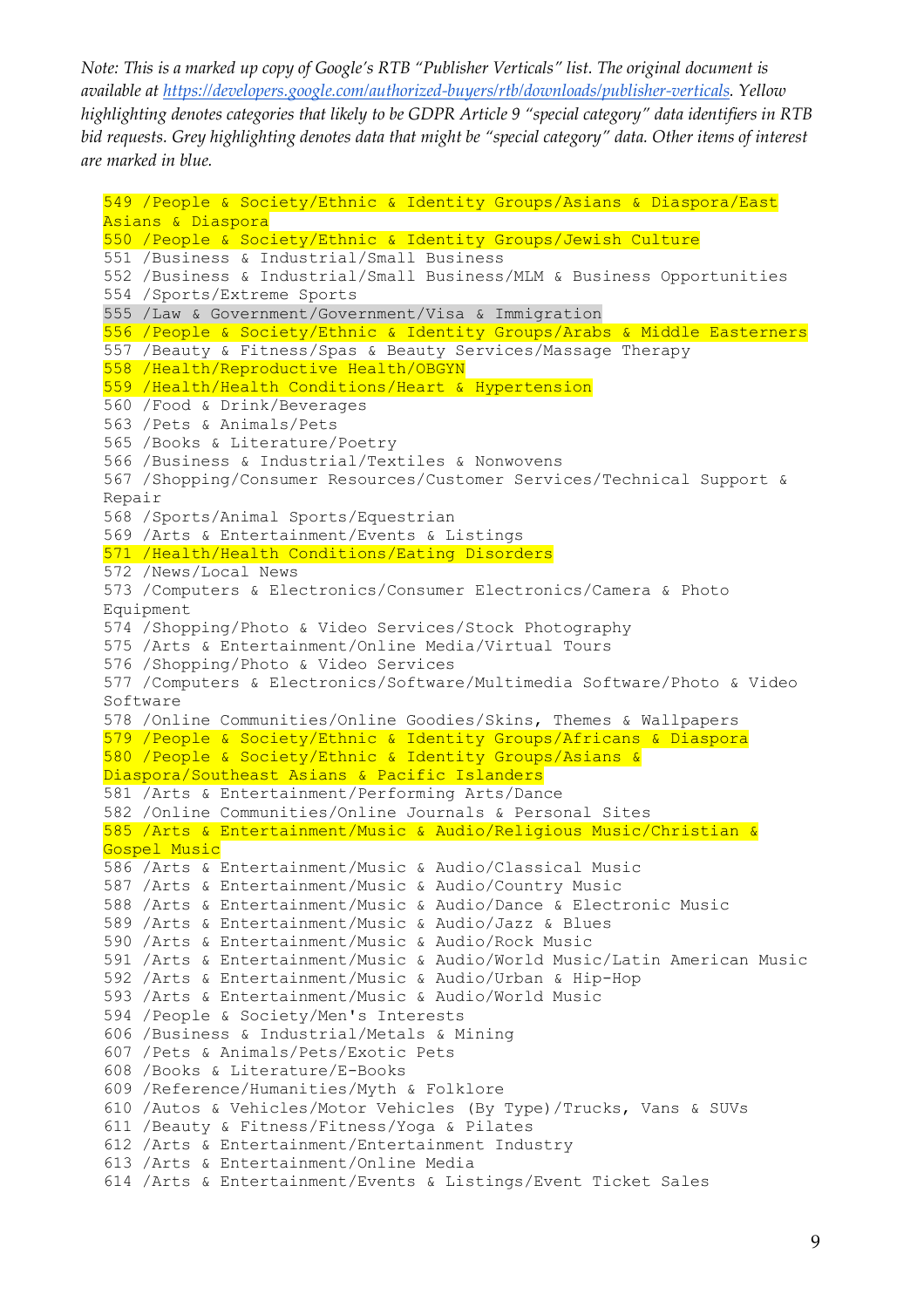```
615 /Arts & Entertainment/Movies/Horror Films
616 /Arts & Entertainment/Movies/Science Fiction & Fantasy Films
617 /Arts & Entertainment/Music & Audio/Music Reference/Song Lyrics & 
Tabs
618 /Arts & Entertainment/Music & Audio/Vocals & Show Tunes
619 /Finance/Financial Planning & Management/Retirement & Pension
620 /Business & Industrial/Business Finance/Risk Management
621 /Business & Industrial/Agriculture & Forestry/Food Production
622 /Games/Roleplaying Games
623 /Health/Aging & Geriatrics
624 /Health/Aging & Geriatrics/Alzheimer's Disease
625 /Health/Health Conditions/AIDS & HIV
626 /Health/Health Conditions/Allergies
627 /Health/Health Conditions/Respiratory Conditions/Asthma
628 /Health/Health Conditions/Arthritis
629 /Health/Health Conditions/Cold & Flu
630 /Health/Health Conditions/Blood Sugar & Diabetes
631 /Health/Health Conditions/Pain Management/Headaches & Migraines
632 /Health/Health Conditions/Infectious Diseases
633 /Health/Health Conditions/Sleep Disorders
634 /Health/Medical Facilities & Services/Doctors' Offices
635 /Health/Medical Facilities & Services/Medical Procedures
636 /Health/Men's Health
638 /Health/Health Conditions/GERD & Digestive Disorders
639 /Health/Mental Health/Anxiety & Stress
640 /Health/Mental Health/Depression
641 /Health/Health Conditions/Neurological Conditions/Learning & 
Developmental Disabilities
642 /Health/Health Conditions/Neurological Conditions/Learning & 
Developmental Disabilities/ADD & ADHD
643 /Health/Health Conditions/Heart & Hypertension/Cholesterol Issues
644 /Health/Public Health/Occupational Health & Safety
645 /Health/Pediatrics
646 /Health/Pharmacy/Drugs & Medications
647 /Health/Reproductive Health/Infertility
648 /Health/Women's Health
649 /Health/Nursing/Assisted Living & Long Term Care
650 /Business & Industrial/Construction & Maintenance/Building Materials 
& Supplies
651 /Business & Industrial/Construction & Maintenance/Civil Engineering
652 /Business & Industrial/Construction & Maintenance/Construction 
Consulting & Contracting
653 /Arts & Entertainment/Visual Art & Design/Design
654 /Arts & Entertainment/Visual Art & Design/Design/Graphic Design
655 /Arts & Entertainment/Visual Art & Design/Design/Industrial & Product 
Design
656 /Arts & Entertainment/Visual Art & Design/Design/Interior Design
657 /Business & Industrial/Energy & Utilities/Renewable & Alternative 
Energy
658 /Business & Industrial/Energy & Utilities/Electricity
659 /Business & Industrial/Energy & Utilities/Oil & Gas
660 /Business & Industrial/Energy & Utilities/Waste Management
661 /Business & Industrial/Manufacturing/Factory Automation
662 /Business & Industrial/Transportation & Logistics/Aviation
```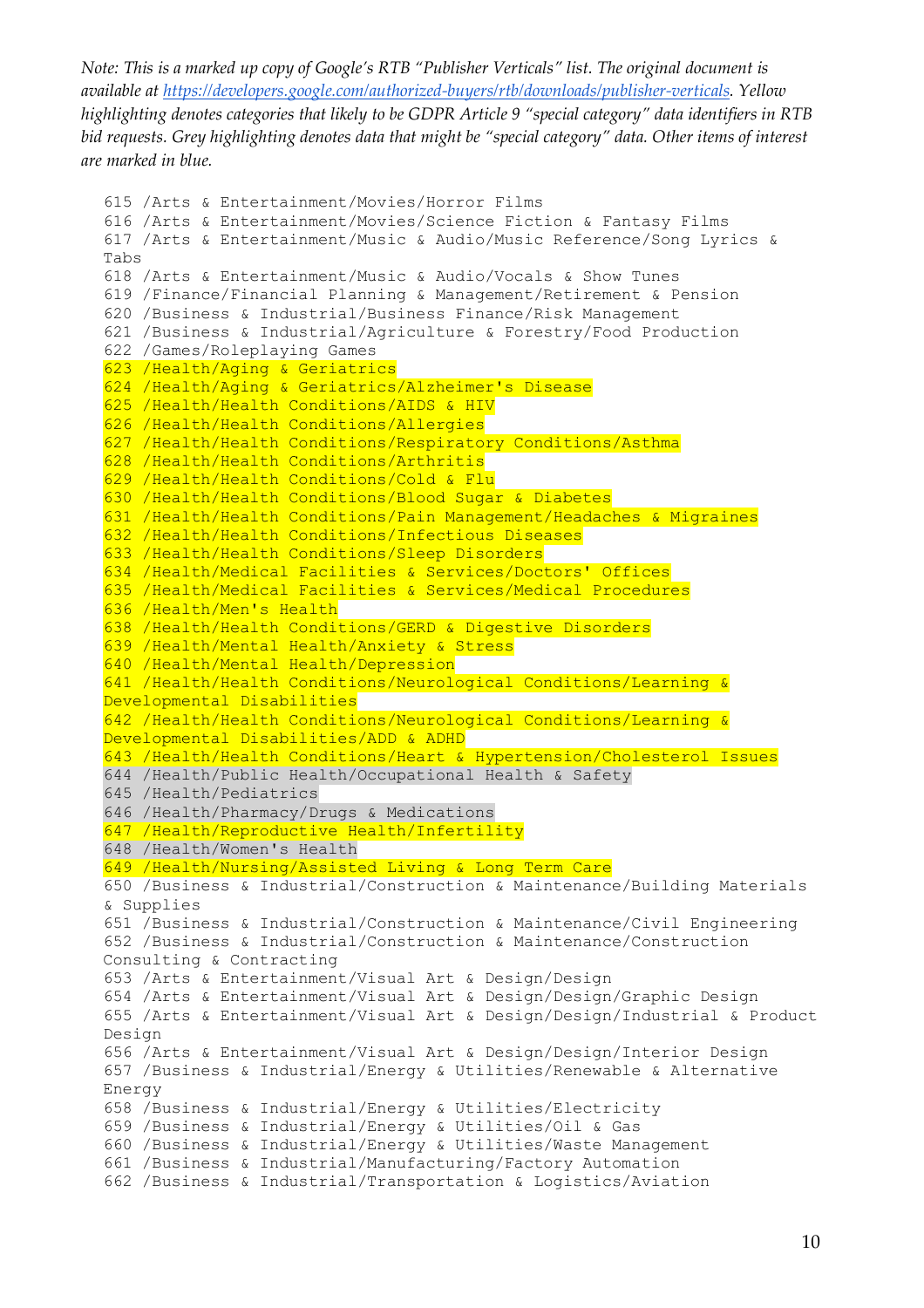```
663 /Business & Industrial/Transportation & Logistics/Mail & Package 
Delivery/Couriers, Messengers & Home Delivery Services
664 /Business & Industrial/Transportation & Logistics/Distribution & 
Logistics
665 /Business & Industrial/Transportation & Logistics/Maritime Transport
666 /Business & Industrial/Transportation & Logistics/Rail Transport
667 /Business & Industrial/Transportation & Logistics/Urban Transport
668 /Business & Industrial/Aerospace & Defense/Space Technology
669 /Business & Industrial/Aerospace & Defense/Defense Industry
670 /Business & Industrial/Chemicals Industry/Agrochemicals
671 /Business & Industrial/Chemicals Industry/Cleaning Agents
672 /Business & Industrial/Chemicals Industry/Coatings & Adhesives
673 /Business & Industrial/Chemicals Industry/Dyes & Pigments
674 /Business & Industrial/Chemicals Industry/Plastics & Polymers
675 /Internet & Telecom/Web Services/Web Stats & Analytics
676 /People & Society/Subcultures & Niche Interests/Science Fiction & 
Fantasy
677 /People & Society/Disabled & Special Needs
678 /Hobbies & Leisure/Special Occasions/Holidays & Seasonal Events
681 /People & Society/Ethnic & Identity Groups/Indigenous Peoples
682 /People & Society/Ethnic & Identity Groups/Eastern Europeans
683 /People & Society/Ethnic & Identity Groups/Western Europeans
685 /Reference/Geographic Reference/Maps/Traffic & Public Transit
686 /Business & Industrial/Construction & Maintenance/Urban & Regional 
Planning
687 /Real Estate/Property Development
688 /Hobbies & Leisure/Outdoors
689 /Hobbies & Leisure/Water Activities/Surf & Swim
690 /Reference/General Reference/Biographies & Quotations
691 /Reference/General Reference/Calculators & Reference Tools
692 /Reference/General Reference/Dictionaries & Encyclopedias
693 /Reference/General Reference/Forms Guides & Templates
694 /Reference/General Reference/How-To, DIY & Expert Content
695 /Reference/General Reference/Time & Calendars
696 /Shopping/Luxury Goods
697 /Shopping/Apparel/Footwear
699 /Sports/Team Sports/Volleyball
700 /Jobs & Education/Education/Teaching & Classroom Resources
701 /Law & Government/Legal/Labor & Employment Law
702 /Law & Government/Government/Royalty
703 /People & Society/Social Issues & Advocacy/Work & Labor Issues
704 /Law & Government/Public Safety/Crime & Justice
705 /Law & Government/Public Safety/Security Products & Services
706 /Law & Government/Social Services/Welfare & Unemployment
707 /Travel/Specialty Travel/Adventure Travel
708 /Travel/Bus & Rail
717 /Computers & Electronics/Computer Hardware/Computer Components
718 /Business & Industrial/Business Services/Outsourcing
719 /Business & Industrial/Business Services/Physical Asset Management
720 /Business & Industrial/Business Services/Quality Control & Tracking
721 /Business & Industrial/Business Operations/Management/Business 
Process
722 /Business & Industrial/Business Operations/Management/Strategic 
Planning
```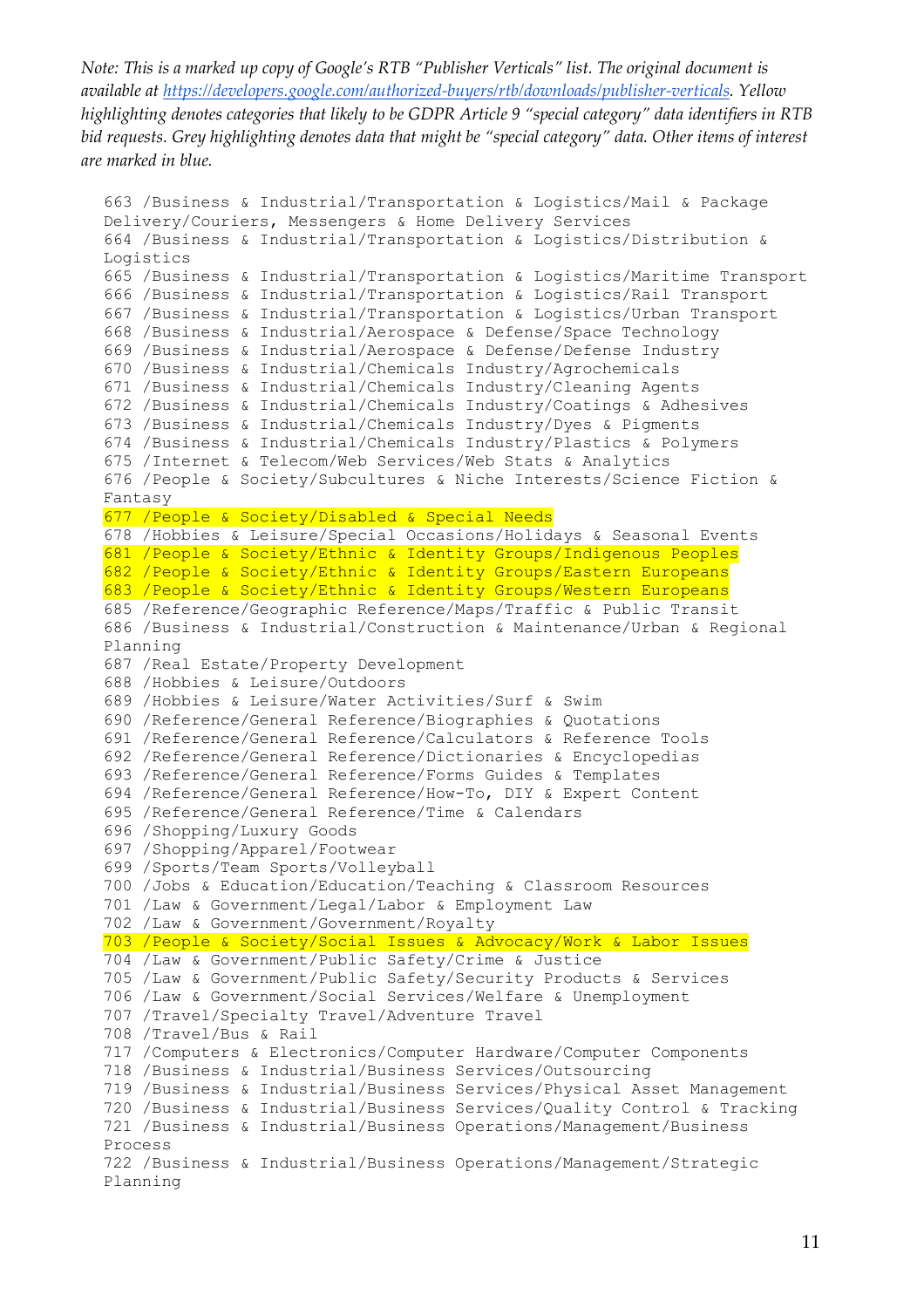```
723 /Business & Industrial/Business Operations/Human 
Resources/Compensation & Benefits
724 /Business & Industrial/Business Operations/Human Resources/Payroll 
Services
725 /Business & Industrial/Business Services/Writing & Editing Services
726 /Business & Industrial/Business Services/Fire & Security Services
727 /Business & Industrial/Small Business/Home Office
728 /Computers & Electronics/Computer Hardware/Computer Servers
729 /Computers & Electronics/Computer Hardware/Computer Drives & 
Storage/Network Storage
730 /Computers & Electronics/Programming/Development Tools
731 /Computers & Electronics/Programming/C & C++
732 /Computers & Electronics/Programming/Java (Programming Language)
733 /Computers & Electronics/Programming/Scripting Languages
734 /Computers & Electronics/Programming/Windows & .NET
735 /Computers & Electronics/Software/Operating Systems/Mac OS
736 /Computers & Electronics/Software/Operating Systems/Linux & Unix
737 /Computers & Electronics/Software/Operating Systems/Windows OS
739 /Computers & Electronics/Computer Hardware/Hardware Modding & Tuning
740 /Computers & Electronics/Computer Hardware/Computer Components/Sound 
& Video Cards
741 /Computers & Electronics/Computer Hardware/Computer Components/Chips 
& Processors
742 /Computers & Electronics/Electronics & Electrical/Electronic 
Components
743 /Computers & Electronics/Electronics & Electrical/Electromechanical 
Devices
744 /Computers & Electronics/Electronics & Electrical/Optoelectronics & 
Fiber
745 /Computers & Electronics/Electronics & Electrical/Power Supplies
746 /Computers & Electronics/Electronics & Electrical/Electrical Test & 
Measurement
747 /Business & Industrial/Agriculture & Forestry/Aquaculture
748 /Business & Industrial/Agriculture & Forestry/Agricultural Equipment
749 /Business & Industrial/Agriculture & Forestry/Crops & Seed
750 /Business & Industrial/Agriculture & Forestry/Forestry
751 /Business & Industrial/Agriculture & Forestry/Horticulture
752 /Business & Industrial/Agriculture & Forestry/Livestock
784 /News/Business News
785 /News/Technology News
786 /Hobbies & Leisure/Paintball
787 /Hobbies & Leisure/Radio Control & Modeling
788 /Science/Biological Sciences/Anatomy
791 /Jobs & Education/Education/Homeschooling
792 /Law & Government/Legal/Legal Education
793 /Law & Government/Military/Veterans
794 /Computers & Electronics/Consumer Electronics/GPS & Navigation
799 /Business & Industrial/Business Education
800 /Business & Industrial/Business Services/Knowledge Management
801 /Business & Industrial/Business Operations/Management/Supply Chain 
Management
802 /Jobs & Education/Jobs/Job Listings/IT & Technical Jobs
803 /Autos & Vehicles/Vehicle Shows
804 /Computers & Electronics/Software/Educational Software
```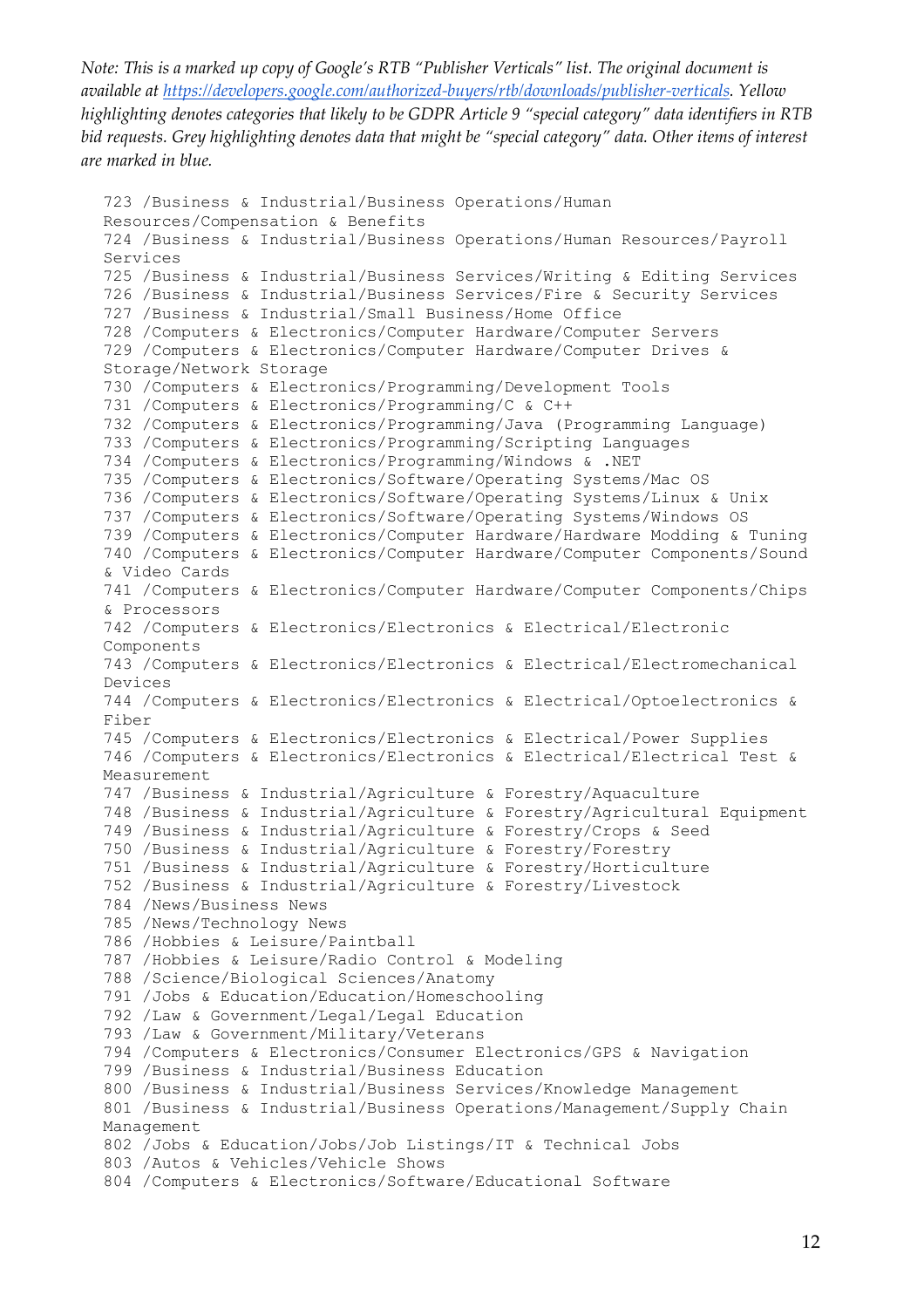```
805 /Computers & Electronics/Software/Multimedia Software/Desktop 
Publishing/Fonts
806 /Autos & Vehicles/Custom & Performance Vehicles
807 /Computers & Electronics/Software/Internet Software
808 /Computers & Electronics/Software/Internet Software/Content 
Management
809 /Arts & Entertainment/Music & Audio/Podcasts
810 /Autos & Vehicles/Motor Vehicles (By Type)/Hybrid & Alternative 
Vehicles
811 /Finance/Credit & Lending/Credit Cards
812 /Finance/Credit & Lending/Debt Management
813 /Finance/Credit & Lending/Loans/Student Loans & College Financing
814 /Finance/Investing/Currencies & Foreign Exchange
815 /Autos & Vehicles/Motor Vehicles (By Brand)
816 /Business & Industrial/Hospitality Industry/Food Service/Restaurant 
Supply
817 /Health/Health Conditions/Injury
818 /Health/Health Conditions/Obesity
819 /Health/Health Conditions/Pain Management
820 /Autos & Vehicles/Motor Vehicles (By Brand)/Honda/Acura
821 /Autos & Vehicles/Motor Vehicles (By Brand)/Audi
822 /Autos & Vehicles/Motor Vehicles (By Brand)/BMW
823 /Autos & Vehicles/Motor Vehicles (By Brand)/Cadillac
824 /Health/Health Conditions/Respiratory Conditions
825 /Food & Drink/Cooking & Recipes/Cuisines/Vegetarian Cuisine
826 /Autos & Vehicles/Motor Vehicles (By Brand)/Chevrolet
827 /Home & Garden/Home Improvement/Doors & Windows
828 /Home & Garden/HVAC & Climate Control
829 /Business & Industrial/Construction & Maintenance/Building Materials 
& Supplies/Nails Screws & Fasteners
830 /Business & Industrial/Construction & Maintenance/Building Materials 
& Supplies/Plumbing Fixtures & Equipment
831 /Business & Industrial/Construction & Maintenance/Building Materials 
& Supplies/Wood & Plastics
832 /Home & Garden/Home Improvement/Flooring
833 /Autos & Vehicles/Motor Vehicles (By Brand)/Chrysler
834 /Autos & Vehicles/Motor Vehicles (By Brand)/Citro√´n
835 /Business & Industrial/Industrial Materials & Equipment/Generators
836 /Autos & Vehicles/Motor Vehicles (By Brand)/Dodge
837 /Business & Industrial/Industrial Materials & Equipment/Heavy 
Machinery
838 /Autos & Vehicles/Motor Vehicles (By Brand)/Fiat
839 /Business & Industrial/Industrial Materials & Equipment/Fluid 
Handling/Valves Hoses & Fittings
840 /Autos & Vehicles/Motor Vehicles (By Brand)/Ford
841 /Business & Industrial/Retail Trade
842 /Autos & Vehicles/Motor Vehicles (By Brand)/GMC
843 /Autos & Vehicles/Motor Vehicles (By Brand)/Honda
844 /Business & Industrial/Retail Trade/Retail Equipment & Technology
845 /Autos & Vehicles/Motor Vehicles (By Brand)/Hyundai
846 /Autos & Vehicles/Motor Vehicles (By Brand)/Jeep
847 /Online Communities/Online Goodies/Social Network Apps & Add-Ons
848 /Autos & Vehicles/Motor Vehicles (By Brand)/Kia
849 /Autos & Vehicles/Motor Vehicles (By Brand)/Toyota/Lexus
```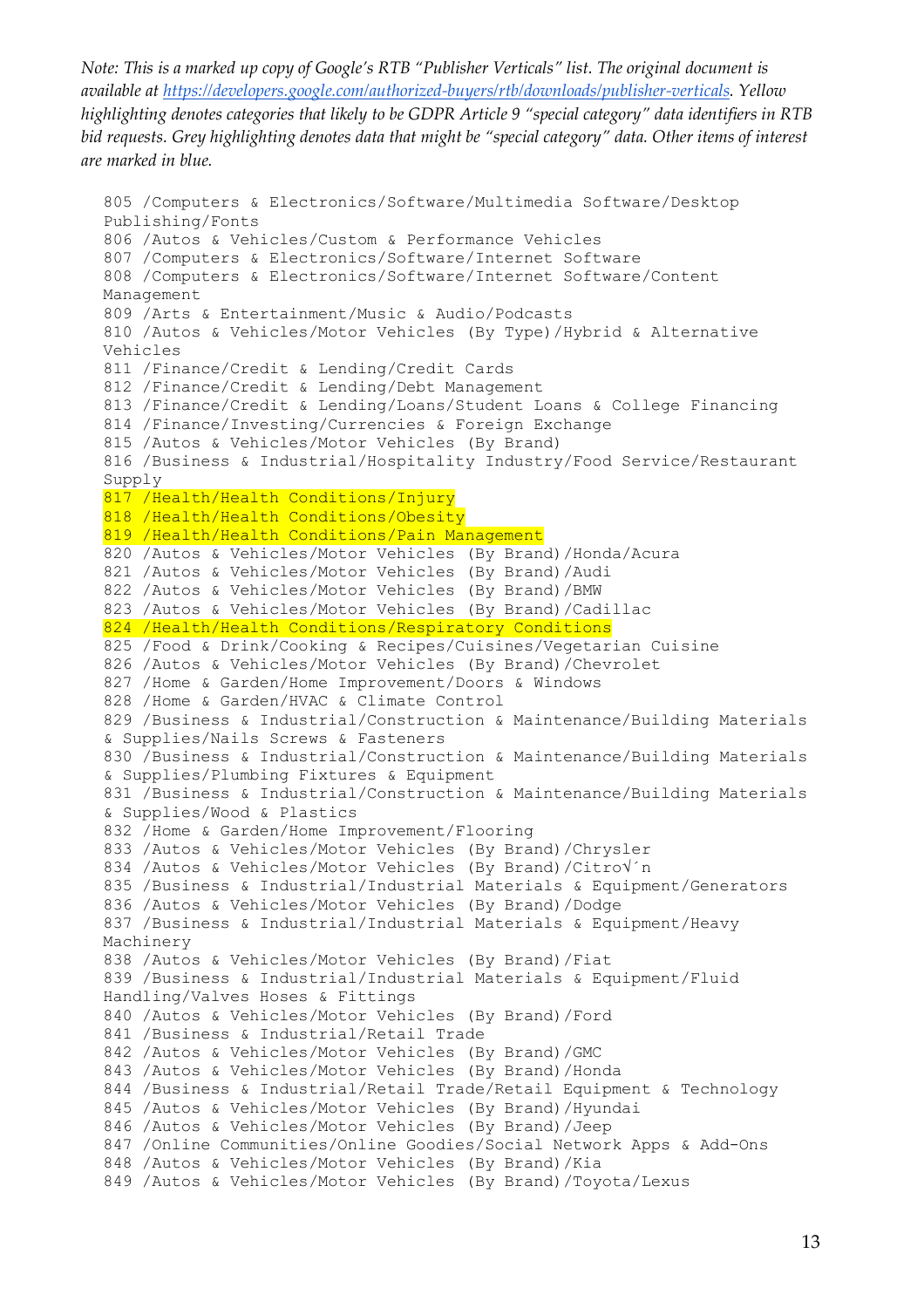```
850 /Autos & Vehicles/Motor Vehicles (By Brand)/Lincoln
851 /Autos & Vehicles/Motor Vehicles (By Brand)/Mazda
852 /Autos & Vehicles/Motor Vehicles (By Brand)/Mercedes-Benz
853 /Autos & Vehicles/Motor Vehicles (By Brand)/Mercury
854 /Autos & Vehicles/Motor Vehicles (By Brand)/Mitsubishi
855 /Autos & Vehicles/Motor Vehicles (By Brand)/Nissan
856 /Autos & Vehicles/Motor Vehicles (By Brand)/Peugeot
857 /Autos & Vehicles/Motor Vehicles (By Brand)/Pontiac
858 /Autos & Vehicles/Motor Vehicles (By Brand)/Porsche
859 /Autos & Vehicles/Motor Vehicles (By Brand)/Renault
860 /Autos & Vehicles/Motor Vehicles (By Brand)/Saturn
861 /Autos & Vehicles/Motor Vehicles (By Brand)/Subaru
862 /People & Society/Religion & Belief/Buddhism
863 /Autos & Vehicles/Motor Vehicles (By Brand)/Toyota
864 /People & Society/Religion & Belief/Christianity
865 /Autos & Vehicles/Motor Vehicles (By Brand)/Volkswagen
866 /People & Society/Religion & Belief/Hinduism
867 /Autos & Vehicles/Motor Vehicles (By Brand)/Volvo
868 /People & Society/Religion & Belief/Islam
869 /People & Society/Religion & Belief/Judaism
870 /People & Society/Self-Help & Motivational
882 /Pets & Animals/Animal Products & Services
883 /Pets & Animals/Animal Products & Services/Animal Welfare
884 /Pets & Animals/Pets/Birds
885 /Pets & Animals/Pets/Cats
886 /Pets & Animals/Pets/Dogs
887 /Pets & Animals/Pets/Fish & Aquaria
888 /Pets & Animals/Pets/Horses
889 /Pets & Animals/Pets/Rabbits & Rodents
890 /Pets & Animals/Pets/Reptiles & Amphibians
891 /Arts & Entertainment/Events & Listings/Concerts & Music Festivals
892 /Arts & Entertainment/Music & Audio/Music Reference/Sheet Music
893 /Arts & Entertainment/Music & Audio/Soundtracks
894 /Arts & Entertainment/Performing Arts/Acting & Theater
895 /Arts & Entertainment/Humor/Live Comedy
896 /Autos & Vehicles/Motor Vehicles (By Brand)/Daewoo Motors
897 /Autos & Vehicles/Motor Vehicles (By Brand)/Saab
898 /Autos & Vehicles/Motor Vehicles (By Brand)/Vauxhall-Opel
899 /Computers & Electronics/Consumer Electronics/Game Systems & Consoles
900 /Computers & Electronics/Electronics & Electrical/Data Sheets & 
Electronics Reference
901 /Computers & Electronics/Software/Freeware & Shareware
902 /Computers & Electronics/Software/Internet Software/Proxying & 
Filtering
903 /Finance/Financial Planning & Management
904 /Finance/Investing/Commodities & Futures Trading
905 /Business & Industrial/Business Finance/Venture Capital
906 /Food & Drink/Food/Candy & Sweets
907 /Food & Drink/Food/Baked Goods
908 /Food & Drink/Food/Fruits & Vegetables
909 /Food & Drink/Food/Meat & Seafood
910 /Food & Drink/Cooking & Recipes/Soups & Stews
911 /Food & Drink/Cooking & Recipes/Cuisines
912 /Food & Drink/Cooking & Recipes/Cuisines/East Asian Cuisine
```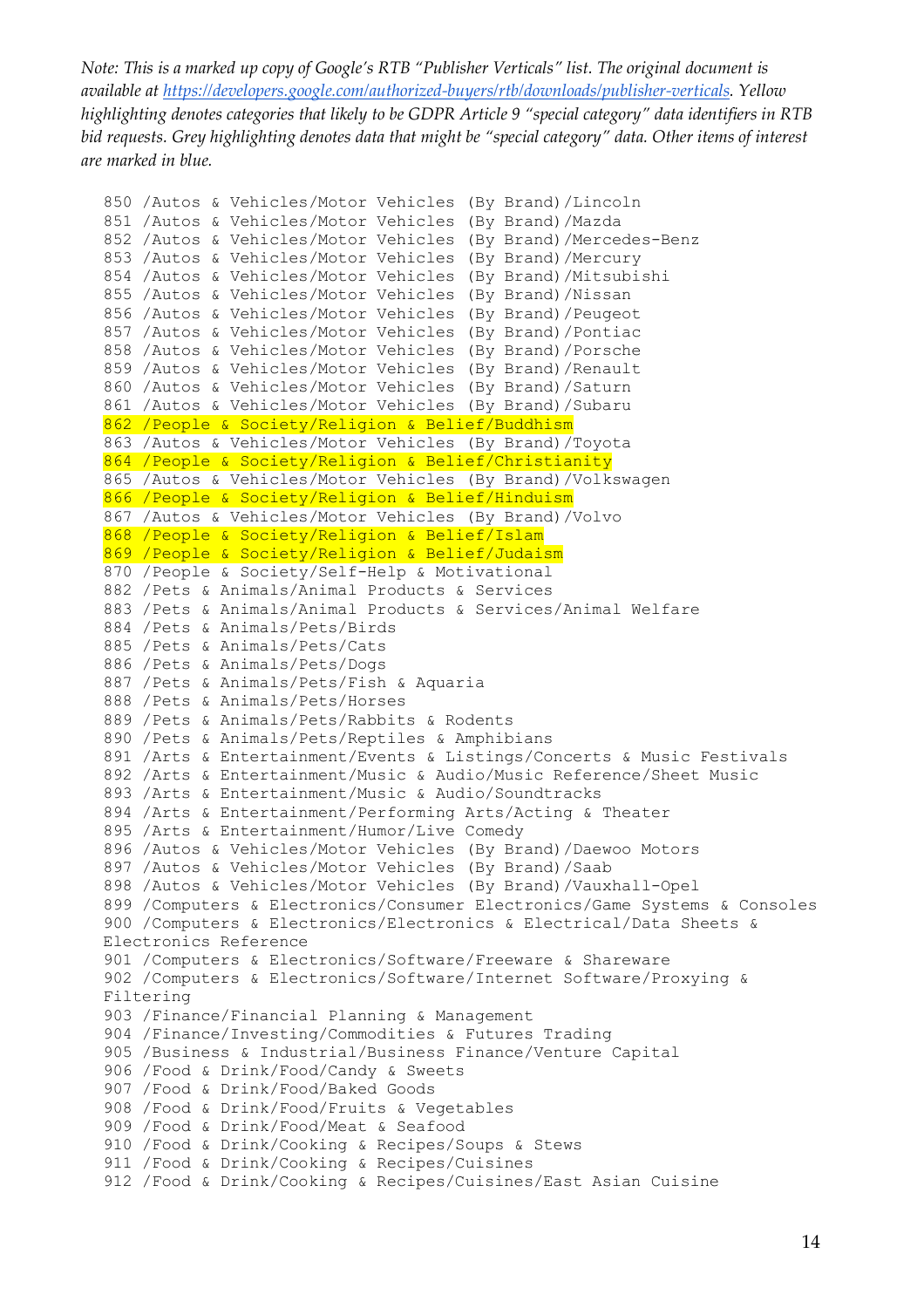```
913 /Food & Drink/Cooking & Recipes/Cuisines/Latin American Cuisine
914 /Food & Drink/Cooking & Recipes/Cuisines/Mediterranean Cuisine
915 /Food & Drink/Cooking & Recipes/Cuisines/North American Cuisine
916 /Food & Drink/Beverages/Coffee & Tea
917 /Food & Drink/Restaurants/Restaurant Reviews & Reservations
918 /Food & Drink/Restaurants/Fast Food
919 /Games/Arcade & Coin-Op Games
920 /Games/Board Games
921 /Games/Board Games/Chess & Abstract Strategy Games
922 /Games/Board Games/Miniatures & Wargaming
923 /Games/Card Games/Collectible Card Games
925 /Games/Computer & Video Games/Adventure Games
926 /Games/Computer & Video Games/Casual Games
927 /Games/Computer & Video Games/Driving & Racing Games
928 /Games/Computer & Video Games/Fighting Games
929 /Games/Computer & Video Games/Music & Dance Games
930 /Games/Computer & Video Games/Shooter Games
931 /Games/Computer & Video Games/Simulation Games
932 /Games/Computer & Video Games/Sports Games
933 /Games/Computer & Video Games/Strategy Games
935 /Games/Computer & Video Games/Massively Multiplayer Games
936 /Games/Party Games
937 /Games/Puzzles & Brainteasers
938 /Games/Table Games
939 /Games/Table Games/Billiards
940 /Games/Table Games/Table Tennis
941 /Health/Health Conditions/Genetic Disorders
942 /Health/Health Conditions/Neurological Conditions
943 /Health/Medical Facilities & Services/Medical Procedures/Medical 
Tests & Exams
944 /Health/Medical Facilities & Services/Medical Procedures/Surgery
945 /Health/Medical Literature & Resources/Medical Photos & Illustration
946 /Health/Public Health/Toxic Substances & Poisoning
947 /Health/Public Health
948 /Home & Garden/Bed & Bath
949 /Home & Garden/Domestic Services/Cleaning Services
950 /Home & Garden/Home Improvement/Construction & Power Tools
951 /Home & Garden/Kitchen & Dining
952 /Home & Garden/Home Swimming Pools, Saunas & Spas
953 /Home & Garden/Yard & Patio
954 /Business & Industrial/Energy & Utilities/Nuclear Energy
955 /Business & Industrial/Hospitality Industry
956 /Business & Industrial/Hospitality Industry/Event Planning
957 /Business & Industrial/Hospitality Industry/Food Service
958 /Jobs & Education
959 /Jobs & Education/Jobs/Career Resources & Planning
960 /Jobs & Education/Jobs/Job Listings
961 /Jobs & Education/Jobs/Resumes & Portfolios
962 /Law & Government/Government/Embassies & Consulates
963 /Law & Government/Government/Executive Branch
964 /Law & Government/Government/Legislative Branch
965 /Law & Government/Government/Multilateral Organizations
966 /Law & Government/Government/State & Local Government
967 /Law & Government/Legal/Constitutional Law & Civil Rights
```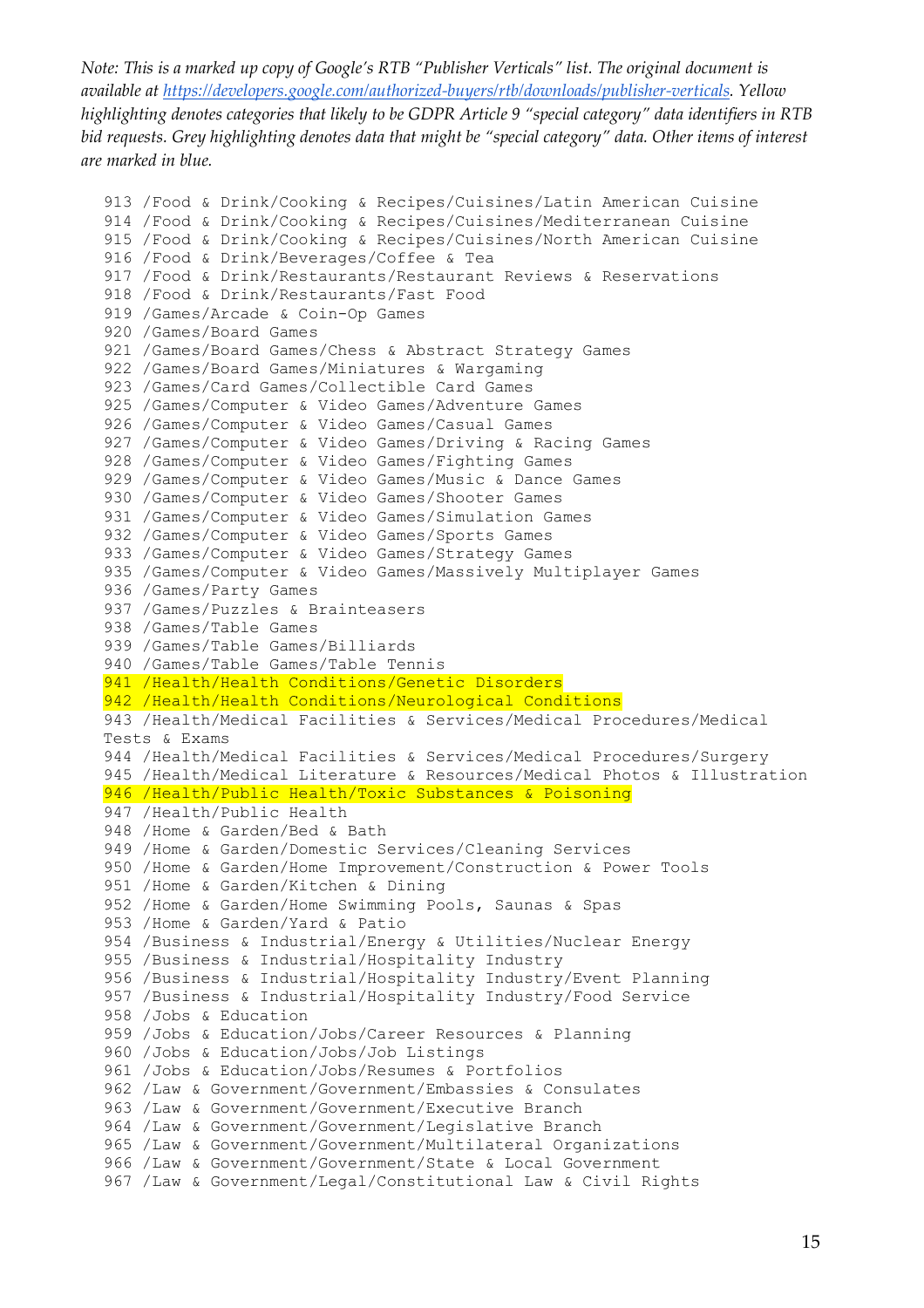```
968 /Autos & Vehicles/Vehicle Codes & Driving Laws/Drunk Driving Law
969 /Law & Government/Legal/Legal Services
970 /Law & Government/Legal/Product Liability
972 /Online Communities/Virtual Worlds
973 /People & Society/Ethnic & Identity Groups/Expatriate Communities
974 /People & Society/Family & Relationships/Family/Parenting/Adoption
975 /People & Society/Religion & Belief/Skeptics & Non-Believers
976 /People & Society/Social Issues & Advocacy/Reproductive Rights
977 /Hobbies & Leisure/Special Occasions
978 /Online Communities/Photo & Video Sharing/Photo & Image Sharing
979 /Online Communities/Photo & Video Sharing/Video Sharing
980 /Reference/General Reference
981 /Science/Biological Sciences/Flora & Fauna
982 /Science/Biological Sciences/Genetics
983 /Shopping/Apparel/Athletic Apparel
984 /Shopping/Apparel/Casual Apparel
985 /Shopping/Apparel/Children's Clothing
986 /Shopping/Apparel/Clothing Accessories/Handbags & Purses
987 /Shopping/Apparel/Clothing Accessories/Watches
988 /Shopping/Apparel/Costumes
989 /Shopping/Apparel/Eyewear
990 /Shopping/Apparel/Formal Wear
991 /Shopping/Apparel/Headwear
992 /Shopping/Apparel/Men's Clothing
993 /Shopping/Apparel/Outerwear
994 /Shopping/Apparel/Sleepwear
995 /Shopping/Apparel/Swimwear
996 /Shopping/Apparel/Uniforms & Workwear
997 /Shopping/Apparel/Women's Clothing
998 /Sports/Fantasy Sports
999 /Hobbies & Leisure/Recreational Aviation
1000 /Sports/Individual Sports
1001 /Sports/Team Sports
1002 /Hobbies & Leisure/Water Activities
1003 /Travel/Luggage & Travel Accessories
1004 /Travel/Specialty Travel
1005 /Travel/Specialty Travel/Ecotourism
1006 /Travel/Tourist Destinations/Historical Sites & Buildings
1007 /Travel/Tourist Destinations/Regional Parks & Gardens
1008 /Travel/Tourist Destinations/Theme Parks
1009 /Travel/Tourist Destinations/Zoos, Aquariums & Preserves
1010 /Travel/Travel Agencies & Services
1011 /Travel/Travel Guides & Travelogues
1012 /Jobs & Education/Education/Early Childhood Education
1013 /Autos & Vehicles/Classic Vehicles
1014 /Reference/Geographic Reference/City & Local Guides
1015 /Jobs & Education/Education/Alumni & Reunions
1016 /Sports/Individual Sports/Bowling
1017 /Sports/Team Sports/Handball
1019 /Travel/Travel Agencies & Services/Vacation Offers
1020 /Arts & Entertainment/Music & Audio/Religious Music
1021 /Arts & Entertainment/Music & Audio/Pop Music
1022 /Arts & Entertainment/Music & Audio/Experimental & Industrial Music
1023 /Arts & Entertainment/Music & Audio/Folk & Traditional Music
```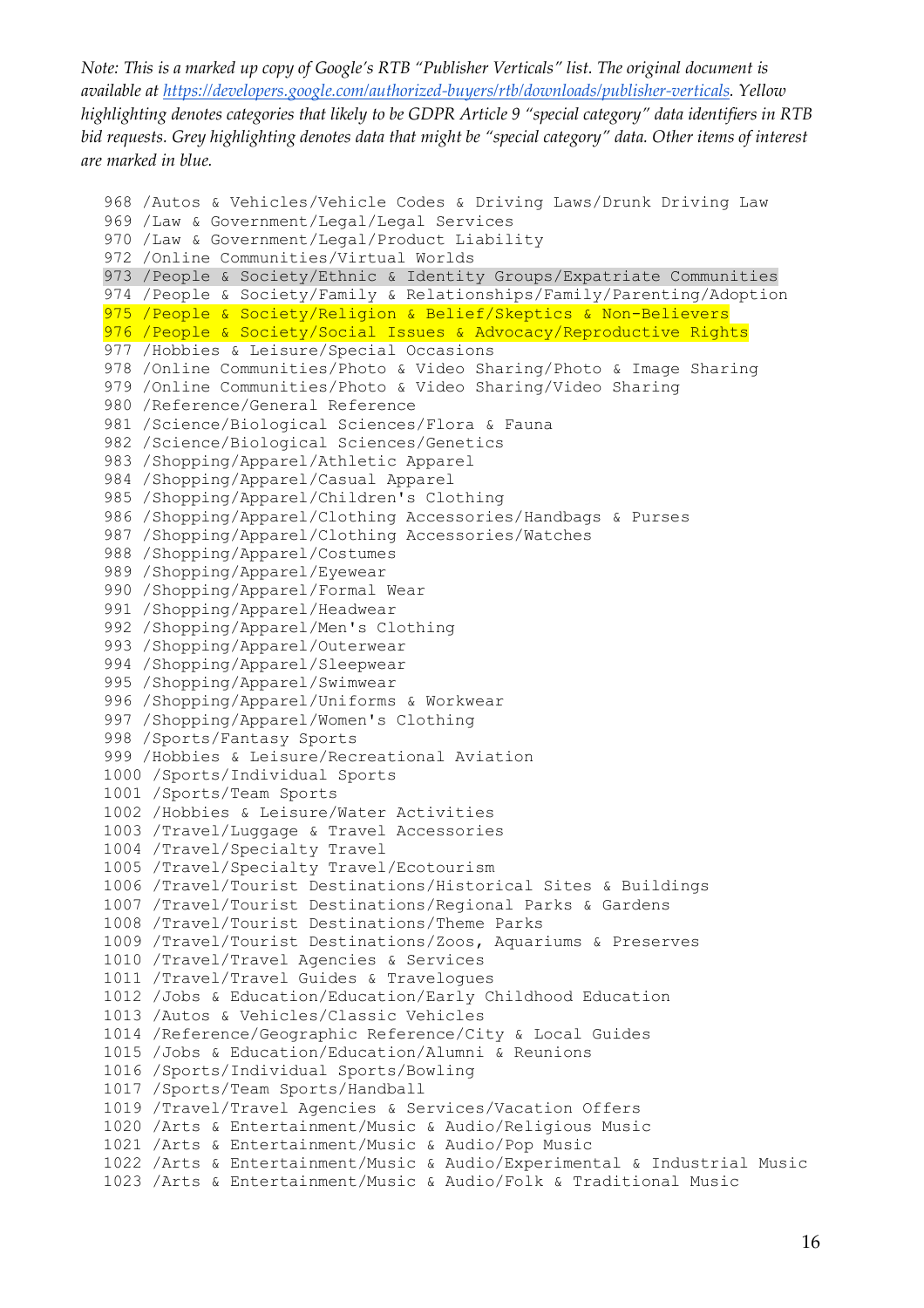1024 /Arts & Entertainment/Music & Audio/Music Equipment & Technology 1025 /Arts & Entertainment/Music & Audio/Music Equipment & Technology/DJ Resources & Equipment 1026 /Arts & Entertainment/Music & Audio/Music Equipment & Technology/Music Recording Technology 1027 /Arts & Entertainment/Music & Audio/Music Reference 1028 /Arts & Entertainment/Music & Audio/Music Reference/Music Composition & Theory 1030 /Arts & Entertainment/Music & Audio/Urban & Hip-Hop/Rap & Hip-Hop 1031 /Arts & Entertainment/Music & Audio/World Music/Reggae & Caribbean Music 1032 /Arts & Entertainment/Music & Audio/World Music/South Asian Music 1033 /Arts & Entertainment/Music & Audio/World Music/East Asian Music 1034 /Arts & Entertainment/Music & Audio/World Music/Arab & Middle Eastern Music 1035 /Arts & Entertainment/Music & Audio/Rock Music/Hard Rock & Progressive 1036 /Arts & Entertainment/Music & Audio/Rock Music/Metal (Music) 1037 /Arts & Entertainment/Music & Audio/Rock Music/Classic Rock & Oldies 1038 /Arts & Entertainment/Music & Audio/Rock Music/Indie & Alternative Music 1039 /Arts & Entertainment/Music & Audio/Urban & Hip-Hop/Soul & R&B 1040 /Arts & Entertainment/Music & Audio/Jazz & Blues/Blues 1041 /Arts & Entertainment/Music & Audio/Rock Music/Punk (Music) 1043 /Computers & Electronics/Consumer Electronics/Game Systems & Consoles/Nintendo 1044 /Computers & Electronics/Consumer Electronics/Game Systems & Consoles/Sony PlayStation 1045 /Computers & Electronics/Consumer Electronics/Game Systems & Consoles/Xbox 1046 /Computers & Electronics/Consumer Electronics/Game Systems & Consoles/Handheld Game Consoles 1047 /Arts & Entertainment/TV & Video/TV Shows & Programs/TV Comedies 1048 /Arts & Entertainment/TV & Video/TV Shows & Programs/TV Talk Shows 1049 /Arts & Entertainment/TV & Video/TV Shows & Programs/TV Reality Shows 1050 /Arts & Entertainment/TV & Video/TV Shows & Programs/TV Game Shows 1055 /Arts & Entertainment/TV & Video/TV Commercials 1056 /Autos & Vehicles/Motor Vehicles (By Type)/Trucks, Vans & SUVs/Pickup Trucks 1057 /Autos & Vehicles/Motor Vehicles (By Type)/Trucks, Vans & SUVs/SUVs & Crossovers 1058 /Autos & Vehicles/Motor Vehicles (By Type)/Trucks, Vans & SUVs/Vans & Minivans 1059 /Autos & Vehicles/Motor Vehicles (By Brand)/Bentley 1060 /Autos & Vehicles/Motor Vehicles (By Brand)/Buick 1061 /Autos & Vehicles/Motor Vehicles (By Brand)/Ferrari 1062 /Autos & Vehicles/Motor Vehicles (By Brand)/Hummer 1063 /Autos & Vehicles/Motor Vehicles (By Brand)/Jaguar 1064 /Autos & Vehicles/Motor Vehicles (By Brand)/Lamborghini 1065 /Autos & Vehicles/Motor Vehicles (By Brand)/Land Rover 1066 /Autos & Vehicles/Motor Vehicles (By Brand)/Maserati 1067 /Autos & Vehicles/Motor Vehicles (By Brand)/Mini 1068 /Autos & Vehicles/Motor Vehicles (By Brand)/Rolls-Royce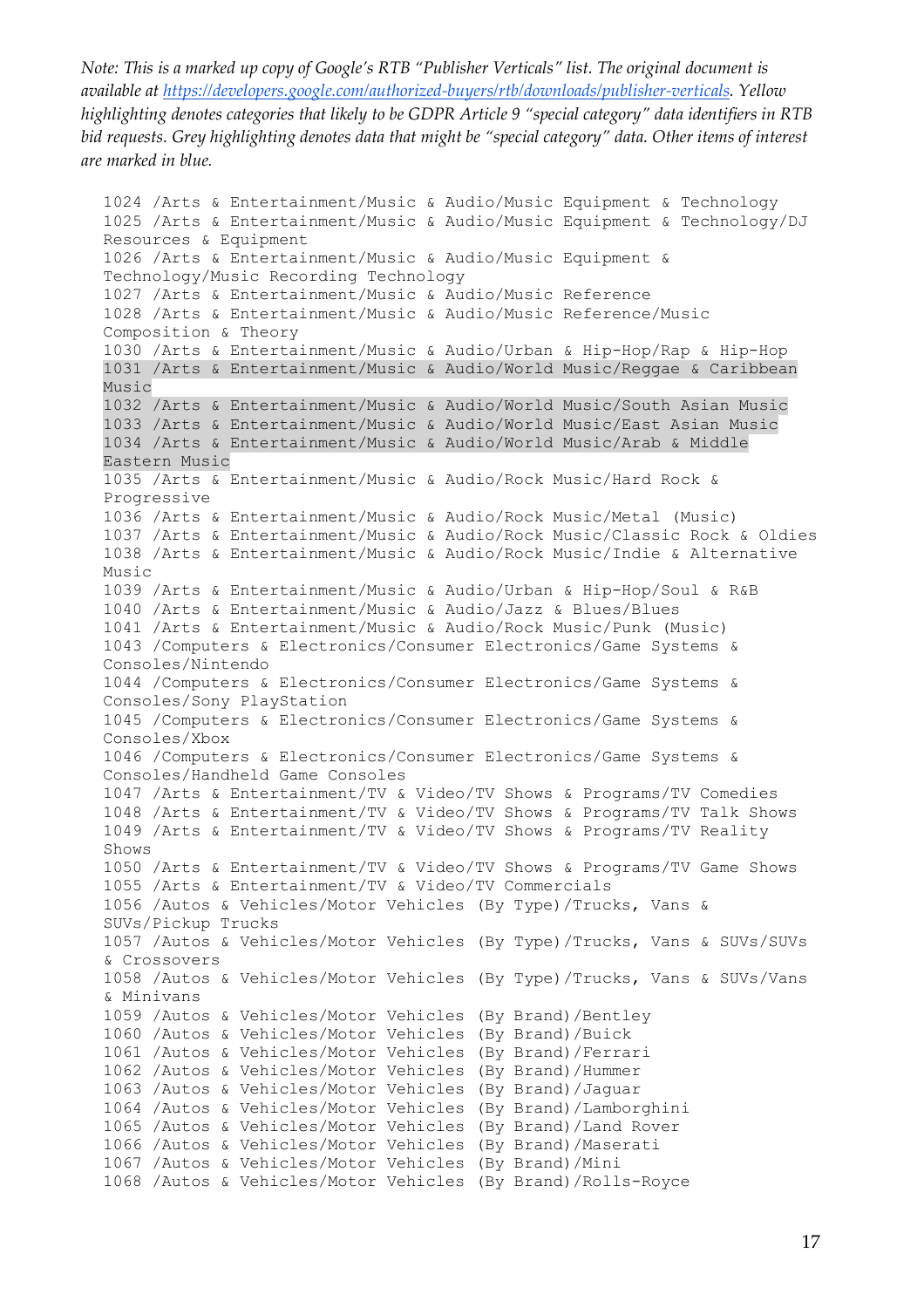```
1069 /Autos & Vehicles/Motor Vehicles (By Brand)/Toyota/Scion
1070 /Autos & Vehicles/Motor Vehicles (By Brand)/Suzuki
1071 /Internet & Telecom/Mobile & Wireless/Mobile Phones/Smart Phones
1072 /Arts & Entertainment/Movies/Documentary Films
1073 /Sports/College Sports
1074 /Travel/Tourist Destinations/Beaches & Islands
1075 /Law & Government/Government/Courts & Judiciary
1076 /Business & Industrial/Business Services/Signage
1077 /News/Sports News
1078 /Hobbies & Leisure/Special Occasions/Holidays & Seasonal 
Events/Christian Holidays/Christmas
1079 /Hobbies & Leisure/Special Occasions/Holidays & Seasonal 
Events/Halloween & October 31st
1080 /Real Estate/Real Estate Listings
1081 /Real Estate/Real Estate Listings/Timeshares & Vacation Properties
1082 /Sports/Sports Coaching & Training
1083 /Sports/Sporting Goods/Sports Memorabilia
1084 /Reference/Geographic Reference
1085 /Arts & Entertainment/Events & Listings/Movie Listings & Theater 
Showtimes
1086 /Arts & Entertainment/Events & Listings/Film Festivals
1087 /Arts & Entertainment/Music & Audio/Music Education & Instruction
1088 /Computers & Electronics/Software/Multimedia Software/Desktop 
Publishing
1089 /Computers & Electronics/Software/Multimedia Software/Audio & Music 
Software
1090 /Computers & Electronics/Software/Multimedia Software/Media Players
1091 /Arts & Entertainment/Music & Audio/Music Equipment & 
Technology/Samples & Sound Libraries
1092 /Computers & Electronics/Software/Multimedia Software/Audio & Music 
Software/Audio File Formats & Codecs
1093 /Reference/Humanities/Philosophy
1094 /Arts & Entertainment/Movies/Drama Films
1095 /Arts & Entertainment/Movies/Comedy Films
1096 /Arts & Entertainment/Movies/Thriller, Crime & Mystery Films
1097 /Arts & Entertainment/Movies/Action & Adventure Films
1098 /Arts & Entertainment/Movies/Classic Films/Silent Films
1099 /Arts & Entertainment/Movies/Action & Adventure Films/Western Films
1100 /Arts & Entertainment/Movies/Action & Adventure Films/Superhero 
Films
1101 /Arts & Entertainment/Movies/Action & Adventure Films/Martial Arts 
Films
1102 /Arts & Entertainment/Movies/Classic Films
1103 /Arts & Entertainment/Movies/Cult & Indie Films
1104 /Arts & Entertainment/Movies/Animated Films
1105 /Arts & Entertainment/Movies/Musical Films
1106 /Arts & Entertainment/Movies/Movie Reference
1107 /Arts & Entertainment/Movies/Movie Reference/Movie Reviews & 
Previews
1108 /Arts & Entertainment/Entertainment Industry/Film & TV Industry/Film 
& TV Awards
1109 /Internet & Telecom/Mobile & Wireless/Mobile Apps & Add-Ons
1110 /Arts & Entertainment/TV & Video/TV Shows & Programs/TV Family-
Oriented Shows
```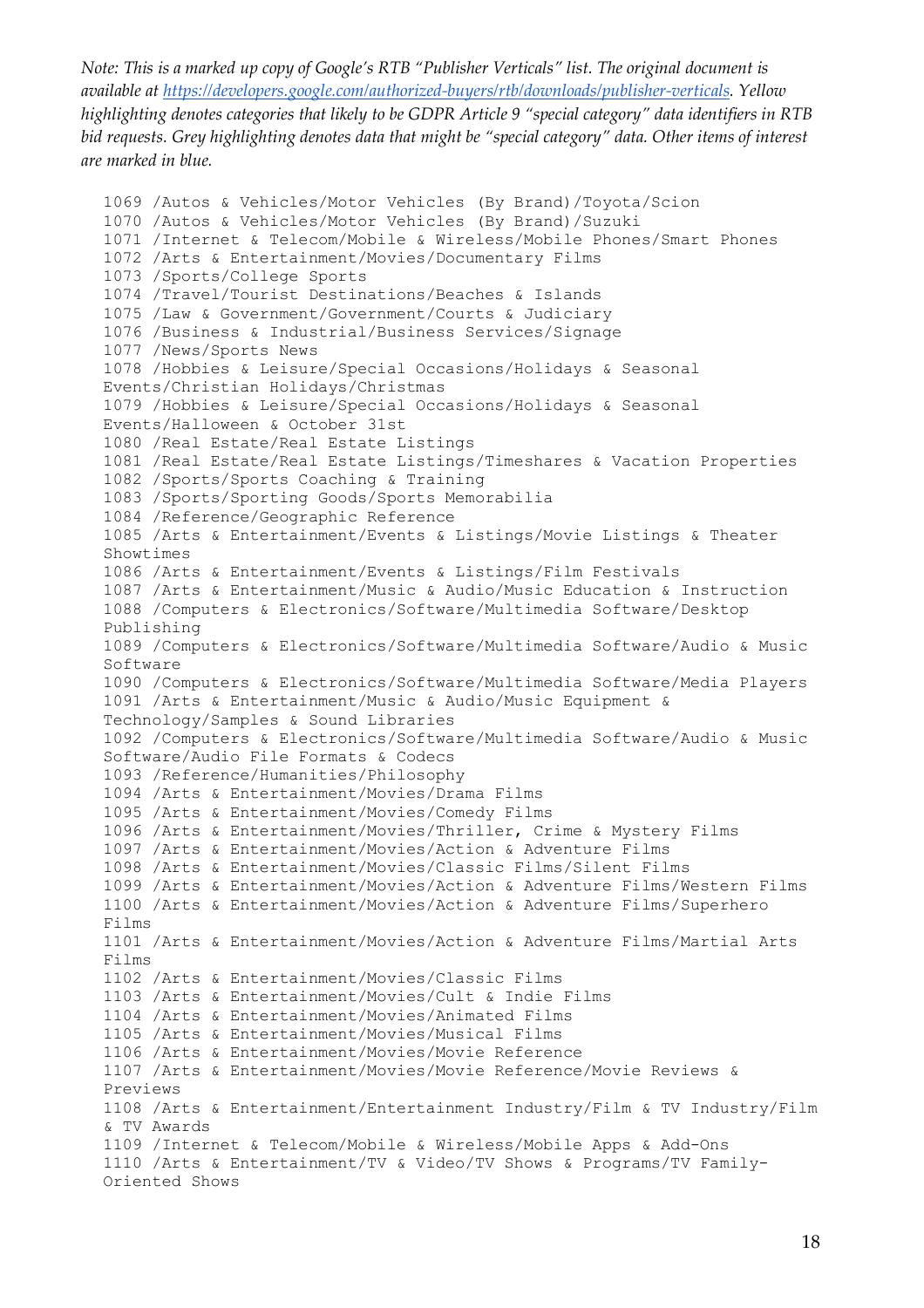```
1111 /Arts & Entertainment/TV & Video/TV Shows & Programs/TV Dramas/TV 
Crime & Legal Shows
1112 /Arts & Entertainment/TV & Video/TV Shows & Programs/TV Sci-Fi & 
Fantasy Shows
1113 /Arts & Entertainment/Entertainment Industry/Recording 
Industry/Music Awards
1114 /Arts & Entertainment/Entertainment Industry/Recording 
Industry/Record Labels
1115 /Arts & Entertainment/Entertainment Industry/Recording Industry
1116 /Arts & Entertainment/Entertainment Industry/Film & TV Industry
1117 /Arts & Entertainment/Entertainment Industry/Film & TV Industry/Film 
& TV Production
1118 /Jobs & Education/Education/Special Education
1119 /Travel/Tourist Destinations/Mountain & Ski Resorts
1120 /Travel/Tourist Destinations/Lakes & Rivers
1121 /People & Society/Social Issues & Advocacy/Work & Labor 
Issues/Unions & Labor Movement
1122 /Hobbies & Leisure/Special Occasions/Holidays & Seasonal 
Events/Valentine's Day
1123 /Hobbies & Leisure/Special Occasions/Holidays & Seasonal 
Events/Christian Holidays/Easter
1124 /Hobbies & Leisure/Special Occasions/Holidays & Seasonal 
Events/Jewish Holidays
1125 /Hobbies & Leisure/Special Occasions/Holidays & Seasonal 
Events/Thanksgiving
1126 /Sports/Individual Sports/Skate Sports
1127 /People & Society/Social Issues & Advocacy/Poverty & Hunger
1131 /People & Society/Family & Relationships
1132 /People & Society/Family & Relationships/Family
1133 /People & Society/Family & Relationships/Marriage
1134 /People & Society/Family & Relationships/Friendship
1135 /People & Society/Family & Relationships/Romance
1136 /Reference/General Reference/Public Records
1137 /Reference/General Reference/Forms Guides & Templates/Legal Forms
1138 /Business & Industrial/Business Finance
1139 /Business & Industrial/Business Finance/Investment Banking
1140 /Autos & Vehicles/Boats & Watercraft
1141 /Science/Engineering & Technology/Robotics
1142 /Internet & Telecom/Web Apps & Online Tools
1143 /Shopping/Entertainment Media
1144 /Shopping/Entertainment Media/Entertainment Media Rentals
1145 /Arts & Entertainment/Movies/DVD & Video Shopping/DVD & Video 
Rentals
1146 /Games/Computer & Video Games/Video Game Retailers
1147 /Autos & Vehicles/Personal Aircraft
1148 /Sports/Winter Sports/Skiing & Snowboarding
1149 /Sports/Winter Sports/Ice Skating
1150 /Business & Industrial/Transportation & Logistics/Mail & Package 
Delivery
1152 /Business & Industrial/Industrial Materials & Equipment/Fluid 
Handling
1153 /Home & Garden/Home Improvement/Plumbing
1155 /Beauty & Fitness/Fashion & Style/Fashion Modeling
```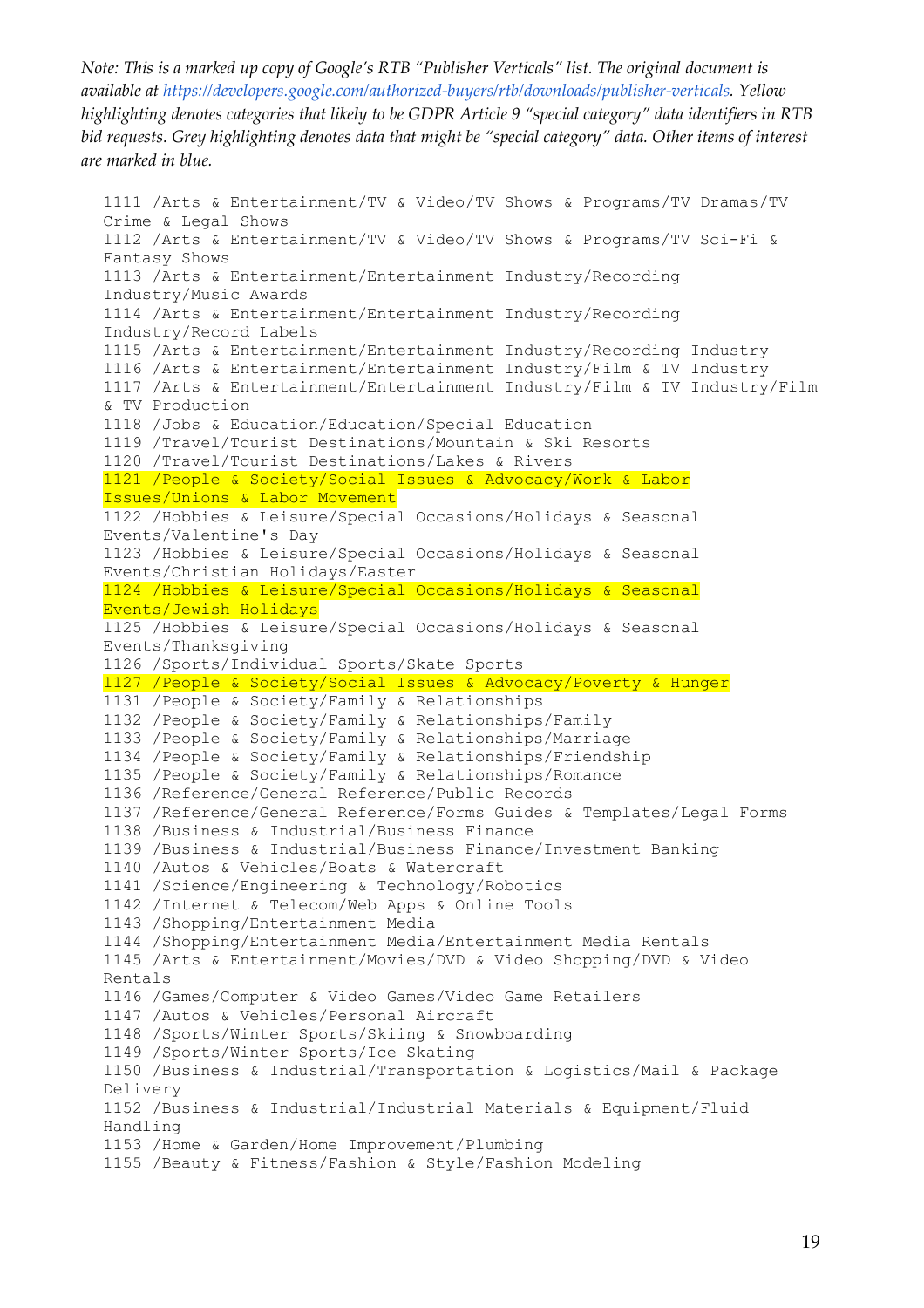```
1157 /Computers & Electronics/Consumer Electronics/TV & Video 
Equipment/Home Theater Systems
1158 /Computers & Electronics/Consumer Electronics/Audio 
Equipment/Speakers
1159 /Business & Industrial/Business Operations
1160 /Business & Industrial/Business Finance/Commercial Lending
1161 /Law & Government/Government/Public Finance
1162 /Business & Industrial/Business Services/Consulting
1163 /News/Business News/Financial Markets News
1164 /News/Business News/Economy News
1165 /News/Business News/Fiscal Policy News
1166 /People & Society/Social Issues & Advocacy/Housing & Development
1167 /Arts & Entertainment/Visual Art & Design/Painting
1168 /Science/Earth Sciences
1169 /Science/Earth Sciences/Paleontology
1170 /Internet & Telecom/Mobile & Wireless/Mobile & Wireless 
Accessories/Bluetooth Accessories
1171 /Internet & Telecom/Mobile & Wireless/Mobile & Wireless Accessories
1173 /Games/Family-Oriented Games & Activities/Dress-Up & Fashion Games
1174 /Arts & Entertainment/Fun & Trivia/Fun Tests & Silly Surveys
1175 /Home & Garden/Home Improvement/Roofing
1176 /Business & Industrial/Printing & Publishing
1177 /Books & Literature/Writers Resources
1178 /Real Estate/Real Estate Listings/Commercial Properties
1179 /News/Business News/Company News
1180 /Arts & Entertainment/Humor/Political Humor
1181 /Law & Government/Public Safety/Crime & Justice/Corporate & 
Financial Crime
1182 /Internet & Telecom/Communications Equipment/Radio Equipment
1183 /Books & Literature/Children's Literature
1184 /Books & Literature/Literary Classics
1185 /Arts & Entertainment/Performing Arts/Opera
1186 /Arts & Entertainment/Music & Audio/Radio/Talk Radio
1187 /Arts & Entertainment/TV & Video/TV Guides & Reference
1188 /Computers & Electronics/Consumer Electronics/Car Electronics
1189 /Computers & Electronics/Consumer Electronics/Car Electronics/Car 
Video
1190 /Business & Industrial/Automotive Industry
1191 /Autos & Vehicles/Bicycles & Accessories
1192 /Computers & Electronics/Consumer Electronics/Electronic Accessories
1193 /Arts & Entertainment/TV & Video/TV Shows & Programs/TV Dramas
1194 /Arts & Entertainment/TV & Video/TV Shows & Programs/TV Dramas/TV 
Medical Shows
1195 /Arts & Entertainment/Visual Art & Design/Visual Arts & Design 
Education
1198 /Sports/International Sports Competitions
1199 /Business & Industrial/Professional & Trade Associations
1200 /Business & Industrial/Small Business/Business Formation
1201 /News/Politics/Opinion & Commentary
1202 /News/Politics/Political Polls & Surveys
1203 /News/Politics/Media Critics & Watchdogs
1204 /News/Journalism & News Industry
1205 /People & Society/Social Issues & Advocacy/Discrimination & Identity 
Relations
```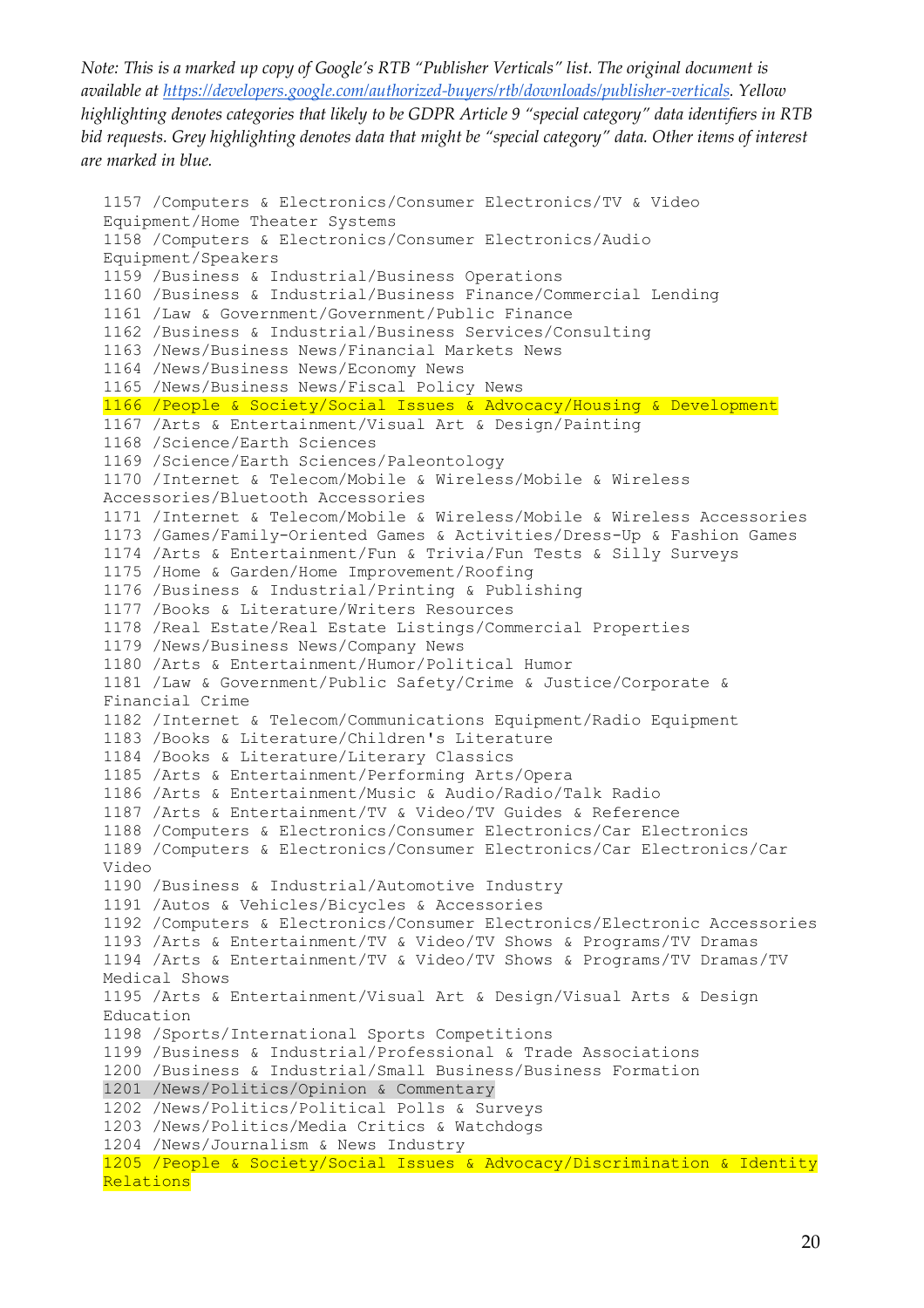1208 /Arts & Entertainment/Music & Audio/World Music/African Music 1209 /News/World News 1210 /Shopping/Swap Meets & Outdoor Markets 1211 /Health/Health Conditions/Ear Nose & Throat 1212 /Autos & Vehicles/Motor Vehicles (By Type)/Scooters & Mopeds 1213 /Autos & Vehicles/Campers & RVs 1214 /Autos & Vehicles/Commercial Vehicles 1215 /Autos & Vehicles/Commercial Vehicles/Cargo Trucks & Trailers 1216 /Autos & Vehicles/Vehicle Parts & Services/Vehicle Parts & Accessories/Engine & Transmission 1217 /Autos & Vehicles/Vehicle Parts & Services/Vehicle Parts & Accessories/Auto Exterior 1218 /Autos & Vehicles/Vehicle Parts & Services/Vehicle Parts & Accessories/Auto Interior 1219 /Beauty & Fitness/Beauty Pageants 1220 /Beauty & Fitness/Cosmetic Procedures 1221 /Law & Government/Government/Intelligence & Counterterrorism 1222 /Arts & Entertainment/Online Media/Online Image Galleries 1223 /Online Communities/Online Goodies/Clip Art & Animated GIFs 1224 /Health/Vision Care/Eyeglasses & Contacts 1225 /Shopping/Wholesalers & Liquidators 1226 /Science/Biological Sciences/Neuroscience 1227 /Science/Computer Science 1228 /Shopping/Apparel/Apparel Services 1229 /Jobs & Education/Education/Computer Education 1230 /Hobbies & Leisure/Crafts/Fiber & Textile Arts 1231 /People & Society/Family & Relationships/Family/Baby & Pet Names 1232 /Home & Garden/Home Improvement/House Painting & Finishing 1233 /Reference/Technical Reference 1234 /Internet & Telecom/Search Engines/People Search 1235 /Health/Substance Abuse/Steroids & Performance-Enhancing Drugs 1236 /Health/Reproductive Health/Sexual Enhancement 1237 /Health/Substance Abuse/Smoking & Smoking Cessation 1238 /Health/Alternative & Natural Medicine/Cleansing & Detoxification 1239 /Health/Alternative & Natural Medicine/Acupuncture & Chinese **Medicine** 1240 /News/Business News/Company News/Company Earnings 1241 /News/Business News/Company News/Mergers & Acquisitions 1242 /Arts & Entertainment/Music & Audio/Urban & Hip-Hop/Reggaeton 1243 /Arts & Entertainment/Performing Arts/Broadway & Musical Theater 1244 /Arts & Entertainment/Humor/Spoofs & Satire 1245 /Travel/Air Travel/Airport Parking & Transportation 1246 /Hobbies & Leisure/Special Occasions/Holidays & Seasonal Events/Carnival & Mardi Gras 1247 /Law & Government/Military/Air Force 1248 /Law & Government/Military/Army 1249 /Law & Government/Military/Navy 1250 /Law & Government/Military/Marines 1251 /People & Society/Religion & Belief/Scientology 1252 /Science/Mathematics/Statistics 1253 /News/Health News 1254 /Science/Earth Sciences/Atmospheric Science 1255 /Science/Ecology & Environment/Climate Change & Global Warming 1256 /Health/Public Health/Health Policy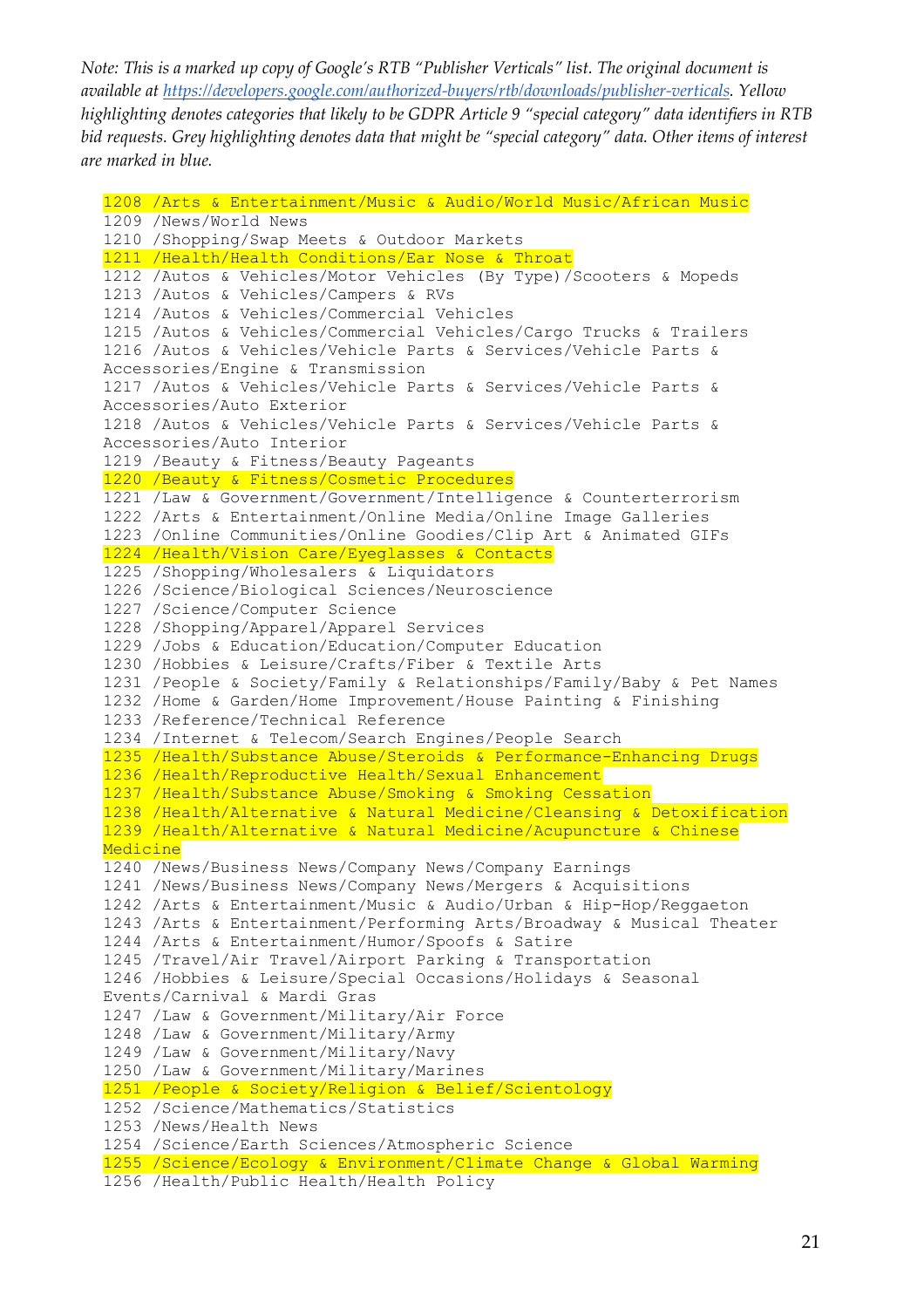1257 /People & Society/Ethnic & Identity Groups/Asians & Diaspora 1258 /People & Society/Religion & Belief/Pagan & Esoteric Traditions 1259 /News/Gossip & Tabloid News/Scandals & Investigations 1260 /People & Society/Family & Relationships/Troubled Relationships 1261 /People & Society/Family & Relationships/Troubled Relationships/Divorce & Separation 1262 /Health/Health Conditions/Infectious Diseases/Parasites & Parasitic **Diseases** 1263 /Health/Health Conditions/Infectious Diseases/Vaccines & Immunizations 1264 /Reference/Language Resources/Foreign Language Resources 1265 /Reference/Language Resources/Foreign Language Resources/Translation Tools & Resources 1266 /Reference/Language Resources/Foreign Language Resources/Foreign Language Study 1267 /Autos & Vehicles/Vehicle Shopping/Vehicle Specs, Reviews & Comparisons 1268 /Autos & Vehicles/Vehicle Parts & Services/Gas Prices & Vehicle Fueling 1269 /Autos & Vehicles/Vehicle Parts & Services/Vehicle Parts & Accessories/Vehicle Fuels & Lubricants 1270 /Hobbies & Leisure/Special Occasions/Holidays & Seasonal Events/Birthdays & Name Days 1271 /Hobbies & Leisure/Special Occasions/Holidays & Seasonal Events/New Year 1272 /Law & Government/Legal/Business & Corporate Law 1273 /Arts & Entertainment/Events & Listings/Live Sporting Events 1274 /Hobbies & Leisure/Special Occasions/Holidays & Seasonal Events/Christian Holidays 1275 /Hobbies & Leisure/Special Occasions/Holidays & Seasonal Events/Islamic Holidays 1276 /Hobbies & Leisure/Merit Prizes & Contests 1277 /Computers & Electronics/Consumer Electronics/Gadgets & Portable Electronics/Tablet PCs 1278 /Science/Biological Sciences/Flora & Fauna/Insects & Entomology 1279 /Computers & Electronics/Networking/VPN & Remote Access 1280 /People & Society/Social Issues & Advocacy/Human Rights & Liberties 1281 /People & Society/Social Issues & Advocacy/Privacy Issues 1282 /Finance/Grants, Scholarships & Financial Aid 1283 /Finance/Accounting & Auditing/Tax Preparation & Planning 1284 /Law & Government/Public Safety/Crime & Justice/Prisons & Corrections 1285 /Arts & Entertainment/Music & Audio/World Music/Latin American Music/Latin Pop 1286 /Arts & Entertainment/Music & Audio/World Music/Latin American Music/Salsa & Tropical Music 1287 /Arts & Entertainment/Music & Audio/World Music/Latin American Music/Brazilian Music 1288 /Reference/Humanities/History/Military History 1289 /Jobs & Education/Education/Academic Conferences & Publications 1290 /Games/Family-Oriented Games & Activities 1291 /Arts & Entertainment/Movies/Family Films 1292 /Home & Garden/Kitchen & Dining/Small Kitchen Appliances 1293 /Home & Garden/Kitchen & Dining/Major Kitchen Appliances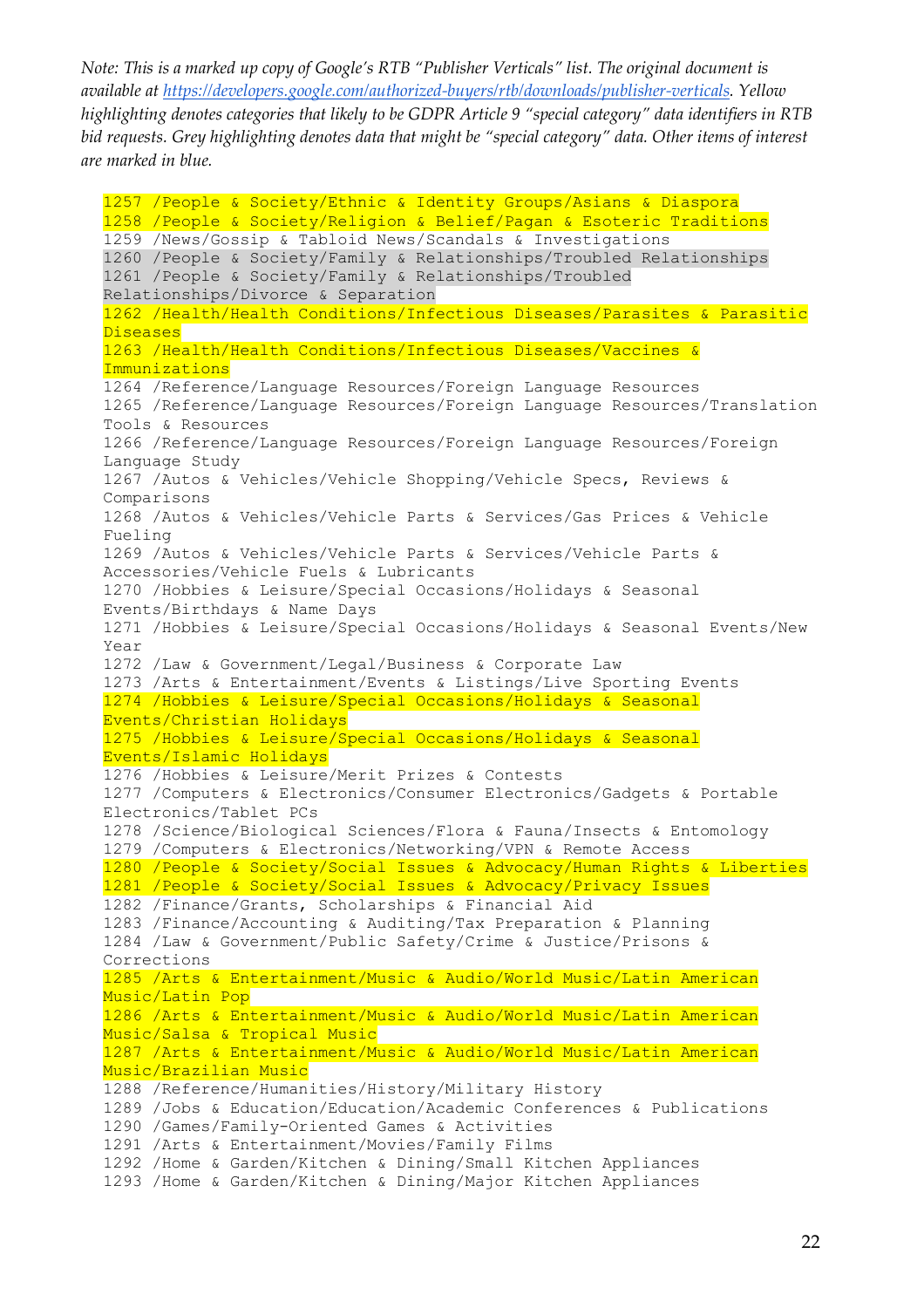```
1294 /Autos & Vehicles/Vehicle Codes & Driving Laws
1296 /People & Society/Religion & Belief/Places of Worship
1298 /Computers & Electronics/Networking/Distributed & Cloud Computing
1299 /Science/Computer Science/Machine Learning & Artificial Intelligence
1300 /Computers & Electronics/CAD & CAM
1301 /People & Society/Social Issues & Advocacy/Same-Sex Marriage
1302 /People & Society/Social Sciences/Communications & Media Studies
1303 /People & Society/Social Sciences/Communications & Media 
Studies/Public Speaking
1304 /People & Society/Family & Relationships/Etiquette
1305 /Hobbies & Leisure/Water Activities/Diving & Underwater Activities
1306 /Business & Industrial/Transportation & Logistics/Parking
1307 /Business & Industrial/Energy & Utilities/Waste Management/Recycling
1308 /Jobs & Education/Education/Study Abroad
1309 /Shopping/Consumer Resources/Customer Services/Loyalty Cards & 
Programs
1310 /Arts & Entertainment/Movies/Romance Films
1311 /Games/Computer & Video Games/Action & Platform Games
1312 /Law & Government/Public Safety/Crime & Justice/Gangs & Organized 
Crime
1313 /People & Society/Social Issues & Advocacy/Immigration Policy & 
Border Issues
1314 /People & Society/Social Issues & Advocacy/Drug Laws & Policy
1315 /Computers & Electronics/Software/Multimedia Software/Photo & Video 
Software/Video Software/Video File Formats & Codecs
1316 /Law & Government/Government/Public Policy
1317 /Autos & Vehicles/Motor Vehicles (By Type)/Microcars & Subcompacts
1318 /Computers & Electronics/Computer Hardware/Computer Drives & 
Storage/Flash Drives & Memory Cards
1319 /Computers & Electronics/Computer Hardware/Computer Drives & 
Storage/Memory Card Readers
1320 /Computers & Electronics/Computer Hardware/Computer Drives & 
Storage/Hard Drives
1321 /Computers & Electronics/Computer Hardware/Computer Drives & 
Storage/CD & DVD Drives & Burners
1322 /Computers & Electronics/Computer Hardware/Computer Drives & 
Storage/CD & DVD Storage Media
1323 /Computers & Electronics/Computer Hardware/Computer Drives & 
Storage/Data Backup & Recovery
1324 /Computers & Electronics/Consumer Electronics/Gadgets & Portable 
Electronics/E-Book Readers
1325 /Arts & Entertainment/Music & Audio/Music Equipment & 
Technology/Musical Instruments/Guitars
1326 /Arts & Entertainment/Music & Audio/Music Equipment &
Technology/Musical Instruments/Pianos & Keyboards
1327 /Arts & Entertainment/Music & Audio/Music Equipment & 
Technology/Musical Instruments/Drums & Percussion
1328 /Health/Health Conditions/Endocrine Conditions
1329 /Health/Health Conditions/Endocrine Conditions/Thyroid Conditions
1330 /Computers & Electronics/Computer Hardware/Computer 
Peripherals/Printers, Copiers & Fax Machines
1331 /Computers & Electronics/Computer Hardware/Computer 
Peripherals/Printers, Copiers & Fax Machines/Copiers
```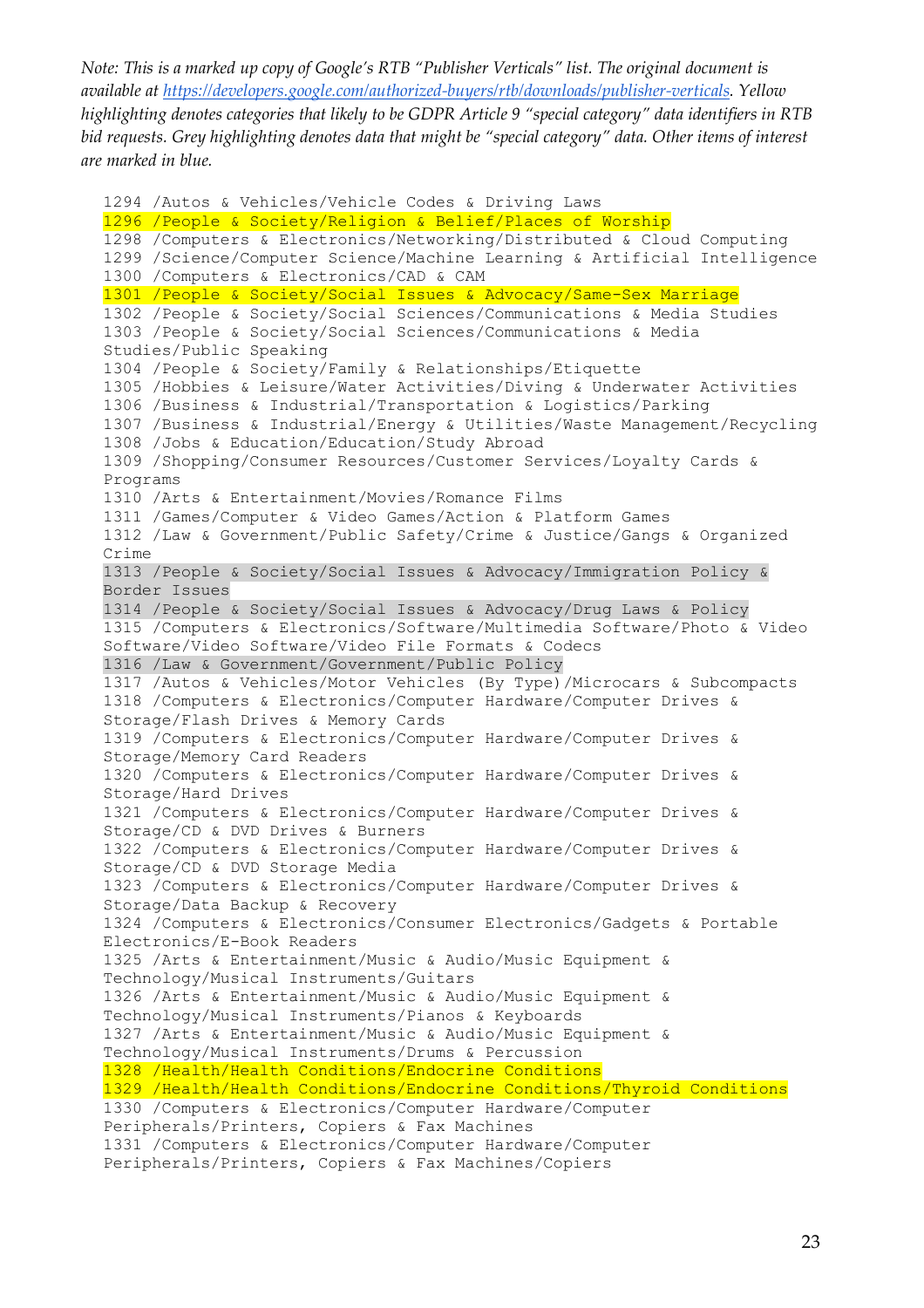1332 /Computers & Electronics/Computer Hardware/Computer Peripherals/Printers, Copiers & Fax Machines/Fax Machines 1333 /Computers & Electronics/Computer Hardware/Computer Peripherals/Printers, Copiers & Fax Machines/Ink & Toner 1334 /Computers & Electronics/Consumer Electronics/TV & Video Equipment/Projectors & Screens 1339 /Travel/Carpooling & Vehicle Sharing 1340 /People & Society/Religion & Belief/Theology & Religious Study 1341 /Computers & Electronics/Software/Business & Productivity Software/Accounting & Financial Software 1342 /Games/Computer & Video Games/Video Game Emulation 1343 /Games/Computer & Video Games/Gaming Reference & Reviews 1344 /Computers & Electronics/Software/Business & Productivity Software/Spreadsheet Software 1345 /Computers & Electronics/Software/Business & Productivity Software/Word Processing Software 1346 /Computers & Electronics/Software/Business & Productivity Software/Presentation Software 1347 /Business & Industrial/Transportation & Logistics/Self Storage 1348 /Home & Garden/Home Storage & Shelving 1349 /Business & Industrial/Energy & Utilities/Water Supply & Treatment 1350 /Health/Substance Abuse/Drug & Alcohol Treatment 1351 /Health/Substance Abuse/Drug & Alcohol Testing 1352 /Health/Medical Devices & Equipment/Assistive Technology 1353 /Health/Medical Devices & Equipment/Assistive Technology/Mobility Equipment & Accessories 1354 /Computers & Electronics/Consumer Electronics/TV & Video Equipment/Televisions/HDTVs 1355 /Computers & Electronics/Consumer Electronics/TV & Video Equipment/Televisions/Plasma TVs 1356 /Computers & Electronics/Consumer Electronics/TV & Video Equipment/Televisions/LCD TVs 1357 /Computers & Electronics/Consumer Electronics/TV & Video Equipment/Televisions/Projection TVs 1358 /Computers & Electronics/Software/Business & Productivity Software/Calendar & Scheduling Software 1359 /Computers & Electronics/Software/Business & Productivity Software/Project Management Software 1360 /Business & Industrial/Business Operations/Management/Project Management 1361 /Hobbies & Leisure/Crafts/Art & Craft Supplies 1362 /Home & Garden/Home Furnishings/Rugs & Carpets 1363 /Home & Garden/Home Furnishings/Clocks 1364 /Home & Garden/Laundry 1365 /Home & Garden/Bed & Bath/Bathroom 1366 /Home & Garden/Bed & Bath/Bedroom 1367 /Home & Garden/Bed & Bath/Bedroom/Beds & Headboards 1368 /Home & Garden/Bed & Bath/Bedroom/Mattresses 1369 /Home & Garden/Bed & Bath/Bedroom/Bedding & Bed Linens 1370 /Home & Garden/Home Furnishings/Living Room Furniture/Sofas & Armchairs 1371 /Home & Garden/Home Appliances/Water Filters & Purifiers 1372 /Home & Garden/Nursery & Playroom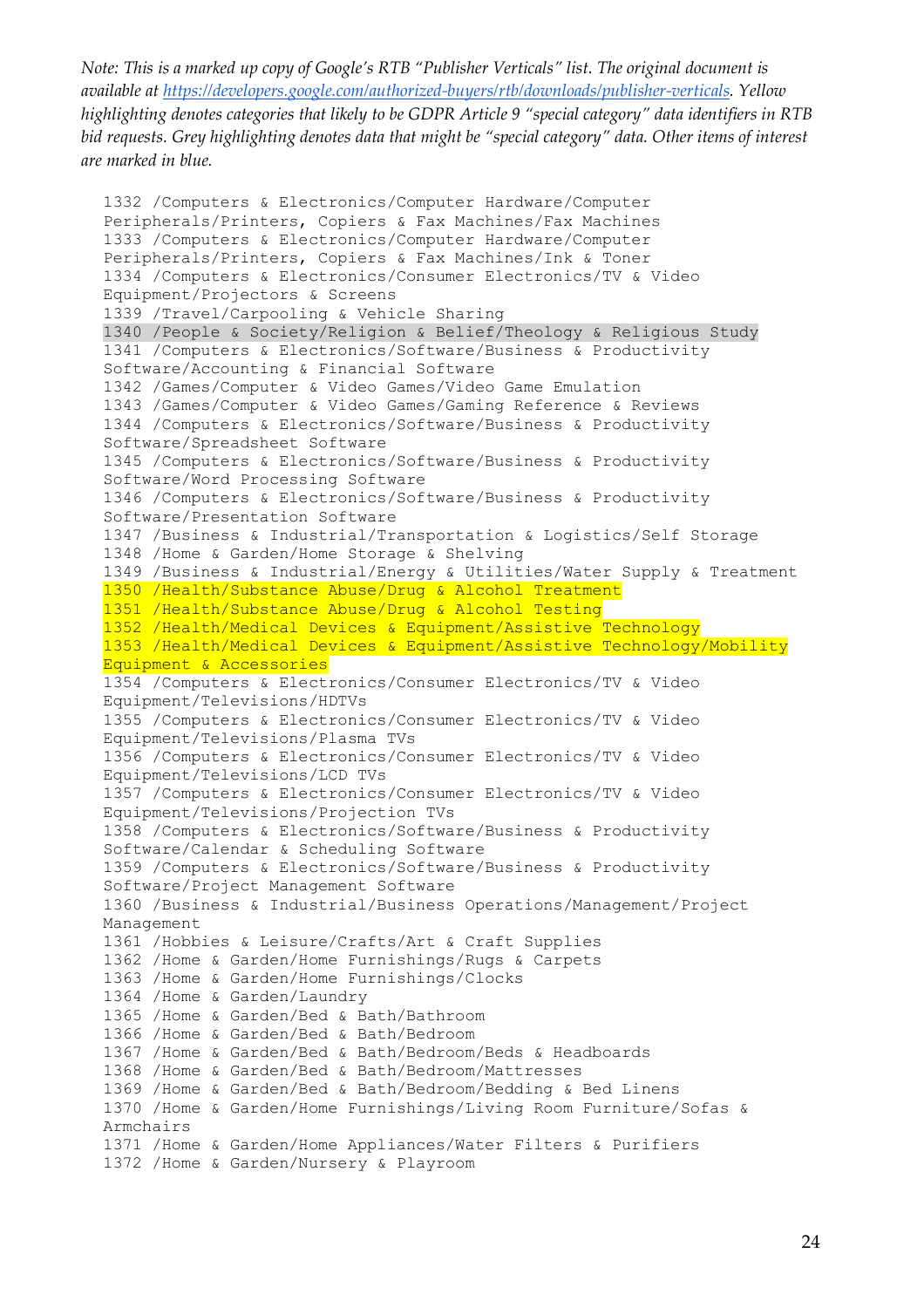```
1373 /Home & Garden/Kitchen & Dining/Cookware & 
Diningware/Cookware/Cutlery & Cutting Accessories
1374 /People & Society/Family & Relationships/Family/Parenting/Babies & 
Toddlers
1375 /Business & Industrial/Printing & Publishing/Document & Printing 
Services/Business Cards & Stationery
1376 /Sports/Individual Sports/Racquet Sports/Tennis
1377 /Autos & Vehicles/Motor Vehicles (By Brand)/Nissan/Infiniti
1378 /Autos & Vehicles/Motor Vehicles (By Brand)/Isuzu
1379 /Internet & Telecom/Email & Messaging/Text & Instant Messaging
1380 /Autos & Vehicles/Motor Vehicles (By Type)/Hybrid & Alternative 
Vehicles/Electric & Plug-In Vehicles
1381 /Online Communities/Blogging Resources & Services/Microblogging
1382 /Computers & Electronics/Software/Operating Systems/Mobile OS
1383 /Computers & Electronics/Consumer Electronics/Camera & Photo 
Equipment/Cameras & Camcorders/Camera Lenses
1384 /Computers & Electronics/Consumer Electronics/Camera & Photo 
Equipment/Binoculars, Telescopes & Optical Devices
1385 /Law & Government/Government/Government Contracting & Procurement
1386 /Law & Government/Government/Lobbying
1387 /Law & Government/Government/Government Agencies
1388 /Jobs & Education/Education/Training & Certification
1389 /Travel/Specialty Travel/Agritourism
1390 /Travel/Travel Agencies & Services/Sightseeing Tours
1391 /Travel/Specialty Travel/Vineyards & Wine Tourism
1392 /Travel/Travel Agencies & Services/Tourist Boards & Visitor Centers
1393 /Computers & Electronics/Consumer Electronics/TV & Video 
Equipment/DVRs & Set-Top Boxes
1394 /Computers & Electronics/Consumer Electronics/TV & Video 
Equipment/Video Players & Recorders/Blu-Ray Players & Recorders
1395 /Computers & Electronics/Consumer Electronics/TV & Video 
Equipment/Video Players & Recorders/DVD Players & Recorders
1396 /Computers & Electronics/Consumer Electronics/Audio 
Equipment/Headphones
1397 /Games/Family-Oriented Games & Activities/Drawing & Coloring
1398 /Autos & Vehicles/Bicycles & Accessories/Bike Accessories
1399 /Autos & Vehicles/Bicycles & Accessories/Bike Frames
1400 /Autos & Vehicles/Bicycles & Accessories/Bike Helmets & Protective 
Gear
1401 /Autos & Vehicles/Bicycles & Accessories/Bike Parts & Repair
1402 /Autos & Vehicles/Bicycles & Accessories/BMX Bikes
1403 /Autos & Vehicles/Bicycles & Accessories/Cruiser Bicycles
1404 /Autos & Vehicles/Bicycles & Accessories/Kids' Bikes
1405 /Autos & Vehicles/Bicycles & Accessories/Mountain Bikes
1406 /Autos & Vehicles/Bicycles & Accessories/Road Bikes
1407 /Shopping/Apparel/Athletic Apparel/Cycling Apparel
1408 /Arts & Entertainment/Music & Audio/Music Videos
1409 /Arts & Entertainment/TV & Video/Online Video/Web Series
1410 /Arts & Entertainment/TV & Video/TV Shows & Programs/TV Talent & 
Variety Shows
1411 /Arts & Entertainment/TV & Video/TV Shows & Programs/TV Documentary 
& Nonfiction
1412 /Arts & Entertainment/Visual Art & Design/Sculpture
1413 /Autos & Vehicles/Motor Vehicles (By Brand)/Fiat/Alfa Romeo
```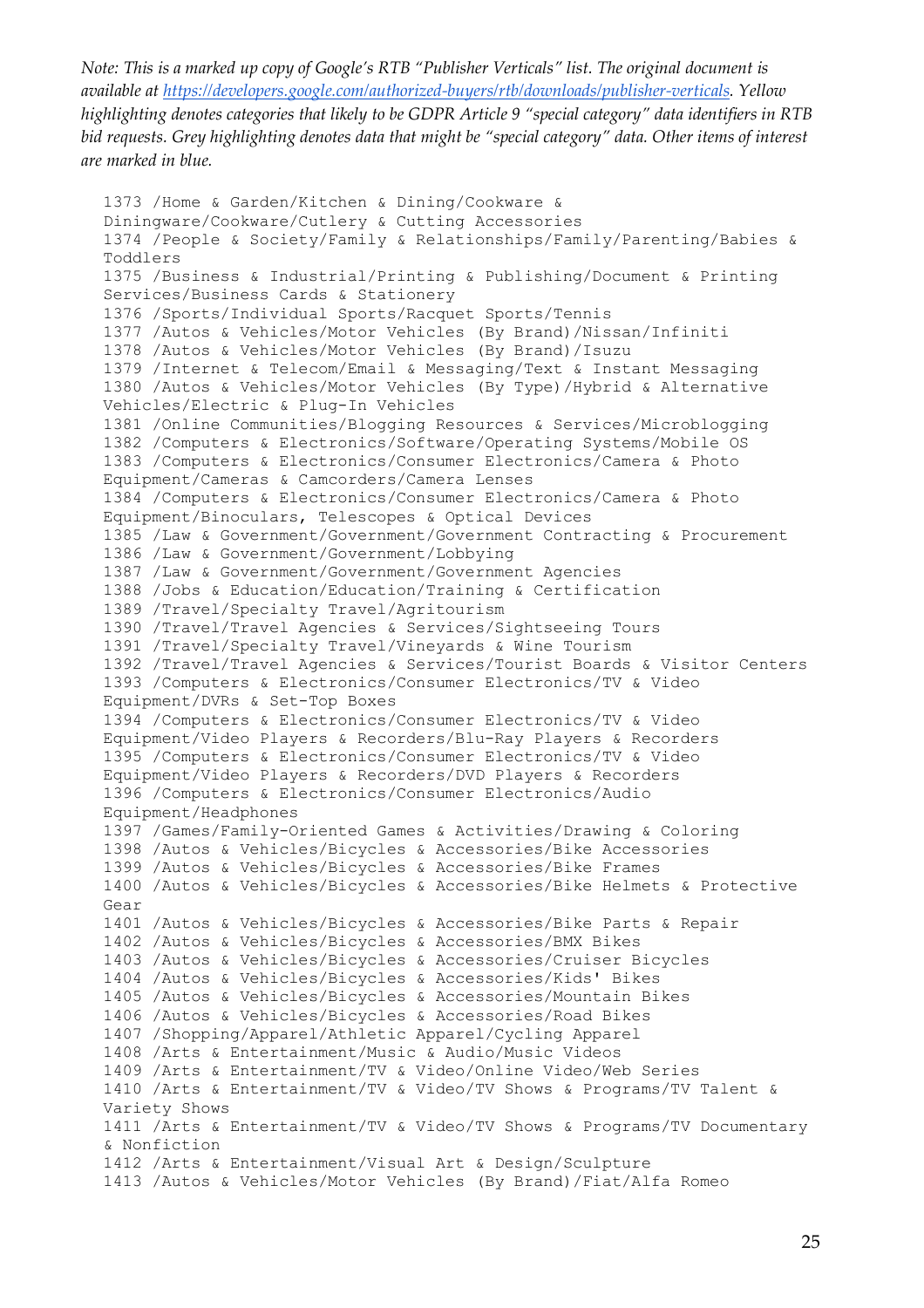```
1414 /Autos & Vehicles/Motor Vehicles (By Brand)/SEAT
1415 /Autos & Vehicles/Vehicle Codes & Driving Laws/Vehicle Licensing & 
Registration/Driving Instruction & Driver Education
1416 /Autos & Vehicles/Vehicle Codes & Driving Laws/Vehicle & Traffic 
Safety
1417 /Beauty & Fitness/Fitness/Fitness Equipment & Accessories
1418 /Beauty & Fitness/Fitness/Fitness Instruction & Personal Training
1419 /Beauty & Fitness/Fitness/Gyms & Health Clubs
1420 /Business & Industrial/Advertising & Marketing/Promotional Products 
& Corporate Gifts
1421 /Home & Garden/Home Improvement/Locks & Locksmiths
1422 /Business & Industrial/Energy & Utilities/Renewable & Alternative 
Energy/Solar Power
1423 /Business & Industrial/Energy & Utilities/Renewable & Alternative 
Energy/Wind Power
1424 /Business & Industrial/Energy & Utilities/Renewable & Alternative 
Energy/Hydropower
1425 /Business & Industrial/Metals & Mining/Precious Metals
1426 /Business & Industrial/Transportation & Logistics/Warehousing
1427 /Finance/Accounting & Auditing/Billing & Invoicing
1428 /Finance/Accounting & Auditing/Bookkeeping
1429 /Finance/Banking/ATMs & Branch Locations
1430 /Finance/Banking/Debit & Checking Services
1431 /Finance/Banking/Savings Accounts
1432 /Finance/Banking/Money Transfer & Wire Services
1433 /Finance/Credit & Lending/Credit Reporting & Monitoring
1434 /Finance/Credit & Lending/Debt Collection & Repossession
1435 /Finance/Credit & Lending/Loans
1436 /Finance/Credit & Lending/Loans/Personal Loans
1437 /Finance/Credit & Lending/Loans/Personal Loans/Short-Term Loans & 
Cash Advances
1438 /Finance/Financial Planning & Management/Inheritance & Estate 
Planning
1439 /Finance/Financial Planning & Management/Asset & Portfolio 
Management
1440 /Finance/Grants, Scholarships & Financial Aid/Government Grants
1441 /Finance/Grants, Scholarships & Financial Aid/Study Grants & 
Scholarships
1442 /Finance/Insurance/Life Insurance
1443 /Finance/Insurance/Travel Insurance
1444 /Finance/Insurance/Vehicle Insurance
1445 /Finance/Credit & Lending/Loans/Home Financing/Home Equity Loans & 
Lines of Credit
1446 /Finance/Credit & Lending/Loans/Home Financing/Home Refinancing
1447 /Finance/Credit & Lending/Loans/Home Financing/Mortgages
1448 /Finance/Credit & Lending/Loans/Vehicle Financing
1449 /Finance/Investing/Brokerages & Day Trading
1450 /Finance/Investing/Derivatives
1451 /Finance/Investing/Funds
1452 /Finance/Investing/Funds/Exchange Traded Funds
1453 /Finance/Investing/Funds/Hedge Funds
1454 /Finance/Investing/Funds/Mutual Funds
1455 /Finance/Investing/Real Estate Investment Trusts
1456 /Finance/Investing/Socially Responsible Investing
```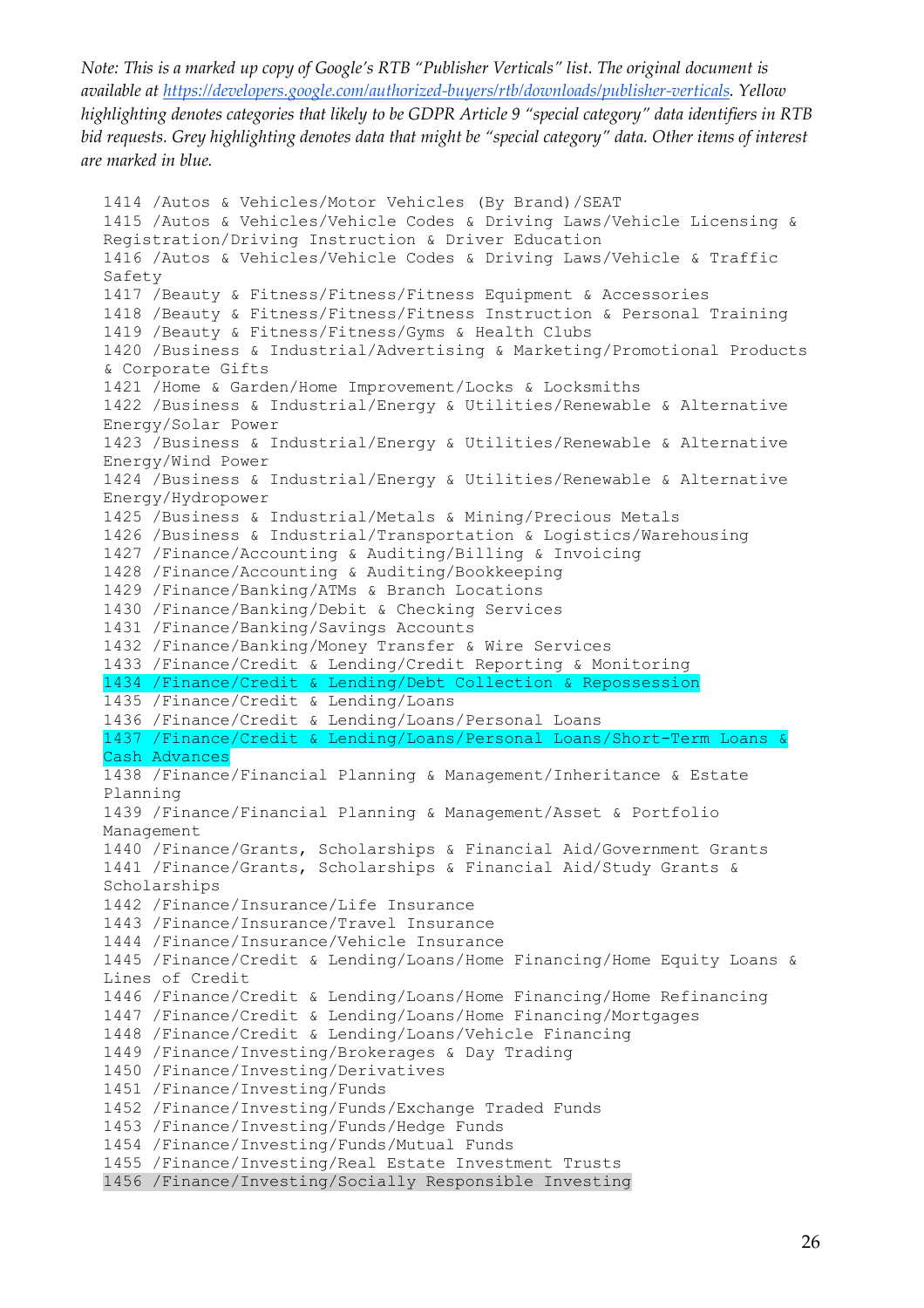```
1457 /Finance/Investing/Stocks & Bonds
1458 /Finance/Investing/Stocks & Bonds/Bonds
1459 /Finance/Investing/Stocks & Bonds/Exchanges
1460 /Real Estate/Real Estate Listings/Bank-Owned & Foreclosed Properties
1461 /Internet & Telecom/Mobile & Wireless/Mobile Apps & Add-Ons/Android 
Apps
1462 /Internet & Telecom/Mobile & Wireless/Mobile Apps & Add-Ons/iOS Apps
1463 /Internet & Telecom/Service Providers/Internet Cafes
1464 /Internet & Telecom/Web Services/Cloud Storage
1465 /Jobs & Education/Education/Colleges & Universities/Fraternities, 
Sororities & Student Societies
1466 /Jobs & Education/Education/Teaching & Classroom Resources/Lesson 
Plans
1467 /Jobs & Education/Education/Teaching & Classroom Resources/School 
Supplies & Classroom Equipment
1468 /Hobbies & Leisure/Clubs & Organizations/Fraternal Orders & Service 
Clubs
1469 /Hobbies & Leisure/Clubs & Organizations/Youth Organizations & 
Resources
1470 /Hobbies & Leisure/Crafts/Ceramics & Pottery
1471 /Jobs & Education/Internships
1472 /Jobs & Education/Jobs/Job Listings/Accounting & Finance Jobs
1473 /Jobs & Education/Jobs/Job Listings/Clerical & Administrative Jobs
1474 /Jobs & Education/Jobs/Job Listings/Education Jobs
1475 /Jobs & Education/Jobs/Job Listings/Executive & Management Jobs
1476 /Jobs & Education/Jobs/Job Listings/Government & Public Sector Jobs
1477 /Jobs & Education/Jobs/Job Listings/Health & Medical Jobs
1478 /Jobs & Education/Jobs/Job Listings/Legal Jobs
1479 /Jobs & Education/Jobs/Job Listings/Retail Jobs
1480 /Jobs & Education/Jobs/Job Listings/Temporary & Seasonal Jobs
1481 /Jobs & Education/Jobs/Job Listings/Sales & Marketing Jobs
1482 /Online Communities/Feed Aggregation & Social Bookmarking
1483 /People & Society/Social Issues & Advocacy/Ethics
1484 /People & Society/Social Sciences/Anthropology
1485 /People & Society/Social Sciences/Archaeology
1486 /Shopping/Apparel/Clothing Accessories/Gems & Jewelry/Rings
1487 /Shopping/Apparel/Eyewear/Sunglasses
1488 /Shopping/Apparel/Footwear/Athletic Shoes
1489 /Shopping/Apparel/Footwear/Boots
1490 /Shopping/Apparel/Footwear/Casual Shoes
1491 /Games/Computer & Video Games/Video Game Development
1492 /Games/Dice Games
1493 /Games/Educational Games
1494 /Games/Word Games
1495 /Games/Computer & Video Games/Simulation Games/Vehicle Simulators
1496 /Games/Computer & Video Games/Simulation Games/City Building Games
1497 /Games/Computer & Video Games/Simulation Games/Business & Tycoon 
Games
1498 /Games/Computer & Video Games/Simulation Games/Life Simulation Games
1499 /Games/Computer & Video Games/Sports Games/Sports Management Games
1500 /Computers & Electronics/Software/Internet Software/Download 
Managers
1501 /Food & Drink/Cooking & Recipes/Healthy Eating
1502 /Health/Vision Care/Eye Exams & Optometry
```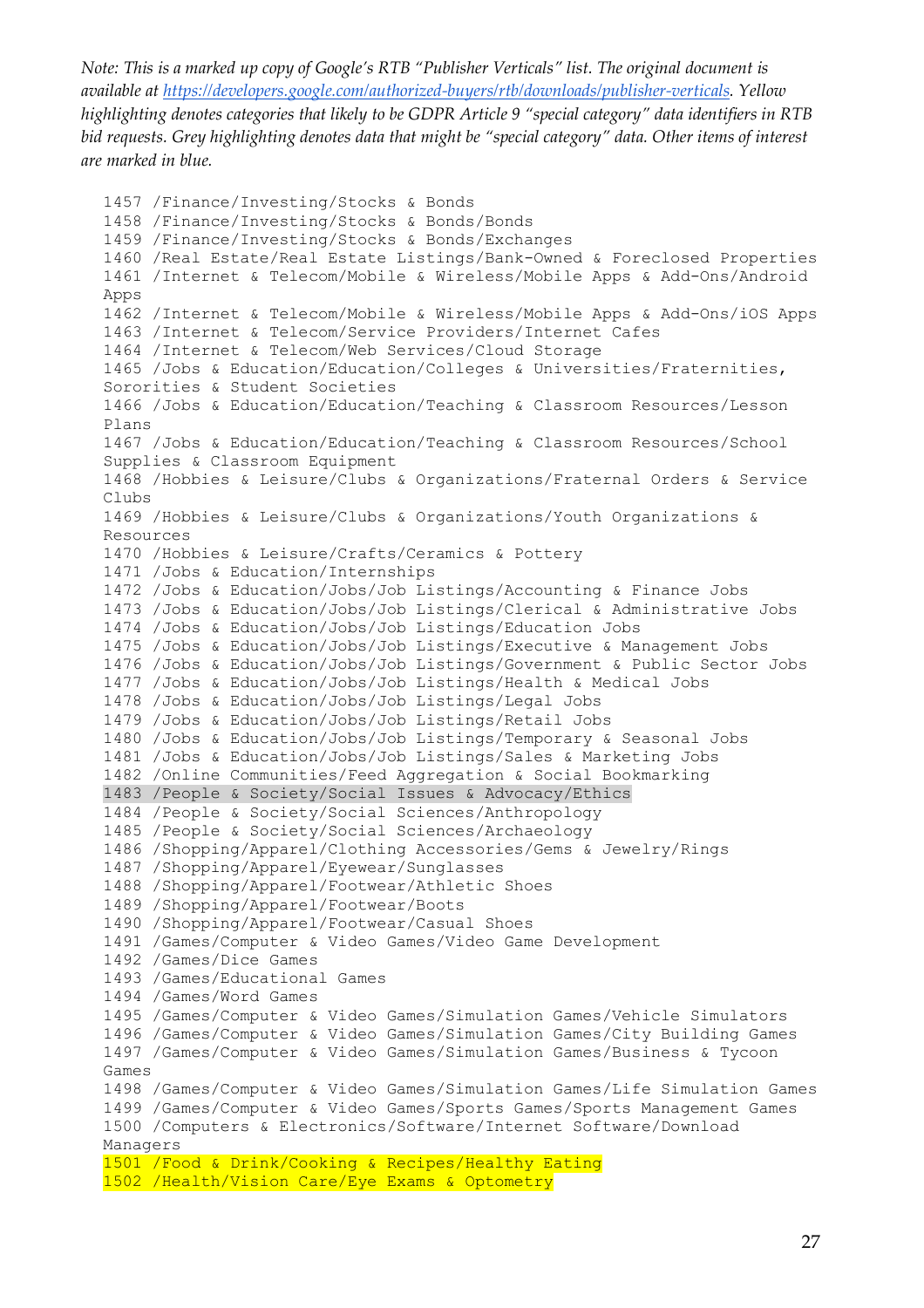```
1503 /Health/Vision Care/Laser Vision Correction
1504 /Shopping/Consumer Resources/Identity Theft Protection
1505 /Shopping/Discount & Outlet Stores
1506 /Shopping/Gifts & Special Event Items/Custom & Personalized Items
1507 /Shopping/Green & Eco-Friendly Shopping
1508 /Sports/Team Sports/Australian Football
1509 /Food & Drink/Beverages/Bottled Water
1510 /Food & Drink/Beverages/Juice
1511 /Food & Drink/Beverages/Soft Drinks
1512 /Food & Drink/Food
1513 /Food & Drink/Food/Breakfast Foods
1514 /Food & Drink/Food/Dairy & Eggs
1515 /Food & Drink/Food/Grains & Pasta
1516 /Food & Drink/Food/Herbs & Spices
1517 /Food & Drink/Food/Organic & Natural Foods
1518 /Food & Drink/Food/Snack Foods
1519 /Reference/Libraries & Museums/Museums
1520 /Reference/Libraries & Museums/Libraries
1521 /Arts & Entertainment/Visual Art & Design/Art Museums & Galleries
1522 /Internet & Telecom/Email & Messaging/Electronic Spam
1523 /Food & Drink/Food & Grocery Delivery
1524 /Food & Drink/Restaurants/Catering
1525 /Food & Drink/Cooking & Recipes/BBQ & Grilling
1526 /Food & Drink/Cooking & Recipes/Desserts
1527 /Food & Drink/Beverages/Coffee & Tea/Coffee
1528 /Food & Drink/Beverages/Coffee & Tea/Tea
1529 /Food & Drink/Cooking & Recipes/Salads
1530 /Arts & Entertainment/Events & Listings/Food & Beverage Events
1531 /Arts & Entertainment/Events & Listings/Expos & Conventions
1532 /Food & Drink/Cooking & Recipes/Cuisines/Middle Eastern Cuisine
1533 /Computers & Electronics/Software/Operating Systems/Mobile OS/Apple 
iOS
1534 /Computers & Electronics/Software/Operating Systems/Mobile 
OS/Android OS
1535 /Computers & Electronics/Software/Operating Systems/Mobile 
OS/BlackBerry OS
1536 /Computers & Electronics/Software/Operating Systems/Mobile 
OS/Symbian OS
1537 /Computers & Electronics/Software/Operating Systems/Mobile 
OS/Windows Mobile OS
1538 /Food & Drink/Food/Condiments & Dressings
1539 /Food & Drink/Food/Cooking Fats & Oils
1540 /Food & Drink/Food/Dairy & Eggs/Cheese
1541 /Food & Drink/Food/Gourmet & Specialty Foods
1542 /Food & Drink/Food/Jams, Jellies & Preserves
1543 /Food & Drink/Food/Meat & Seafood/Beef
1544 /Food & Drink/Food/Meat & Seafood/Fish & Seafood
1545 /Food & Drink/Food/Meat & Seafood/Pork
1546 /Food & Drink/Food/Meat & Seafood/Poultry
1547 /Business & Industrial/Advertising & Marketing/Sales
1548 /Business & Industrial/Advertising & Marketing/Brand Management
1549 /Games/Tile Games
1550 /Food & Drink/Restaurants/Pizzerias
```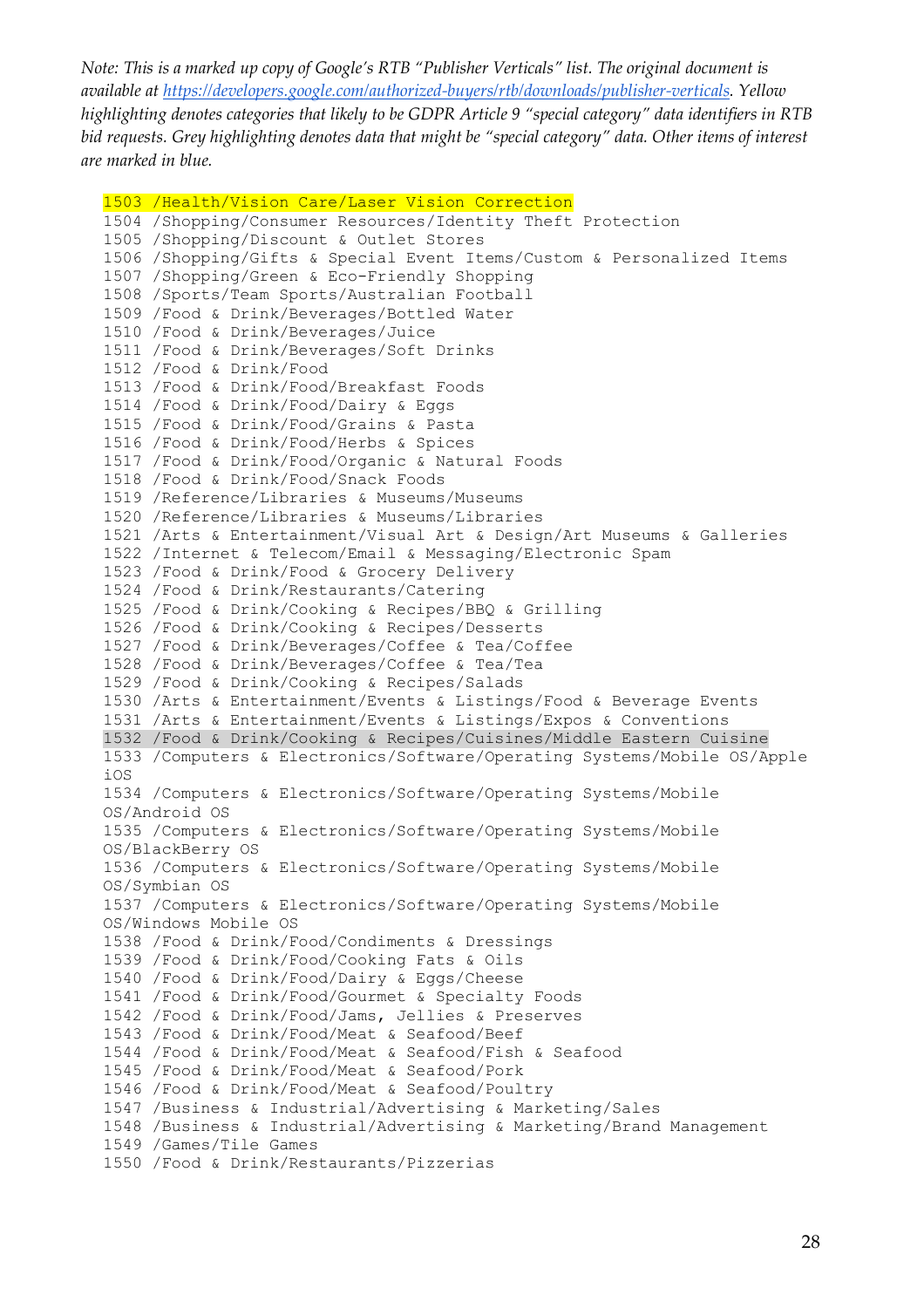1551 /Food & Drink/Cooking & Recipes/Cuisines/East Asian Cuisine/Chinese Cuisine 1552 /Food & Drink/Cooking & Recipes/Cuisines/East Asian Cuisine/Japanese Cuisine 1553 /Food & Drink/Cooking & Recipes/Cuisines/South Asian Cuisine/Indian Cuisine 1554 /Food & Drink/Cooking & Recipes/Cuisines/East Asian Cuisine/Korean Cuisine 1555 /Food & Drink/Cooking & Recipes/Cuisines/Southeast Asian Cuisine/Thai Cuisine 1556 /Food & Drink/Cooking & Recipes/Cuisines/French Cuisine 1557 /Food & Drink/Cooking & Recipes/Cuisines/Mediterranean Cuisine/Italian Cuisine 1558 /Food & Drink/Cooking & Recipes/Cuisines/Mediterranean Cuisine/Greek Cuisine 1559 /Food & Drink/Cooking & Recipes/Cuisines/Mediterranean Cuisine/Spanish Cuisine 1560 /Food & Drink/Cooking & Recipes/Cuisines/Latin American Cuisine/Mexican Cuisine 1561 /Food & Drink/Restaurants/Fine Dining 1562 /Food & Drink/Restaurants/Fast Food/Burgers 1563 /Food & Drink/Cooking & Recipes/Cuisines/Eastern European Cuisine 1564 /Food & Drink/Cooking & Recipes/Cuisines/German Cuisine 1565 /Food & Drink/Cooking & Recipes/Cuisines/Latin American Cuisine/South American Cuisine 1566 /Food & Drink/Cooking & Recipes/Cuisines/Latin American Cuisine/Caribbean Cuisine 1567 /Food & Drink/Cooking & Recipes/Cuisines/South Asian Cuisine 1568 /Food & Drink/Cooking & Recipes/Cuisines/Southeast Asian Cuisine 1569 /Food & Drink/Cooking & Recipes/Cuisines/Southeast Asian Cuisine/Vietnamese Cuisine 1570 /Health/Nutrition/Special & Restricted Diets/Low Carbohydrate Diets 1571 /Health/Nutrition/Special & Restricted Diets/Low Fat & Low Cholesterol Diets 1572 /Health/Nutrition/Special & Restricted Diets/Kosher Foods 1573 /Food & Drink/Food & Grocery Retailers/Bakeries 1574 /Food & Drink/Food & Grocery Retailers/Butchers 1575 /Food & Drink/Food & Grocery Retailers/Convenience Stores 1576 /Food & Drink/Food & Grocery Retailers/Delicatessens 1577 /Food & Drink/Food & Grocery Retailers/Farmers' Markets 1578 /Business & Industrial/Agriculture & Forestry/Farms & Ranches 1579 /Jobs & Education/Education/Early Childhood Education/Preschool 1580 /Shopping/Toys/Action Figures 1581 /Shopping/Toys/Building Toys 1582 /Shopping/Toys/Dolls & Accessories 1583 /Shopping/Toys/Stuffed Toys 1584 /People & Society/Family & Relationships/Family/Parenting/Babies & Toddlers/Baby Feeding 1585 /People & Society/Family & Relationships/Family/Parenting/Babies & Toddlers/Baby & Toddler Toys 1586 /Shopping/Toys/Ride-On Toys & Wagons 1587 /Shopping/Toys/Die-cast & Toy Vehicles 1588 /Shopping/Toys/Outdoor Toys & Play Equipment 1589 /Shopping/Toys/Puppets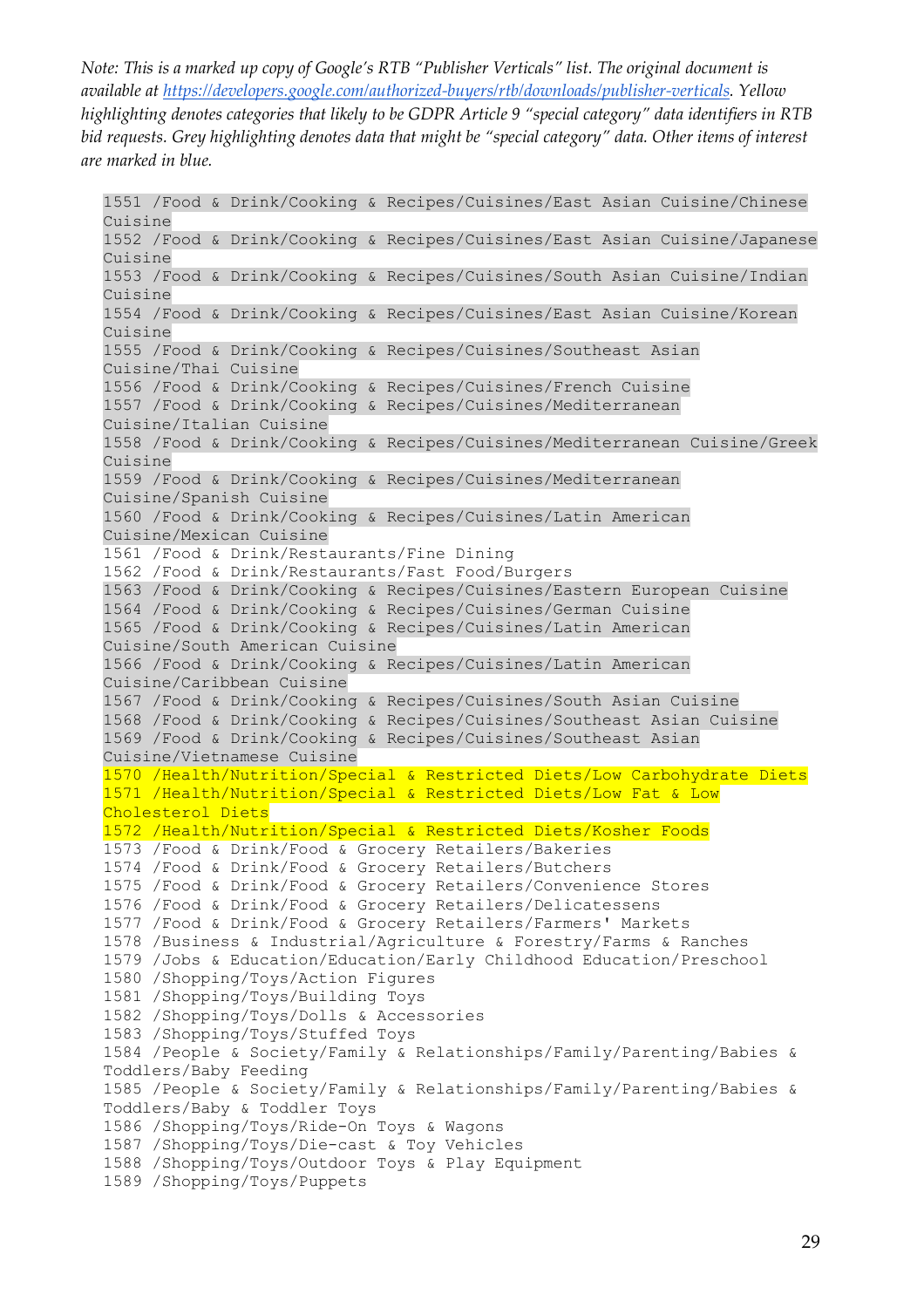```
1590 /Hobbies & Leisure/Radio Control & Modeling/Model Trains & Railroads
1591 /Arts & Entertainment/Performing Arts/Circus
1592 /Arts & Entertainment/Performing Arts/Magic
1593 /Sports/Water Sports/Surfing
1594 /Sports/Water Sports/Swimming
1595 /Sports/Motor Sports/Auto Racing
1596 /Sports/Motor Sports/Motorcycle Racing
1597 /Shopping/Apparel/Formal Wear/Bridal Wear
1598 /Shopping/Apparel/Suits & Business Attire
1599 /Sports/Sport Scores & Statistics
1600 /Home & Garden/Kitchen & Dining/Major Kitchen Appliances/Dishwashers
1601 /Home & Garden/Kitchen & Dining/Major Kitchen Appliances/Microwaves
1602 /Home & Garden/Kitchen & Dining/Major Kitchen Appliances/Ranges, 
Cooktops & Ovens
1603 /Home & Garden/Kitchen & Dining/Major Kitchen 
Appliances/Refrigerators & Freezers
1604 /Home & Garden/Kitchen & Dining/Major Kitchen Appliances/Kitchen 
Hoods & Vents
1605 /Home & Garden/Kitchen & Dining/Small Kitchen Appliances/Blenders & 
Juicers
1606 /Home & Garden/Kitchen & Dining/Small Kitchen Appliances/Bread 
Makers
1607 /Home & Garden/Kitchen & Dining/Small Kitchen Appliances/Coffee & 
Espresso Makers
1608 /Home & Garden/Kitchen & Dining/Small Kitchen Appliances/Food 
Processors
1609 /Home & Garden/Kitchen & Dining/Small Kitchen Appliances/Toasters & 
Toaster Ovens
1611 /Sports/Sporting Goods/American Football Equipment
1612 /Sports/Sporting Goods/Baseball Equipment
1613 /Sports/Sporting Goods/Basketball Equipment
1614 /Sports/Sporting Goods/Soccer Equipment
1615 /Sports/Sporting Goods/Bowling Equipment
1616 /Sports/Sporting Goods/Combat Sports Equipment
1617 /Sports/Sporting Goods/Cricket Equipment
1618 /Sports/Sporting Goods/Equestrian Equipment & Tack
1619 /Sports/Sporting Goods/Golf Equipment
1620 /Sports/Sporting Goods/Gymnastics Equipment
1621 /Sports/Sporting Goods/Hockey Equipment
1622 /Sports/Sporting Goods/Ice Skating Equipment
1623 /Sports/Sporting Goods/Roller Skating & Rollerblading Equipment
1624 /Sports/Sporting Goods/Skateboarding Equipment
1625 /Sports/Sporting Goods/Squash & Racquetball Equipment
1626 /Sports/Sporting Goods/Water Sports Equipment
1627 /Sports/Sporting Goods/Table Tennis Equipment
1628 /Sports/Sporting Goods/Tennis Equipment
1629 /Sports/Sporting Goods/Volleyball Equipment
1630 /Sports/Sporting Goods/Winter Sports Equipment
1631 /Shopping/Apparel/Women's Clothing/Skirts
1632 /Shopping/Apparel/Women's Clothing/Dresses
1633 /Sports/Sporting Goods/Combat Sports Equipment/Boxing Gloves & Gear
1634 /Sports/Sporting Goods/Combat Sports Equipment/Martial Arts 
Equipment
1635 /Sports/Sporting Goods/Winter Sports Equipment/Skiing Equipment
```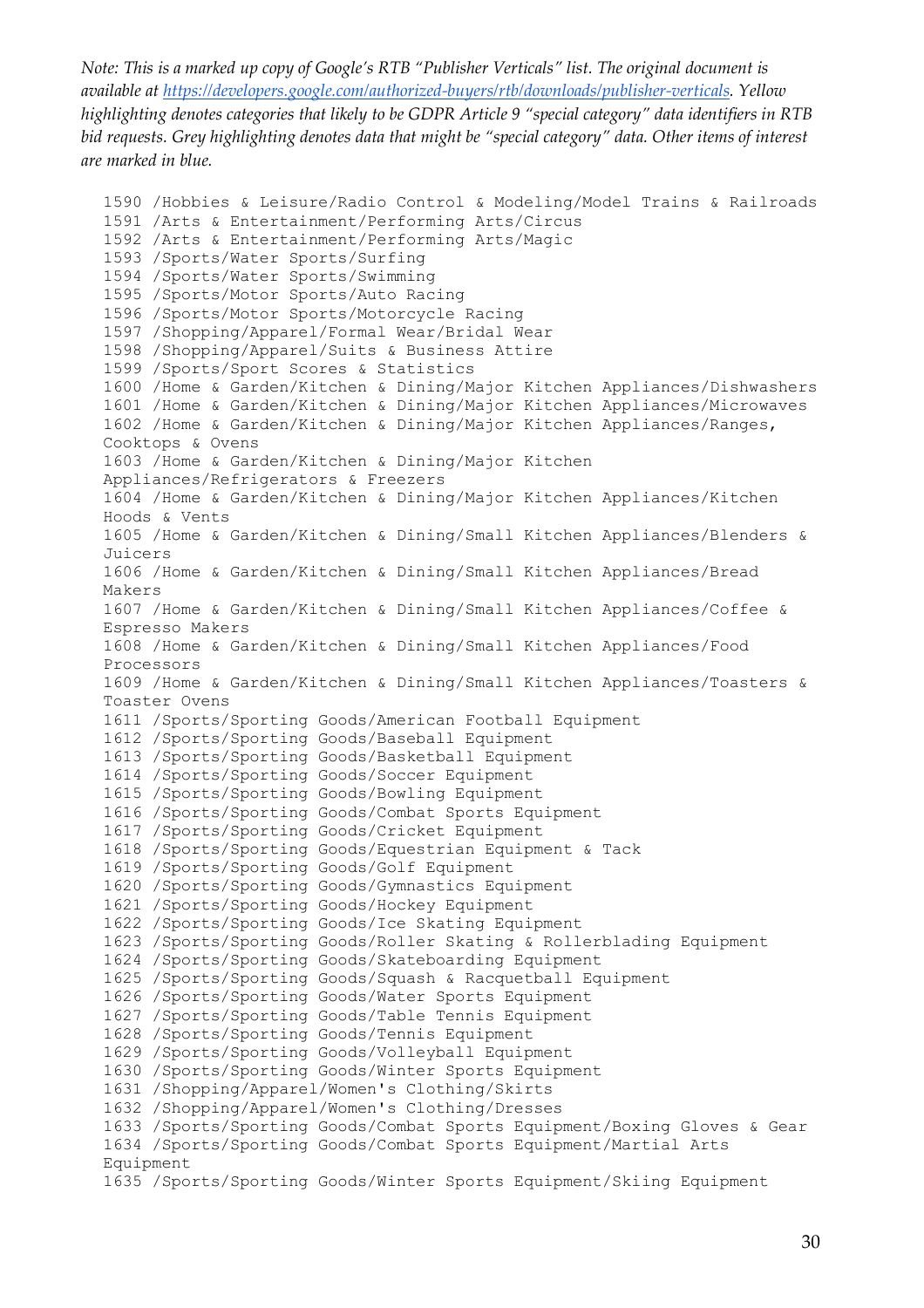```
1636 /Sports/Sporting Goods/Winter Sports Equipment/Snowboarding Gear
1641 /People & Society/Social Sciences/Political Science
1666 /Sports/Animal Sports
1674 /Sports/Combat Sports/Martial Arts/Mixed Martial Arts
1681 /Sports/Combat Sports/Wrestling/Professional Wrestling
1684 /Autos & Vehicles/Motor Vehicles (By Type)
1685 /Autos & Vehicles/Vehicle Parts & Services
1686 /Autos & Vehicles/Vehicle Shopping/Used Vehicles
1687 /Autos & Vehicles/Vehicle Shopping/Vehicle Dealers & Retailers
1700 /Autos & Vehicles/Vehicle Parts & Services/Vehicle Repair & 
Maintenance/Brake Service & Repair
1701 /Autos & Vehicles/Vehicle Parts & Services/Vehicle Repair & 
Maintenance/Collision & Auto Body Repair
1702 /Autos & Vehicles/Vehicle Parts & Services/Vehicle Repair & 
Maintenance/Auto Glass Repair & Replacement
1707 /Real Estate/Real Estate Listings/Lots & Land
1708 /Real Estate/Real Estate Listings/Residential Rentals/Furnished 
Rentals
1709 /Real Estate/Real Estate Listings/Residential Rentals/Roommates & 
Shares
1710 /Real Estate/Real Estate Listings/Residential Sales
1711 /Travel/Hotels & Accommodations/Vacation Rentals & Short-Term Stays
1712 /Real Estate/Real Estate Services
1713 /Real Estate/Real Estate Listings/Residential Sales/Condos & 
Townhomes
1715 /Real Estate/Real Estate Listings/Residential Sales/New Homes & 
Custom Homes
1716 /Real Estate/Real Estate Services/Real Estate Title & Escrow
1720 /Home & Garden/Home Furnishings/Living Room Furniture
1721 /Home & Garden/Home Furnishings/Kitchen & Dining Furniture
1722 /Home & Garden/Home Furnishings/Outdoor Furniture
1723 /Home & Garden/Home Furnishings/Curtains & Window Treatments
1724 /Home & Garden/HVAC & Climate Control/Fireplaces & Stoves
1725 /Home & Garden/Laundry/Washers & Dryers
1726 /Home & Garden/Home Appliances/Vacuums & Floor Care
1727 /Home & Garden/Yard & Patio/Barbecues & Grills
1728 /Home & Garden/Yard & Patio/Lawn Mowers
1732 /Home & Garden/Home Safety & Security
1735 /People & Society/Family & Relationships/Family/Parenting/Babies & 
Toddlers/Diapering & Potty Training
1738 /People & Society/Family & Relationships/Family/Parenting/Babies & 
Toddlers/Baby Strollers & Transport
1739 /Computers & Electronics/Software/Multimedia Software/Photo & Video 
Software/Photo Software
1740 /Computers & Electronics/Software/Multimedia Software/Photo & Video 
Software/Video Software
1741 /People & Society/Family & Relationships/Family/Parenting/Babies & 
Toddlers/Child Car Seats
1747 /Autos & Vehicles/Vehicle Parts & Services/Vehicle Repair & 
Maintenance/Transmission Repair & Maintenance
1748 /Autos & Vehicles/Vehicle Parts & Services/Vehicle Repair & 
Maintenance/Oil Changes
1750 /Autos & Vehicles/Vehicle Parts & Services/Vehicle Parts & 
Accessories/Auto Brakes
```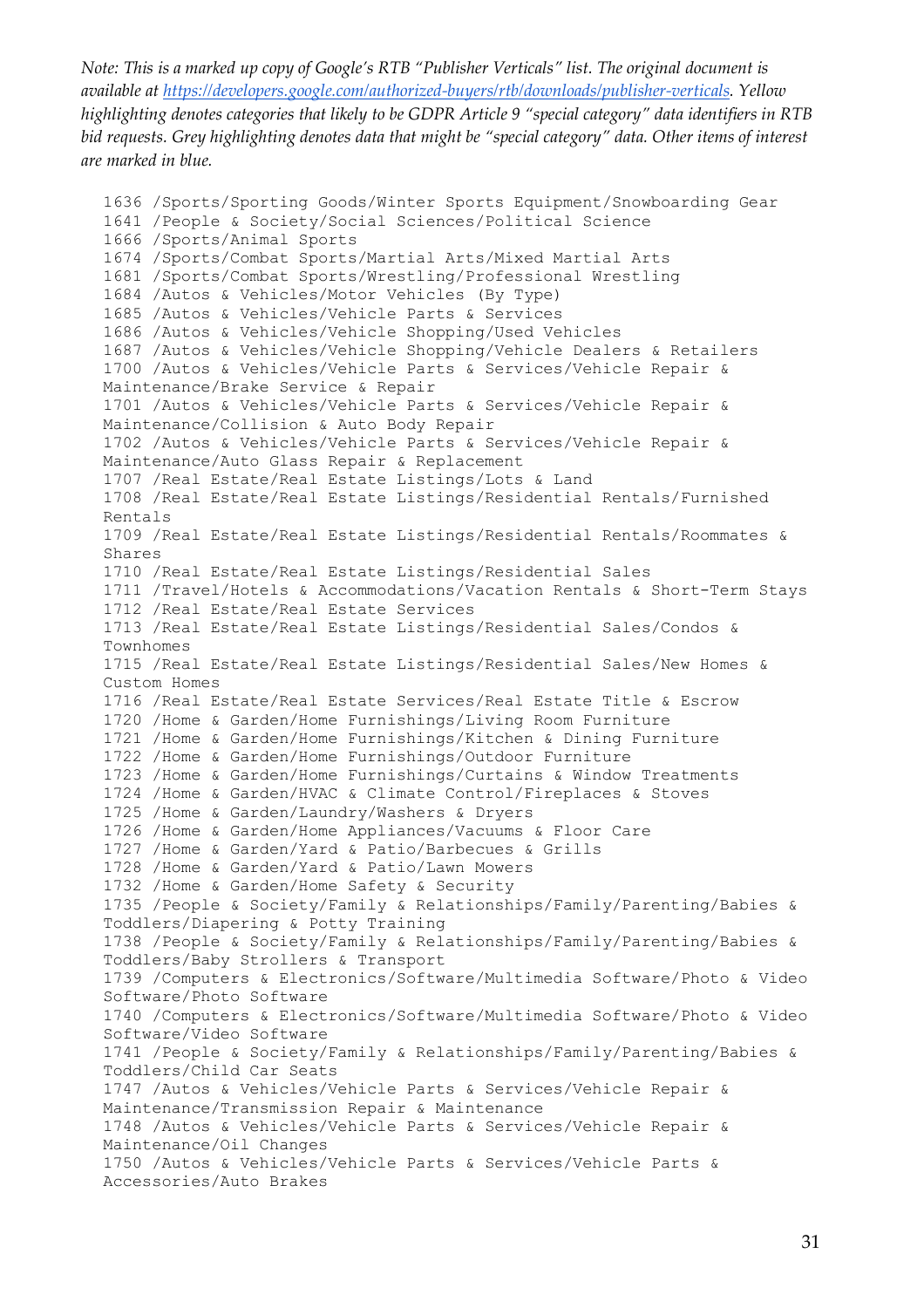```
1751 /Autos & Vehicles/Vehicle Parts & Services/Vehicle Parts & 
Accessories/Auto Batteries
1757 /Shopping/Photo & Video Services/Event & Studio Photography
1758 /Shopping/Photo & Video Services/Photo Printing Services
1763 /Beauty & Fitness/Fitness/Fitness Equipment & Accessories/Fitness 
Technology Products
1779 /Arts & Entertainment/Humor/Funny Pictures & Videos
1780 /Arts & Entertainment/TV & Video/Online Video/Live Video Streaming
1783 /Autos & Vehicles/Motor Vehicles (By Brand)/Ram Trucks
1784 /Autos & Vehicles/Motor Vehicles (By Brand)/Tesla Motors
1785 /Computers & Electronics/Computer Hardware/Computer 
Peripherals/Printers, Copiers & Fax Machines/3D Printers & Scanners
1786 /Computers & Electronics/Consumer Electronics/Camera & Photo 
Equipment/Cameras & Camcorders/Camcorders/Body Mounted & Action Cameras
1787 /Computers & Electronics/Consumer Electronics/Drones & RC Aircraft
1788 /Computers & Electronics/Consumer Electronics/Gadgets & Portable 
Electronics/Wearable Technology
1789 /Computers & Electronics/Consumer Electronics/Home Automation
1790 /Computers & Electronics/Consumer Electronics/Media Streaming 
Devices
1791 /Computers & Electronics/Consumer Electronics/Virtual Reality 
Devices
1795 /Finance/Investing/Currencies & Foreign Exchange/Digital Currencies
1799 /Games/Computer & Video Games/Sandbox Games
1800 /Home & Garden/HVAC & Climate Control/Air Filters & Purifiers
1801 /Jobs & Education/Education/Private Tutoring Services
1802 /Computers & Electronics/Consumer Electronics/Gadgets & Portable 
Electronics/Wearable Technology/Smart Watches
1804 /Sports/Sports Fan Gear & Apparel
1820 /Finance/Credit & Lending/Loans/Vehicle Financing/Auto 
Financing/Auto Leasing
1826 /Food & Drink/Cooking & Recipes/Desserts/Ice Cream & Frozen Desserts
5000 /World Localities
5001 /World Localities/Africa
5002 /World Localities/Africa/Eastern Africa
5003 /World Localities/Africa/Eastern Africa/Ethiopia
5004 /World Localities/Africa/Eastern Africa/Kenya
5005 /World Localities/Africa/Eastern Africa/Kenya/Nairobi
5006 /World Localities/Africa/Eastern Africa/Tanzania
5007 /World Localities/Africa/Eastern Africa/Uganda
5008 /World Localities/Africa/Eastern Africa/Zimbabwe
5009 /World Localities/Africa/Eastern Africa/Zimbabwe/Harare
5010 /World Localities/Africa/Middle Africa
5011 /World Localities/Africa/Middle Africa/Congo (DR)
5012 /World Localities/Africa/Middle Africa/Congo (DR)/Kinshasa
5013 /World Localities/Africa/Northern Africa
5014 /World Localities/Africa/Northern Africa/Algeria
5015 /World Localities/Africa/Northern Africa/Egypt
5016 /World Localities/Africa/Northern Africa/Egypt/Cairo
5017 /World Localities/Africa/Northern Africa/Morocco
5018 /World Localities/Africa/Northern Africa/Sudan
5019 /World Localities/Africa/Northern Africa/Tunisia
5020 /World Localities/Africa/Southern Africa
5021 /World Localities/Africa/Southern Africa/South Africa
```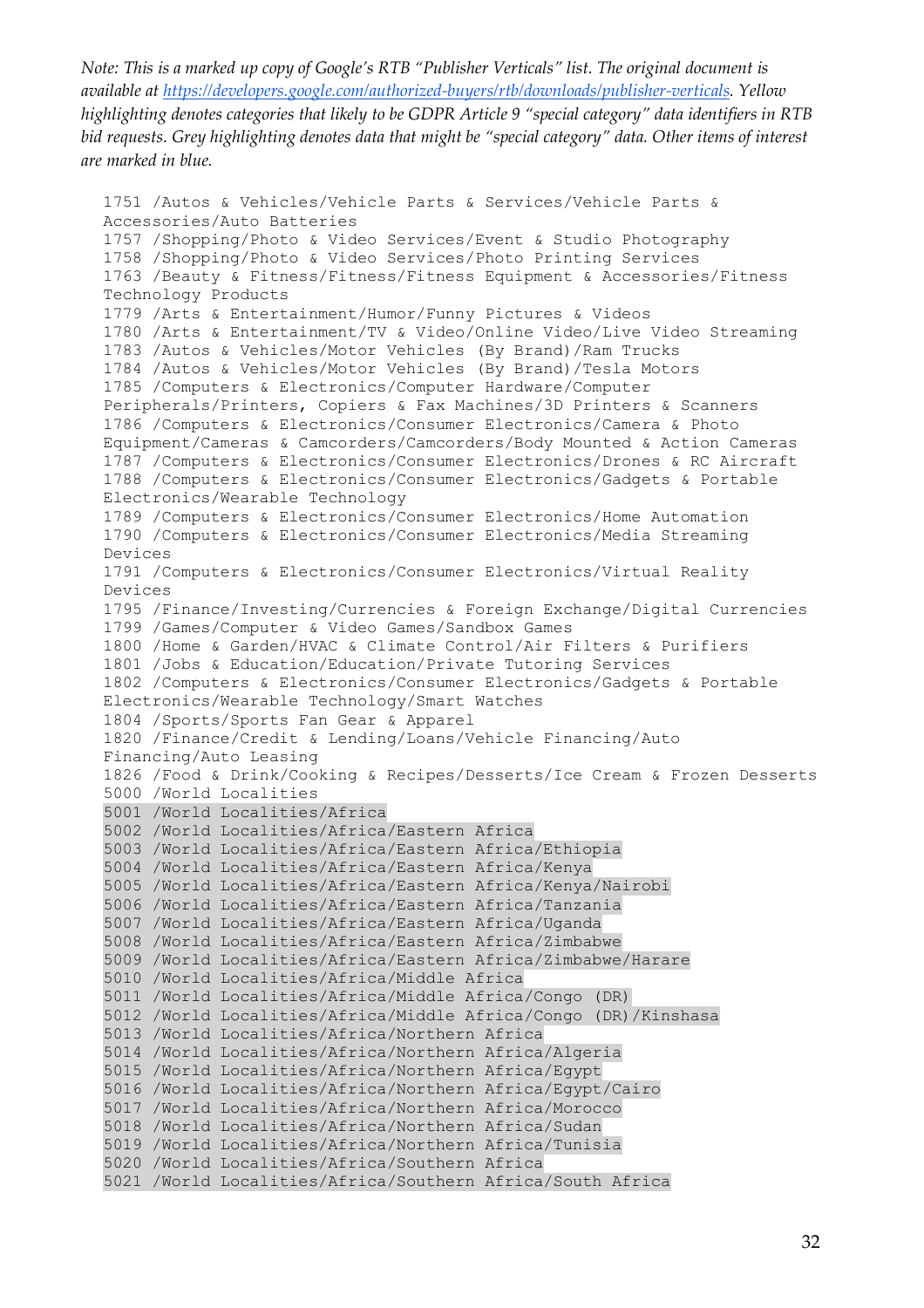```
5022 /World Localities/Africa/Southern Africa/South Africa/Cape Town
5023 /World Localities/Africa/Southern Africa/South Africa/Johannesburg
5024 /World Localities/Africa/Western Africa
5025 /World Localities/Africa/Western Africa/Ghana
5026 /World Localities/Africa/Western Africa/Nigeria
5027 /World Localities/Africa/Western Africa/Nigeria/Lagos
5028 /World Localities/Asia
5029 /World Localities/Asia/Central Asia
5030 /World Localities/Asia/Central Asia/Kazakhstan
5031 /World Localities/Asia/Central Asia/Uzbekistan
5032 /World Localities/Asia/East Asia
5033 /World Localities/Asia/East Asia/China
5034 /World Localities/Asia/East Asia/China/North Central China/Beijing
5035 /World Localities/Asia/East Asia/China/Northeast 
China/Jilin/Changchun
5036 /World Localities/Asia/East Asia/China/South Central China/Chongqing
5037 /World Localities/Asia/East Asia/China/Southeast 
China/Guangdong/Dongguan
5038 /World Localities/Asia/East Asia/China/Southeast 
China/Guangdong/Guangzhou
5039 /World Localities/Asia/East Asia/China/Eastern 
China/Zhejiang/Hangzhou
5040 /World Localities/Asia/East Asia/China/Eastern China/Shanghai
5041 /World Localities/Asia/East Asia/China/Northeast 
China/Liaoning/Shenyang
5042 /World Localities/Asia/East Asia/China/Southeast 
China/Guangdong/Shenzhen
5043 /World Localities/Asia/East Asia/China/North Central China/Tianjin
5044 /World Localities/Asia/East Asia/China/Southwest China/Tibet
5045 /World Localities/Asia/East Asia/China/South Central 
China/Hubei/Wuhan
5046 /World Localities/Asia/East Asia/China/Northwest China/Shaanxi/Xi'an
5047 /World Localities/Asia/East Asia/Hong Kong
5048 /World Localities/Asia/East Asia/Japan
5049 /World Localities/Asia/East Asia/Japan/Chubu/Aichi/Nagoya
5050 /World Localities/Asia/East Asia/Japan/Kansai/Osaka
5051 /World Localities/Asia/East Asia/Japan/Hokkaido/Sapporo
5052 /World Localities/Asia/East Asia/Japan/Kanto/Tokyo
5053 /World Localities/Asia/East Asia/North Korea
5054 /World Localities/Asia/East Asia/South Korea
5055 /World Localities/Asia/East Asia/South Korea/North Gyeongsang/Daegu
5057 /World Localities/Asia/East Asia/South Korea/Seoul
5058 /World Localities/Asia/East Asia/Taiwan
5059 /World Localities/Asia/East Asia/Taiwan/Taipei
5060 /World Localities/Asia/Southeast Asia
5061 /World Localities/Asia/Southeast Asia/Indonesia
5062 /World Localities/Asia/Southeast Asia/Indonesia/Java 
(Indonesia)/Jakarta
5063 /World Localities/Asia/Southeast Asia/Malaysia
5064 /World Localities/Asia/Southeast Asia/Malaysia/Kuala Lumpur
5065 /World Localities/Asia/Southeast Asia/Myanmar
5066 /World Localities/Asia/Southeast Asia/Philippines
5067 /World Localities/Asia/Southeast Asia/Philippines/Manila
5068 /World Localities/Asia/Southeast Asia/Singapore
```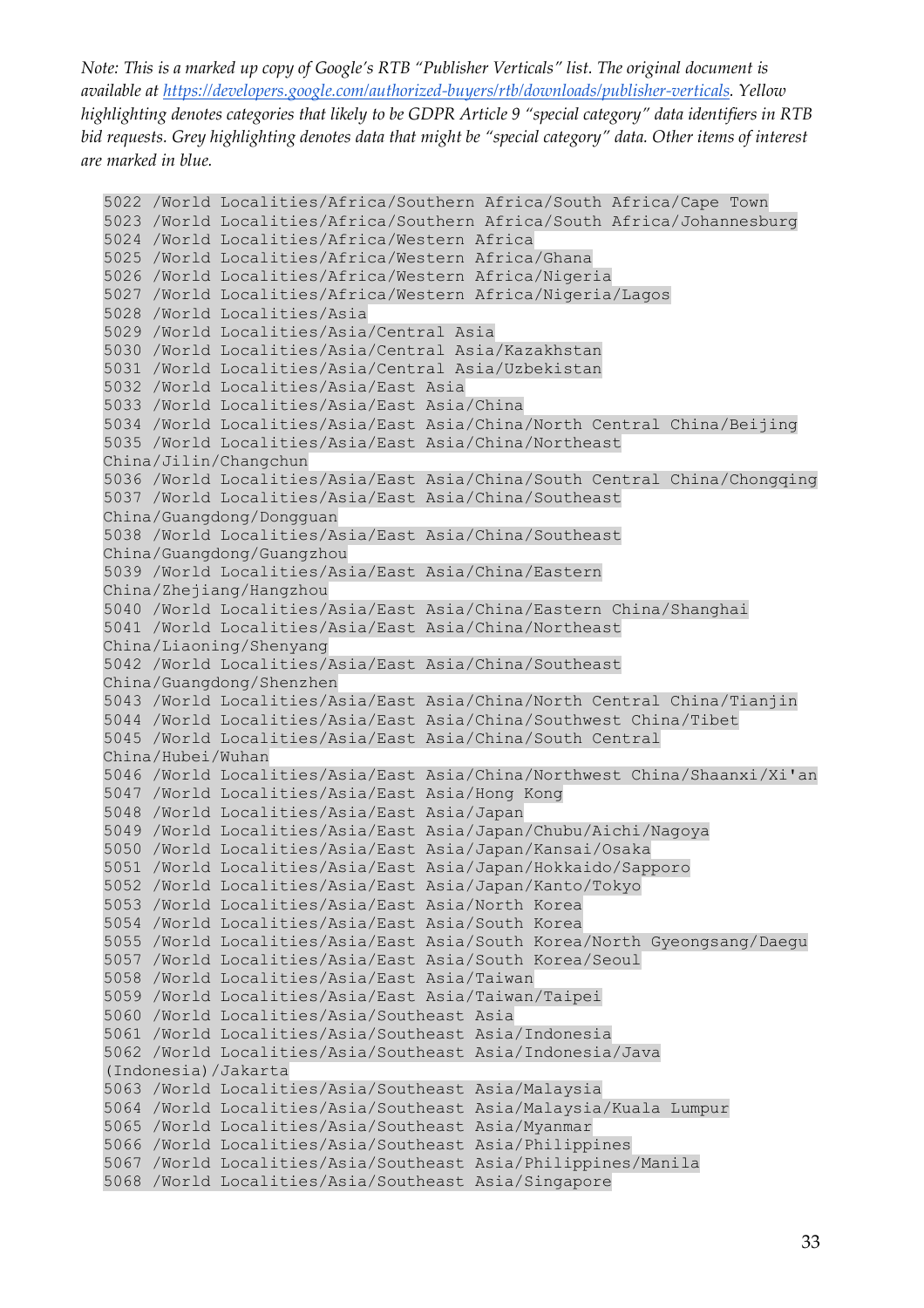```
5069 /World Localities/Asia/Southeast Asia/Thailand
5070 /World Localities/Asia/Southeast Asia/Thailand/Bangkok
5071 /World Localities/Asia/Southeast Asia/Viet Nam
5072 /World Localities/Asia/Southeast Asia/Viet Nam/Hanoi
5073 /World Localities/Asia/Southeast Asia/Viet Nam/Ho Chi Minh City
5074 /World Localities/Asia/South Asia
5075 /World Localities/Asia/South Asia/Afghanistan
5076 /World Localities/Asia/South Asia/Bangladesh
5077 /World Localities/Asia/South Asia/India
5078 /World Localities/Asia/South Asia/India/South 
India/Karnataka/Bangalore
5079 /World Localities/Asia/South Asia/India/South India/Tamil 
Nadu/Chennai
5080 /World Localities/Asia/South Asia/India/North India/Delhi
5081 /World Localities/Asia/South Asia/India/South 
India/Telangana/Hyderabad
5082 /World Localities/Asia/South Asia/India/East India/West 
Bengal/Kolkata
5083 /World Localities/Asia/South Asia/India/West 
India/Maharashtra/Mumbai
5084 /World Localities/Asia/West Asia/Iran
5085 /World Localities/Asia/South Asia/Nepal
5086 /World Localities/Asia/South Asia/Pakistan
5087 /World Localities/Asia/South Asia/Pakistan/Karachi
5088 /World Localities/Asia/South Asia/Pakistan/Lahore
5089 /World Localities/Asia/South Asia/Sri Lanka
5090 /World Localities/Asia/West Asia
5091 /World Localities/Europe/Mediterranean Europe/Cyprus
5092 /World Localities/Asia/West Asia/Iraq
5093 /World Localities/Asia/West Asia/Israel
5094 /World Localities/Asia/West Asia/Israel/Jerusalem
5095 /World Localities/Asia/West Asia/Israel/Tel Aviv
5096 /World Localities/Asia/West Asia/Jordan
5097 /World Localities/Asia/West Asia/Lebanon
5098 /World Localities/Asia/West Asia/Saudi Arabia
5099 /World Localities/Asia/West Asia/Syria
5100 /World Localities/Asia/West Asia/Turkey
5101 /World Localities/Asia/West Asia/Turkey/Central Anatolia/Ankara
5102 /World Localities/Asia/West Asia/Turkey/Marmara Region/Istanbul
5103 /World Localities/Asia/West Asia/United Arab Emirates
5104 /World Localities/Europe
5105 /World Localities/Europe/Central & Eastern Europe/Eastern Europe
5106 /World Localities/Europe/Central & Eastern Europe/Eastern 
Europe/Belarus
5107 /World Localities/Europe/Southeastern Europe/Bulgaria
5108 /World Localities/Europe/Central & Eastern Europe/Czech Republic
5109 /World Localities/Europe/Central & Eastern Europe/Czech 
Republic/Prague
5110 /World Localities/Europe/Central & Eastern Europe/Hungary
5111 /World Localities/Europe/Central & Eastern Europe/Hungary/Budapest
5112 /World Localities/Europe/Central & Eastern Europe/Poland
5113 /World Localities/Europe/Central & Eastern Europe/Poland/Katowice 
(Upper Silesian)
5114 /World Localities/Europe/Central & Eastern Europe/Poland/Krakow
```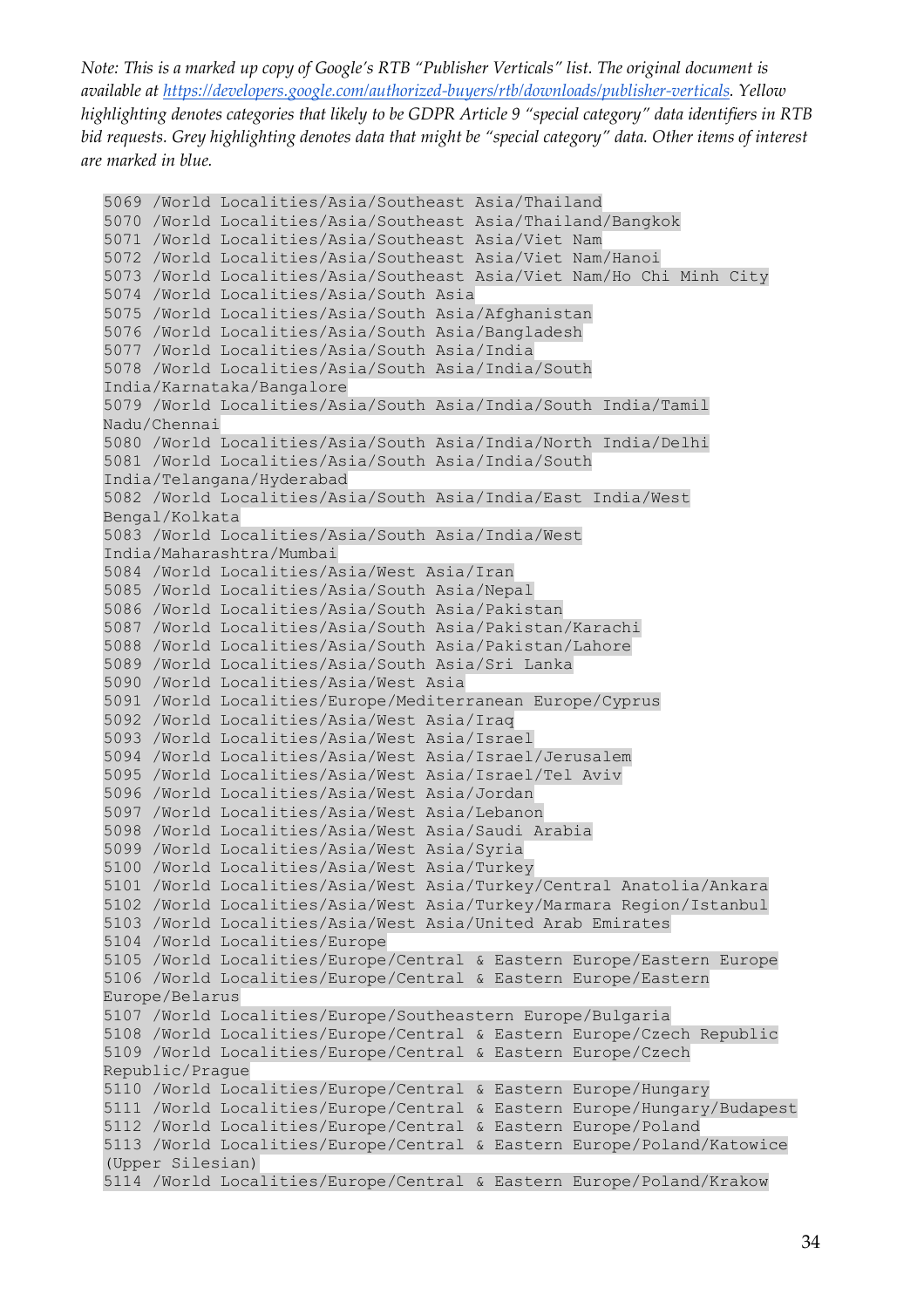5115 /World Localities/Europe/Central & Eastern Europe/Poland/Warsaw 5116 /World Localities/Europe/Central & Eastern Europe/Poland/Wroclaw 5117 /World Localities/Europe/Central & Eastern Europe/Poland/≈Åód≈∫ 5118 /World Localities/Europe/Southeastern Europe/Romania 5119 /World Localities/Europe/Southeastern Europe/Romania/Bucharest 5120 /World Localities/Asia/Russia & CIS/Russian Federation 5121 /World Localities/Asia/Russia & CIS/Russian Federation/Russian Central District/Moscow 5122 /World Localities/Asia/Russia & CIS/Russian Federation/Northwestern Russia/Saint Petersburg 5123 /World Localities/Europe/Central & Eastern Europe/Slovakia 5124 /World Localities/Europe/Central & Eastern Europe/Eastern Europe/Ukraine 5125 /World Localities/Europe/Nordic Countries 5126 /World Localities/Europe/Nordic Countries/Denmark 5127 /World Localities/Europe/Nordic Countries/Denmark/Copenhagen 5128 /World Localities/Europe/Central & Eastern Europe/Baltics/Estonia 5129 /World Localities/Europe/Nordic Countries/Finland 5130 /World Localities/Europe/Nordic Countries/Finland/Helsinki 5131 /World Localities/Europe/Nordic Countries/Iceland 5132 /World Localities/Europe/Western Europe/Ireland 5133 /World Localities/Europe/Western Europe/Ireland/Dublin 5134 /World Localities/Europe/Central & Eastern Europe/Baltics/Latvia 5135 /World Localities/Europe/Central & Eastern Europe/Baltics/Lithuania 5136 /World Localities/Europe/Nordic Countries/Norway 5137 /World Localities/Europe/Nordic Countries/Norway/Oslo 5138 /World Localities/Europe/Nordic Countries/Sweden 5139 /World Localities/Europe/Nordic Countries/Sweden/Stockholm 5140 /World Localities/Europe/Western Europe/United Kingdom 5141 /World Localities/Europe/Western Europe/United Kingdom/England/West Midlands/Birmingham (UK) 5142 /World Localities/Europe/Western Europe/United Kingdom/England/South West England/Bristol 5143 /World Localities/Europe/Western Europe/United Kingdom/Scotland/Edinburgh 5144 /World Localities/Europe/Western Europe/United Kingdom/Scotland/Glasgow 5145 /World Localities/Europe/Western Europe/United Kingdom/England/Yorkshire/Leeds-Bradford 5146 /World Localities/Europe/Western Europe/United Kingdom/England/North West England/Liverpool 5147 /World Localities/Europe/Western Europe/United Kingdom/England/London (UK) 5148 /World Localities/Europe/Western Europe/United Kingdom/England/North West England/Manchester 5149 /World Localities/Europe/Western Europe/United Kingdom/England/Yorkshire/Sheffield 5150 /World Localities/Europe/Mediterranean Europe 5151 /World Localities/Europe/Southeastern Europe/Bosnia and Herzegovina 5152 /World Localities/Europe/Southeastern Europe/Croatia 5153 /World Localities/Europe/Southeastern Europe/Greece 5154 /World Localities/Europe/Southeastern Europe/Greece/Athens 5155 /World Localities/Europe/Mediterranean Europe/Italy 5156 /World Localities/Europe/Mediterranean Europe/Italy/Puglia/Bari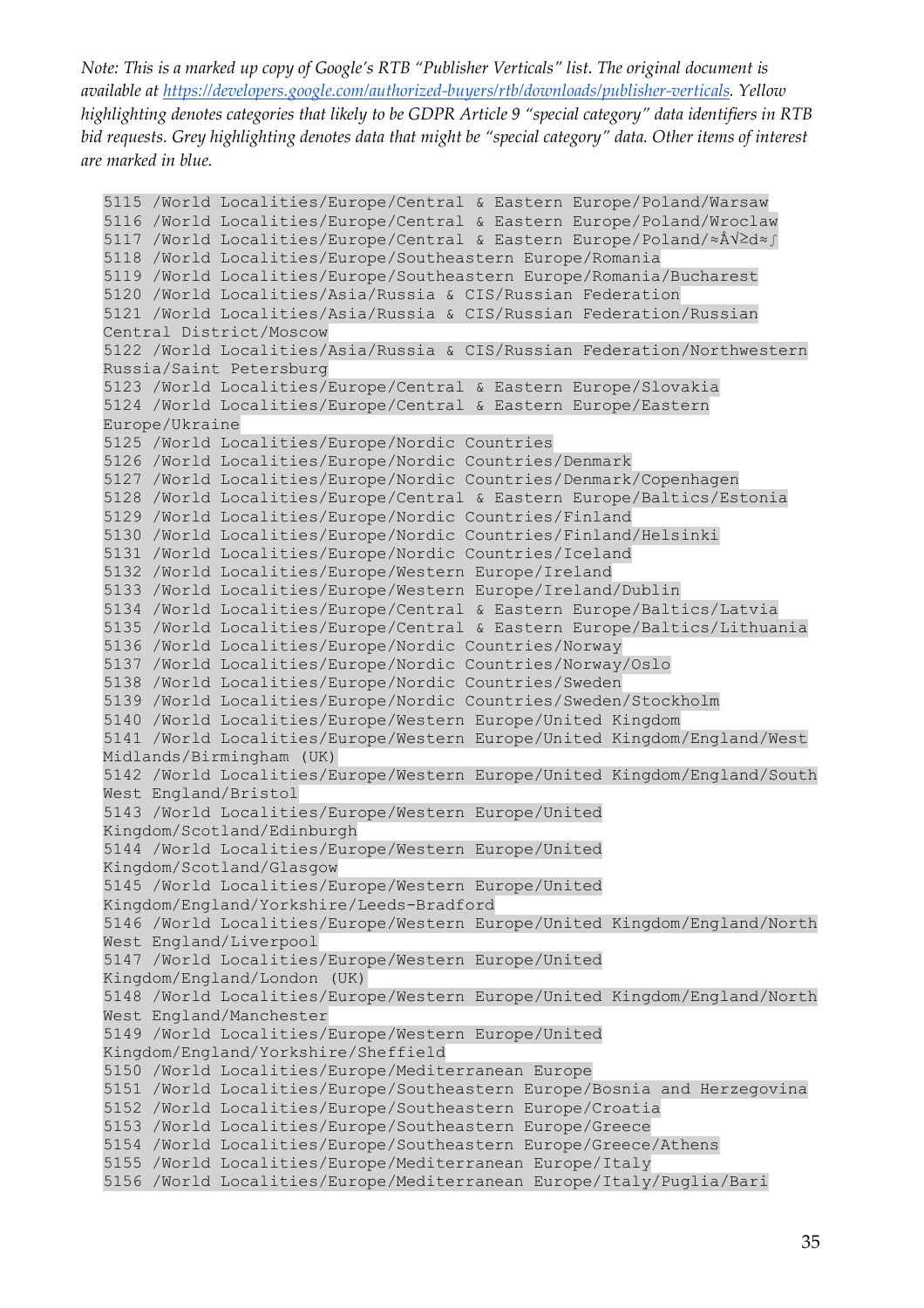```
5157 /World Localities/Europe/Mediterranean Europe/Italy/Tuscany/Florence
5158 /World Localities/Europe/Mediterranean Europe/Italy/Liguria/Genoa
5159 /World Localities/Europe/Mediterranean Europe/Italy/Lombardy/Milan
5160 /World Localities/Europe/Mediterranean Europe/Italy/Campania/Naples
5161 /World Localities/Europe/Mediterranean Europe/Italy/Sicily/Palermo
5162 /World Localities/Europe/Mediterranean Europe/Italy/Lazio/Rome
5163 /World Localities/Europe/Mediterranean Europe/Italy/Sicily
5164 /World Localities/Europe/Mediterranean Europe/Italy/Piedmont/Turin
5165 /World Localities/Europe/Mediterranean Europe/Italy/Veneto/Venice
5166 /World Localities/Europe/Mediterranean Europe/Malta
5167 /World Localities/Europe/Mediterranean Europe/Portugal
5168 /World Localities/Europe/Mediterranean Europe/Portugal/Lisbon
5169 /World Localities/Europe/Southeastern Europe/Serbia
5170 /World Localities/Europe/Central & Eastern Europe/Slovenia
5171 /World Localities/Europe/Mediterranean Europe/Spain
5172 /World Localities/Europe/Mediterranean 
Europe/Spain/Catalonia/Barcelona
5173 /World Localities/Europe/Mediterranean Europe/Spain/Madrid
5174 /World Localities/Europe/Mediterranean 
Europe/Spain/Andalucia/M√°laga
5175 /World Localities/Europe/Mediterranean 
Europe/Spain/Andalucia/Seville
5176 /World Localities/Europe/Mediterranean Europe/Spain/Valencian 
Community/Valencia
5177 /World Localities/Europe/Western Europe
5178 /World Localities/Europe/Central & Eastern Europe/Austria
5179 /World Localities/Europe/Central & Eastern Europe/Austria/Vienna
5180 /World Localities/Europe/Western Europe/Benelux/Belgium
5181 /World Localities/Europe/Western Europe/Benelux/Belgium/Brussels
5182 /World Localities/Europe/Western Europe/France
5183 /World Localities/Europe/Western Europe/France/South East 
France/Auvergne-Rh√¥ne-Alpes/Rh√¥ne-Alpes/Lyon
5184 /World Localities/Europe/Western Europe/France/South East 
France/Provence-Alpes-C√¥te d'Azur/Marseille
5185 /World Localities/Europe/Western Europe/France/South East 
France/Provence-Alpes-C√¥te d'Azur/Nice
5186 /World Localities/Europe/Western Europe/France/√éle-de-France/Paris
5187 /World Localities/Europe/Western Europe/France/South West 
France/Occitanie/Midi-Pyr√©n√©es/Toulouse
5188 /World Localities/Europe/Central & Eastern Europe/Germany
5189 /World Localities/Europe/Central & Eastern Europe/Germany/Berlin
5190 /World Localities/Europe/Central & Eastern Europe/Germany/North 
Rhine-Westphalia/Cologne
5191 /World Localities/Europe/Central & Eastern Europe/Germany/North 
Rhine-Westphalia/Dusseldorf
5192 /World Localities/Europe/Central & Eastern Europe/Germany/North 
Rhine-Westphalia/Essen (Ruhr Area)
5193 /World Localities/Europe/Central & Eastern 
Europe/Germany/Hesse/Frankfurt
5194 /World Localities/Europe/Central & Eastern Europe/Germany/Hamburg
5195 /World Localities/Europe/Central & Eastern 
Europe/Germany/Bavaria/Munich
5196 /World Localities/Europe/Western Europe/Benelux/Luxembourg
5197 /World Localities/Europe/Western Europe/Benelux/Netherlands
```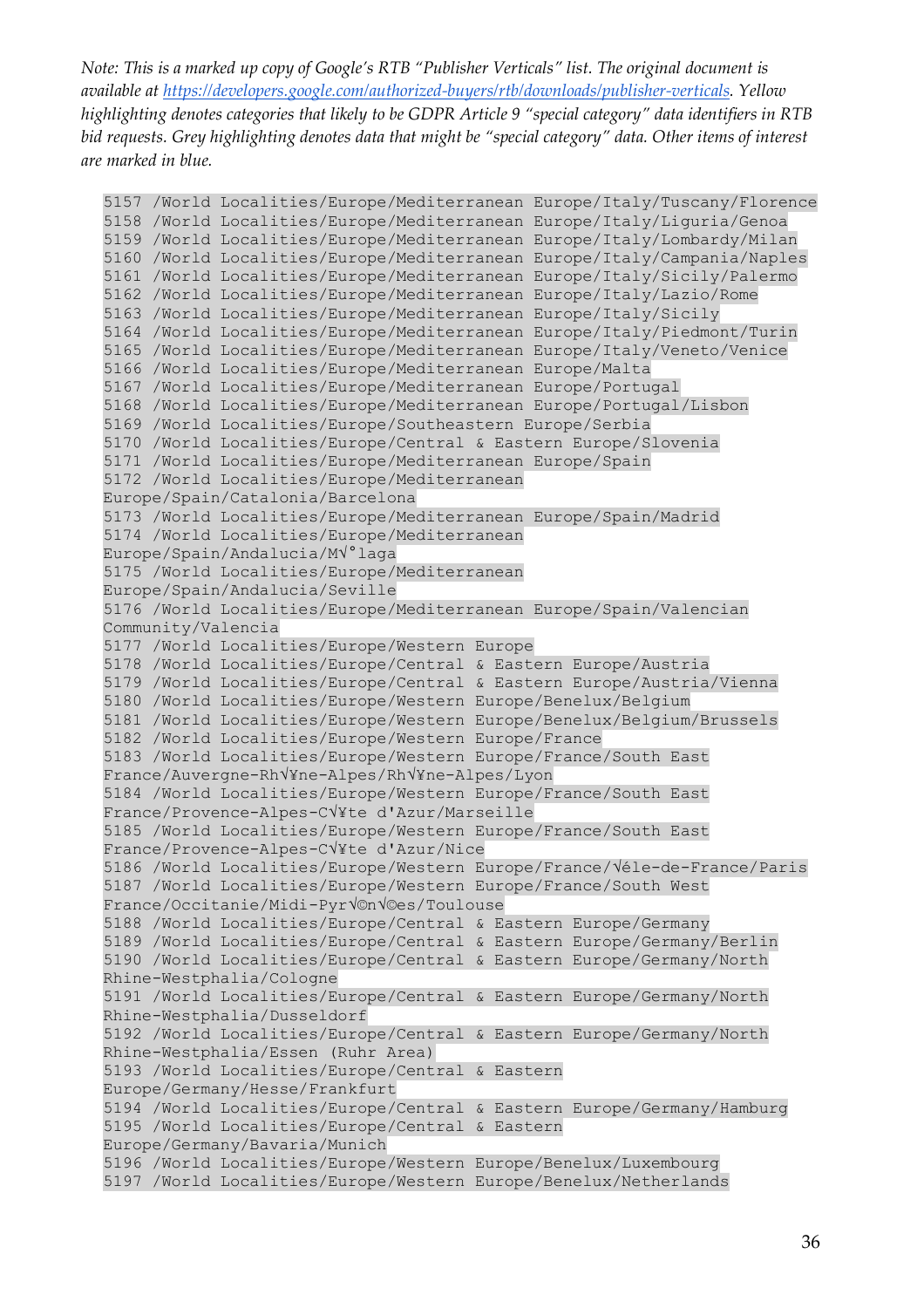```
5198 /World Localities/Europe/Western Europe/Benelux/Netherlands/North 
Holland/Amsterdam
5199 /World Localities/Europe/Western Europe/Benelux/Netherlands/South 
Holland/Rotterdam
5200 /World Localities/Europe/Central & Eastern Europe/Switzerland
5201 /World Localities/Europe/Central & Eastern Europe/Switzerland/Geneva
5202 /World Localities/Europe/Central & Eastern Europe/Switzerland/Zurich
5203 /World Localities/Latin America
5204 /World Localities/Latin America/Caribbean
5205 /World Localities/Latin America/Caribbean/Cuba
5206 /World Localities/Latin America/Caribbean/Dominican Republic
5207 /World Localities/Latin America/Caribbean/Puerto Rico
5208 /World Localities/Latin America/Central America
5209 /World Localities/Latin America/Central America/Costa Rica
5210 /World Localities/Latin America/Central America/Mexico
5211 /World Localities/Latin America/Central America/Mexico/Pacific Coast 
(Mexico)/Jalisco/Guadalajara
5212 /World Localities/Latin America/Central America/Mexico/Central 
Mexico/Mexico City
5213 /World Localities/Latin America/Central America/Mexico/Northern 
Mexico/Nuevo LeV<sup>2</sup>n/Monterrey
5214 /World Localities/Latin America/Central America/Mexico/Baja 
California/Tijuana
5215 /World Localities/Latin America/Central America/Panama
5216 /World Localities/Latin America/South America
5217 /World Localities/Latin America/South America/Argentina
5218 /World Localities/Latin America/South America/Argentina/Buenos Aires
5219 /World Localities/Latin America/South America/Brazil
5220 /World Localities/Latin America/South America/Brazil/Southeast 
Brazil/Minas Gerais/Belo Horizonte
5221 /World Localities/Latin America/South America/Brazil/Central West 
Brazil/Brasilia
5222 /World Localities/Latin America/South America/Brazil/Northeast 
Brazil/Cear√°/Fortaleza
5223 /World Localities/Latin America/South America/Brazil/South 
Brazil/Rio Grande do Sul/Porto Alegre
5224 /World Localities/Latin America/South America/Brazil/Northeast 
Brazil/Pernambuco/Recife
5225 /World Localities/Latin America/South America/Brazil/Southeast 
Brazil/Rio de Janeiro
5226 /World Localities/Latin America/South America/Brazil/Northeast 
Brazil/Bahia/Salvador
5227 /World Localities/Latin America/South America/Brazil/Southeast 
Brazil/S√£o Paulo (State)
5228 /World Localities/Latin America/South America/Chile
5229 /World Localities/Latin America/South America/Chile/Santiago
5230 /World Localities/Latin America/South America/Colombia
5231 /World Localities/Latin America/South America/Colombia/Bogota
5232 /World Localities/Latin America/South America/Peru
5233 /World Localities/Latin America/South America/Peru/Lima
5234 /World Localities/Latin America/South America/Uruguay
5235 /World Localities/Latin America/South America/Venezuela
5236 /World Localities/Latin America/South America/Venezuela/Caracas
5237 /World Localities/North America
```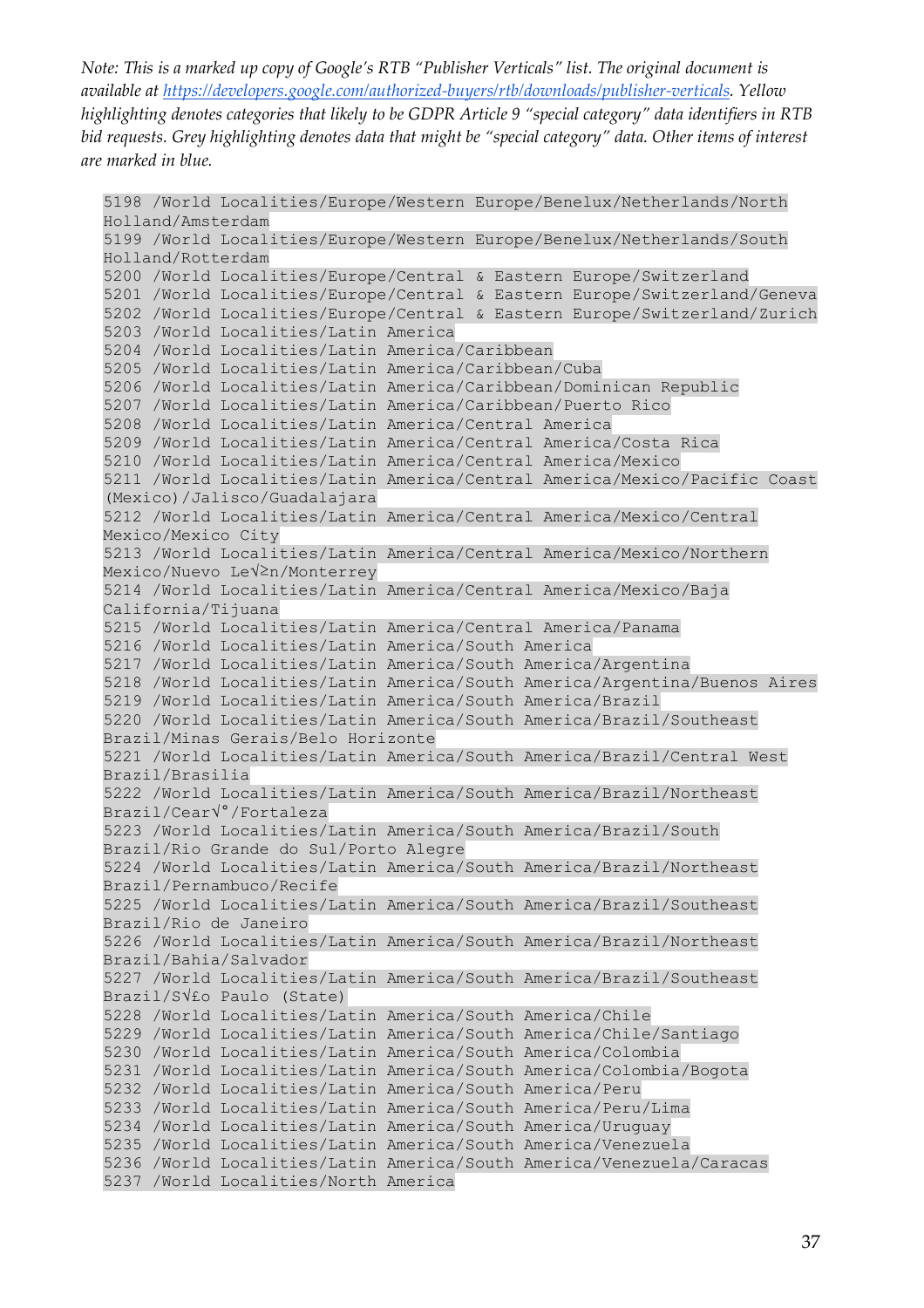```
5238 /World Localities/North America/Canada
5239 /World Localities/North America/Canada/Atlantic Provinces
5240 /World Localities/North America/Canada/Atlantic Provinces/Nova 
Scotia/Halifax
5241 /World Localities/North America/Canada/British Columbia
5242 /World Localities/North America/Canada/British Columbia/Vancouver
5243 /World Localities/North America/Canada/British Columbia/Victoria 
(BC)
5244 /World Localities/North America/Canada/Canadian Prairies
5245 /World Localities/North America/Canada/Canadian 
Prairies/Alberta/Calgary
5246 /World Localities/North America/Canada/Canadian 
Prairies/Alberta/Edmonton
5247 /World Localities/North America/Canada/Canadian 
Prairies/Manitoba/Winnipeg
5248 /World Localities/North America/Canada/Northern Territories
5249 /World Localities/North America/Canada/Ontario
5250 /World Localities/North America/Canada/Ontario/Hamilton-Niagara 
Peninsula
5251 /World Localities/North America/Canada/Ontario/Southwestern Ontario
5252 /World Localities/North America/Canada/Ontario/Ottawa-Gatineau
5253 /World Localities/North America/Canada/Ontario/Greater Toronto
5254 /World Localities/North America/Canada/Quebec
5255 /World Localities/North America/Canada/Quebec/Montreal
5256 /World Localities/North America/Canada/Quebec/Quebec City
5257 /World Localities/North America/USA
5258 /World Localities/North America/USA/Alaska
5259 /World Localities/North America/USA/California
5260 /World Localities/North America/USA/California/San Joaquin Valley
5261 /World Localities/North America/USA/California/Southern 
California/Los Angeles
5262 /World Localities/North America/USA/California/Southern 
California/Inland Empire
5263 /World Localities/North America/USA/California/Sacramento Valley
5264 /World Localities/North America/USA/California/Southern 
California/San Diego
5265 /World Localities/North America/USA/California/San Francisco Bay 
Area
5266 /World Localities/North America/USA/California/Silicon Valley
5267 /World Localities/North America/USA/Florida
5268 /World Localities/North America/USA/Florida/North 
Florida/Jacksonville
5269 /World Localities/North America/USA/Florida/Southern Florida/South 
Florida Metro/Miami-Dade
5270 /World Localities/North America/USA/Florida/Central Florida/Greater 
Orlando
5271 /World Localities/North America/USA/Florida/Central Florida/Tampa 
Bay Area
5272 /World Localities/North America/USA/Florida/Southern Florida/South 
Florida Metro/West Palm Beach-Boca Raton
5273 /World Localities/North America/USA/Great Plains (USA)
5274 /World Localities/North America/USA/Great Plains 
(USA)/Oklahoma/Oklahoma City
```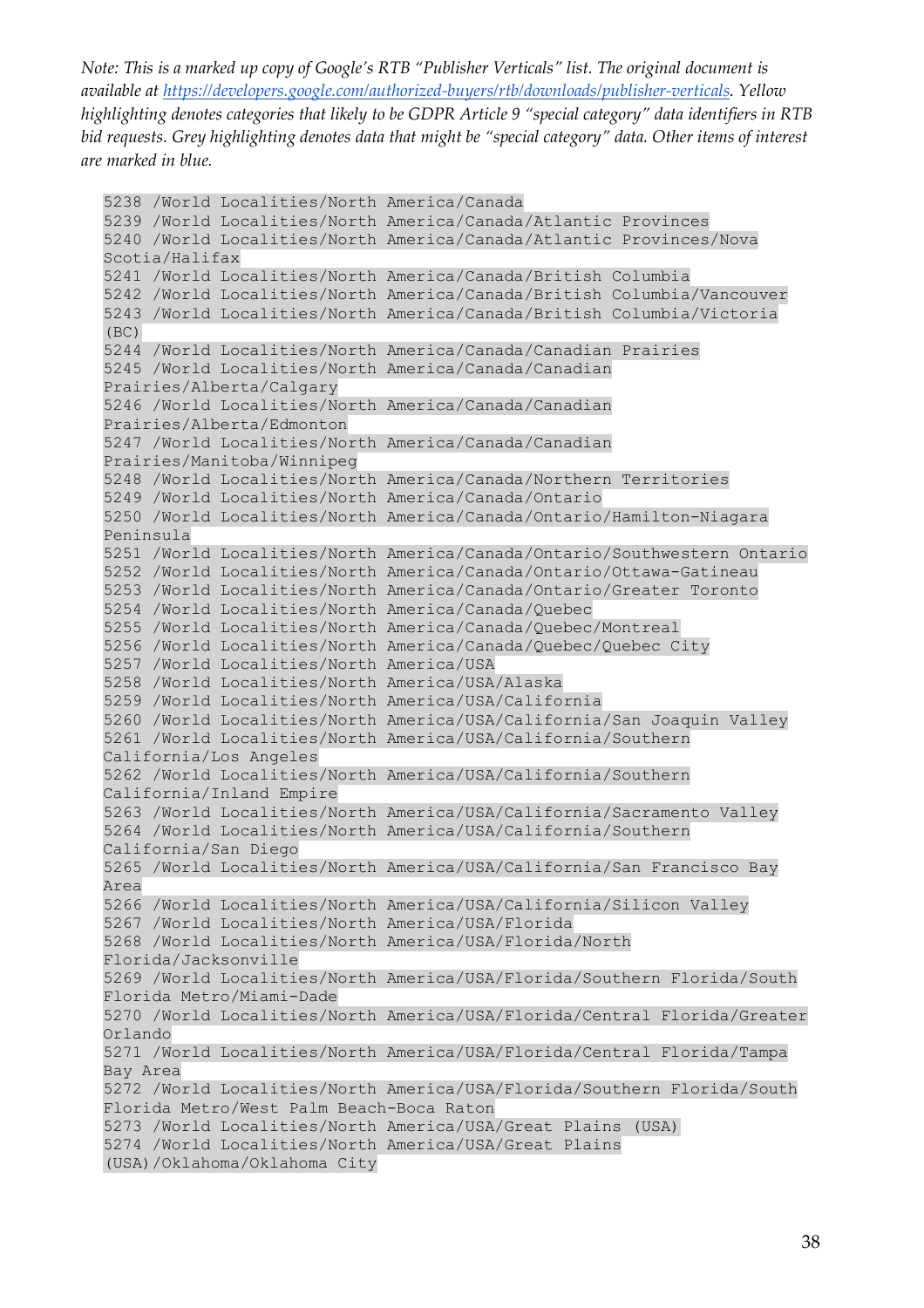```
5275 /World Localities/North America/USA/Great Plains 
(USA)/Oklahoma/Tulsa
5276 /World Localities/North America/USA/Hawaii
5277 /World Localities/North America/USA/Mid-Atlantic (USA)
5278 /World Localities/North America/USA/Mid-Atlantic (USA)/New York 
State/Albany-Capital District
5279 /World Localities/North America/USA/Mid-Atlantic 
(USA)/Maryland/Baltimore Metro
5280 /World Localities/North America/USA/Mid-Atlantic (USA)/New York 
State/Buffalo-Niagara Falls
5281 /World Localities/North America/USA/Mid-Atlantic 
(USA)/Pennsylvania/Harrisburg-South Central PA
5282 /World Localities/North America/USA/Mid-Atlantic (USA)/New York 
State/New York City
5283 /World Localities/North America/USA/Mid-Atlantic 
(USA)/Pennsylvania/Philadelphia
5284 /World Localities/North America/USA/Mid-Atlantic 
(USA)/Pennsylvania/Pittsburgh
5285 /World Localities/North America/USA/Mid-Atlantic (USA)/New York 
State/Rochester-Finger Lakes
5286 /World Localities/North America/USA/Mid-Atlantic (USA)/Washington DC
5287 /World Localities/North America/USA/Midwest (USA)
5288 /World Localities/North America/USA/Midwest (USA)/Illinois/Chicago
5289 /World Localities/North America/USA/Midwest (USA)/Ohio/Cincinnati
5290 /World Localities/North America/USA/Midwest (USA)/Ohio/Greater 
Cleveland
5291 /World Localities/North America/USA/Midwest (USA)/Ohio/Columbus (OH)
5292 /World Localities/North America/USA/Midwest (USA)/Michigan/Detroit
5293 /World Localities/North America/USA/Midwest (USA)/Michigan/Grand 
Rapids-West Michigan
5294 /World Localities/North America/USA/Midwest
(USA)/Indiana/Indianapolis
5295 /World Localities/North America/USA/Midwest (USA)/Missouri/Kansas 
City
5296 /World Localities/North America/USA/Midwest 
(USA)/Wisconsin/Milwaukee
5297 /World Localities/North America/USA/Midwest 
(USA)/Minnesota/Minneapolis-Saint Paul
5298 /World Localities/North America/USA/Midwest (USA)/Missouri/Greater 
St. Louis
5299 /World Localities/North America/USA/New England
5300 /World Localities/North America/USA/New England/Massachusetts/Boston 
Metro
5301 /World Localities/North America/USA/New England/Connecticut/Greater 
Hartford
5302 /World Localities/North America/USA/New England/Rhode 
Island/Providence
5303 /World Localities/North America/USA/Pacific Northwest
5304 /World Localities/North America/USA/Pacific 
Northwest/Oregon/Portland (OR)
5305 /World Localities/North America/USA/Pacific Northwest/Washington 
State/Seattle-Tacoma
5306 /World Localities/North America/USA/Rocky Mountains
5307 /World Localities/North America/USA/Rocky Mountains/Colorado/Denver
```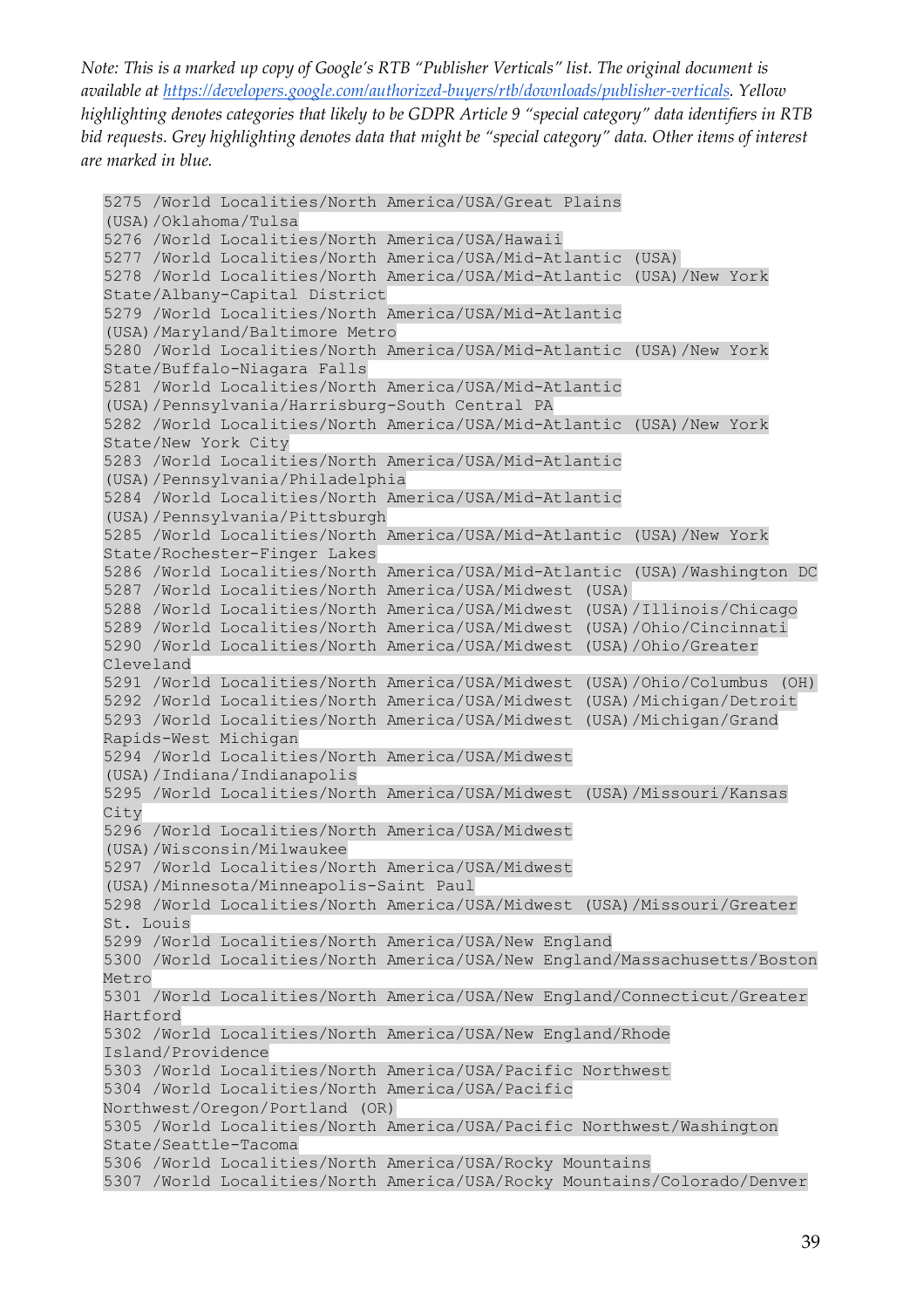5308 /World Localities/North America/USA/South (USA) 5309 /World Localities/North America/USA/South (USA)/Georgia (USA)/Atlanta 5310 /World Localities/North America/USA/South (USA)/Louisiana/Baton Rouge 5311 /World Localities/North America/USA/South (USA)/Alabama/Birmingham  $(AL)$ 5312 /World Localities/North America/USA/South (USA)/North Carolina/Charlotte Metro 5313 /World Localities/North America/USA/South (USA)/North Carolina/Piedmont Triad 5314 /World Localities/North America/USA/South (USA)/South Carolina/Upstate South Carolina 5315 /World Localities/North America/USA/South (USA)/Kentucky/Louisville 5316 /World Localities/North America/USA/South (USA)/Tennessee/Memphis 5317 /World Localities/North America/USA/South (USA)/Tennessee/Nashville 5318 /World Localities/North America/USA/South (USA)/Louisiana/New Orleans 5319 /World Localities/North America/USA/South (USA)/Virginia/Virginia Beach-Hampton Roads 5320 /World Localities/North America/USA/South (USA)/North Carolina/Raleigh-Durham 5321 /World Localities/North America/USA/South (USA)/Virginia/Richmond-Petersburg 5322 /World Localities/North America/USA/Southwest (USA) 5323 /World Localities/North America/USA/Southwest (USA)/New Mexico/Albuquerque-Santa Fe 5324 /World Localities/North America/USA/Southwest (USA)/Nevada/Las Vegas 5325 /World Localities/North America/USA/Southwest (USA)/Arizona/Phoenix 5326 /World Localities/North America/USA/Southwest (USA)/Nevada/Reno-Sparks 5327 /World Localities/North America/USA/Southwest (USA)/Utah/Salt Lake City 5328 /World Localities/North America/USA/Southwest (USA)/Arizona/Tucson 5329 /World Localities/North America/USA/Texas 5330 /World Localities/North America/USA/Texas/Austin-Round Rock 5331 /World Localities/North America/USA/Texas/Dallas-Fort Worth 5332 /World Localities/North America/USA/Texas/El Paso 5333 /World Localities/North America/USA/Texas/Houston 5334 /World Localities/North America/USA/Texas/San Antonio 5335 /World Localities/Oceania 5336 /World Localities/Oceania/Australia 5337 /World Localities/Oceania/Australia/South Australia/Adelaide 5338 /World Localities/Oceania/Australia/Queensland/Brisbane 5339 /World Localities/Oceania/Australia/New South Wales/Canberra 5340 /World Localities/Oceania/Australia/Queensland/Gold Coast 5341 /World Localities/Oceania/Australia/Victoria (AU)/Melbourne 5342 /World Localities/Oceania/Australia/New South Wales/Newcastle (AU) 5343 /World Localities/Oceania/Australia/Western Australia/Perth 5344 /World Localities/Oceania/Australia/New South Wales/Sydney 5345 /World Localities/Oceania/Pacific Islands/Melanesia 5346 /World Localities/Oceania/Pacific Islands/Melanesia/Fiji 5347 /World Localities/Oceania/Pacific Islands/Melanesia/Papua New Guinea 5348 /World Localities/Oceania/Pacific Islands/Micronesia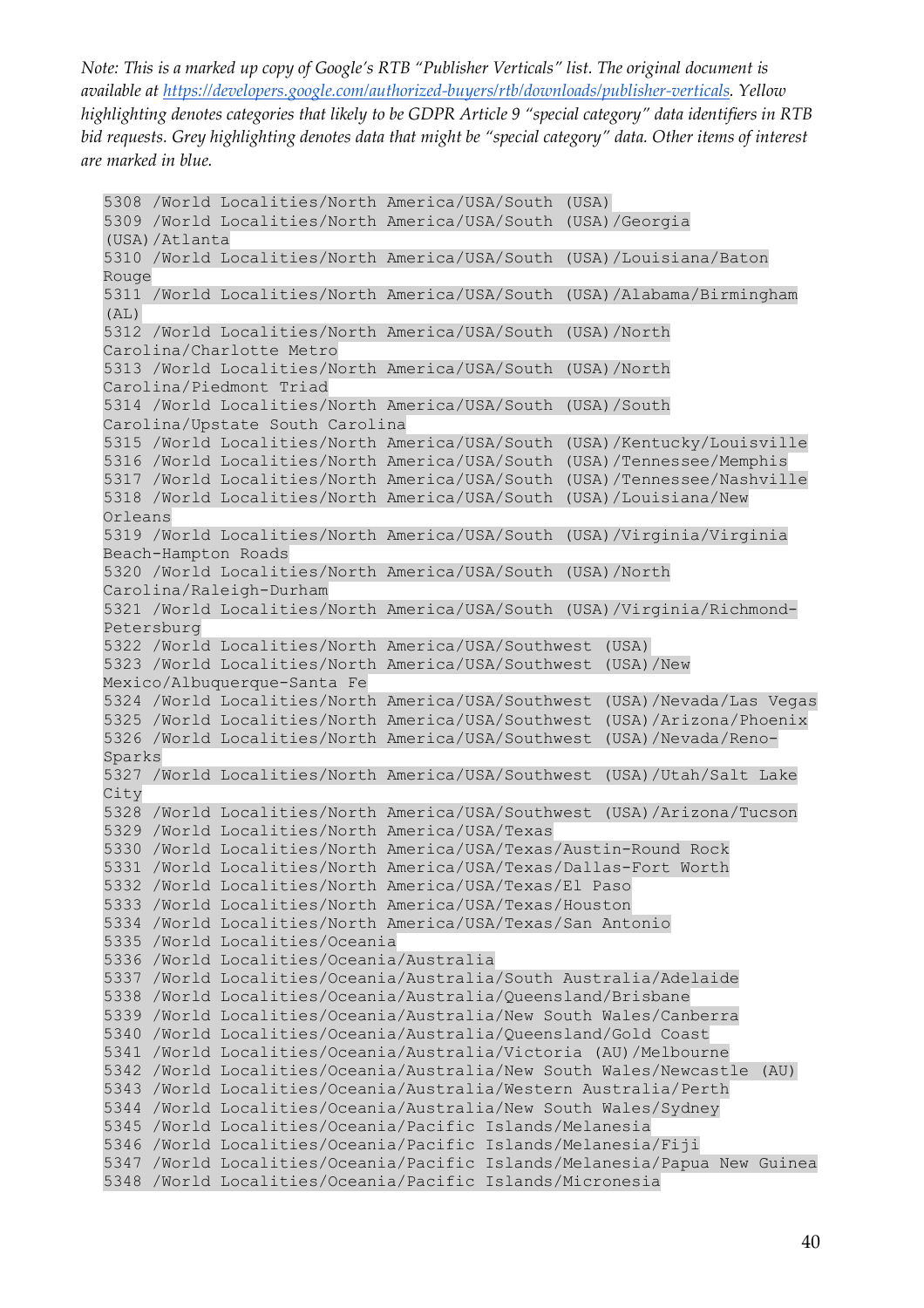5349 /World Localities/Oceania/Pacific Islands/Micronesia/Guam 5350 /World Localities/Oceania/New Zealand 5351 /World Localities/Oceania/New Zealand/Auckland 5352 /World Localities/Oceania/Pacific Islands/Polynesia 5353 /World Localities/Polar Regions 5354 /World Localities/North America/Bermuda 5355 /World Localities/Asia/East Asia/Macau 5356 /World Localities/Oceania/Australia/Tasmania 5357 /World Localities/Oceania/Australia/Queensland/Cairns 5358 /World Localities/Oceania/New Zealand/Wellington 5359 /World Localities/Oceania/New Zealand/Christchurch 5360 /World Localities/Latin America/Caribbean/Bahamas 5361 /World Localities/Asia/Southeast Asia/Indonesia/Nusa Tenggara/Bali 5362 /World Localities/Asia/Southeast Asia/Thailand/Southern Thailand/Phuket 5363 /World Localities/Asia/East Asia/China/Northeast China 5364 /World Localities/Asia/East Asia/China/Eastern China 5365 /World Localities/Asia/East Asia/China/Southeast China 5366 /World Localities/Asia/East Asia/China/South Central China 5367 /World Localities/Asia/East Asia/China/North Central China 5368 /World Localities/Asia/East Asia/China/Northwest China 5369 /World Localities/Asia/East Asia/China/Southwest China 5370 /World Localities/Asia/East Asia/South Korea/Gyeonggi/Incheon 5371 /World Localities/Asia/East Asia/South Korea/Jeju 5372 /World Localities/Asia/East Asia/South Korea/South Gyeongsang/Busan 5373 /World Localities/Asia/East Asia/South Korea/South Jeolla/Gwangju 5374 /World Localities/Asia/East Asia/South Korea/South Chungcheong/Daejeon 5375 /World Localities/Asia/East Asia/South Korea/Gyeonggi 5376 /World Localities/Asia/East Asia/South Korea/South Gyeongsang/Ulsan 5377 /World Localities/Asia/East Asia/Japan/Kanto 5378 /World Localities/Asia/East Asia/Japan/Tohoku 5379 /World Localities/Asia/East Asia/Japan/Okinawa 5380 /World Localities/Asia/East Asia/Japan/Kyushu 5381 /World Localities/Asia/East Asia/Japan/Hokkaido 5382 /World Localities/Asia/East Asia/Japan/Chubu 5383 /World Localities/Asia/East Asia/Japan/Kansai 5384 /World Localities/Asia/East Asia/Japan/Shikoku 5385 /World Localities/Asia/East Asia/Japan/Chugoku 5386 /World Localities/Asia/East Asia/Taiwan/Kaohsiung 5387 /World Localities/Asia/East Asia/Taiwan/Tainan 5388 /World Localities/Asia/East Asia/Taiwan/Taichung 5389 /World Localities/Asia/East Asia/Taiwan/Hsinchu 5390 /World Localities/Asia/East Asia/China/Northeast China/Liaoning 5391 /World Localities/Asia/East Asia/China/Northeast China/Heilongjiang 5392 /World Localities/Asia/East Asia/China/Eastern China/Jiangsu 5393 /World Localities/Asia/East Asia/China/Eastern China/Zhejiang 5394 /World Localities/Asia/East Asia/China/Southeast China/Fujian 5395 /World Localities/Asia/East Asia/China/Southeast China/Guangdong 5396 /World Localities/Asia/East Asia/China/South Central China/Sichuan 5397 /World Localities/Asia/East Asia/China/South Central China/Hubei 5398 /World Localities/Asia/East Asia/China/South Central China/Hunan 5399 /World Localities/Asia/East Asia/China/North Central China/Henan 5400 /World Localities/Asia/East Asia/China/North Central China/Shandong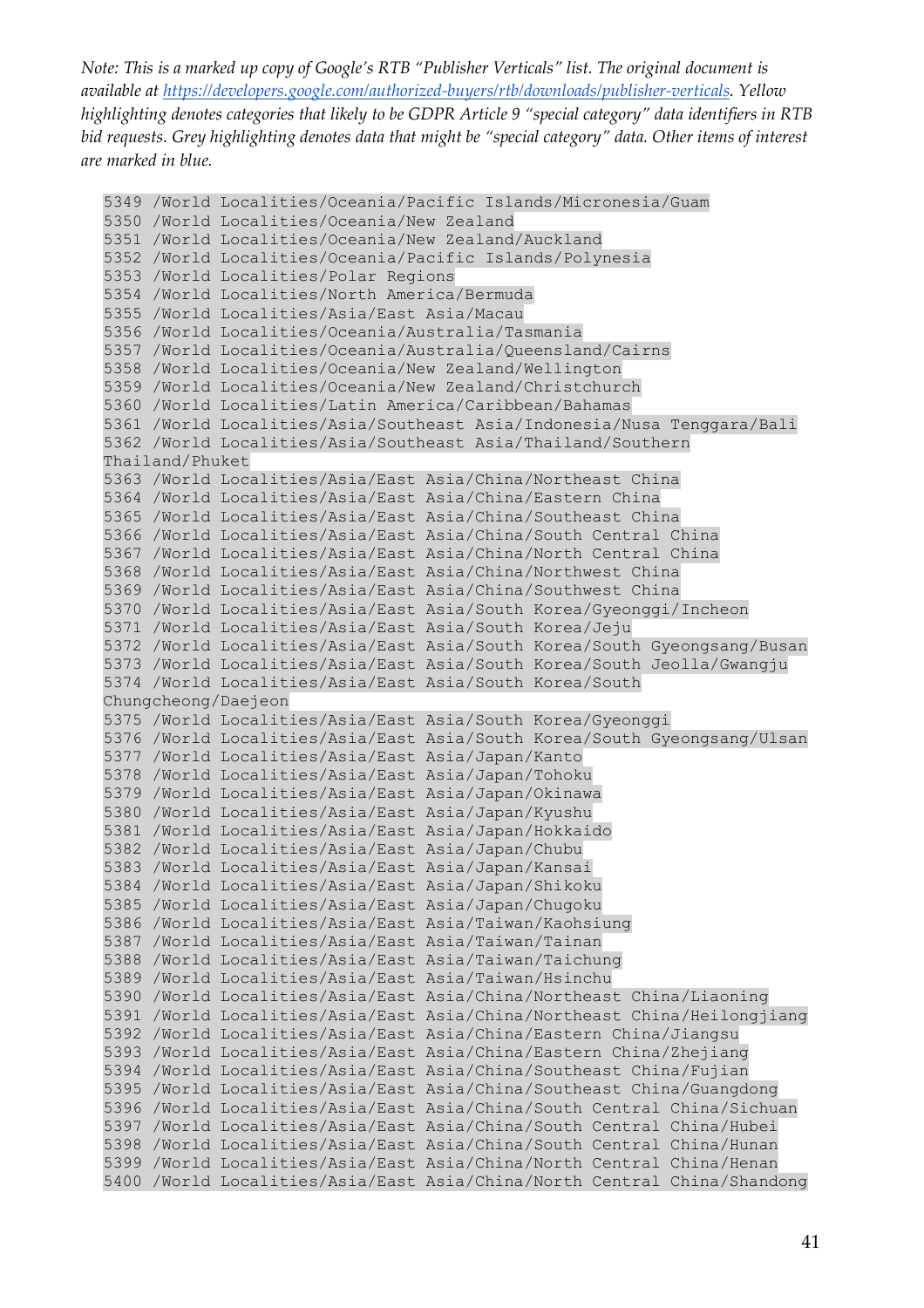5401 /World Localities/Asia/East Asia/China/North Central China/Hebei 5402 /World Localities/Asia/East Asia/China/Northwest China/Shaanxi 5403 /World Localities/Asia/East Asia/China/Northwest China/Xinjiang 5404 /World Localities/Asia/East Asia/Japan/Kanto/Kanagawa/Yokohama 5405 /World Localities/Asia/East Asia/Japan/Kyushu/Fukuoka 5406 /World Localities/Asia/East Asia/Japan/Kansai/Hyogo/Kobe 5407 /World Localities/Asia/East Asia/Japan/Kansai/Kyoto 5408 /World Localities/Asia/Russia & CIS/Caucasus 5409 /World Localities/North America/USA/Mid-Atlantic (USA)/New York State 5410 /World Localities/North America/USA/Mid-Atlantic (USA)/Pennsylvania 5411 /World Localities/North America/USA/Mid-Atlantic (USA)/New Jersey 5412 /World Localities/North America/USA/Midwest (USA)/Ohio 5413 /World Localities/North America/USA/Midwest (USA)/Michigan 5414 /World Localities/North America/USA/Midwest (USA)/Missouri 5415 /World Localities/North America/USA/South (USA)/Virginia 5416 /World Localities/North America/USA/South (USA)/North Carolina 5417 /World Localities/North America/USA/South (USA)/Louisiana 5418 /World Localities/North America/USA/South (USA)/South Carolina 5419 /World Localities/North America/USA/South (USA)/Tennessee 5420 /World Localities/North America/USA/South (USA)/Georgia (USA) 5421 /World Localities/North America/USA/South (USA)/Kentucky 5422 /World Localities/North America/USA/South (USA)/Alabama 5423 /World Localities/North America/USA/New England/Connecticut 5424 /World Localities/North America/USA/New England/Massachusetts 5425 /World Localities/North America/USA/New England/Rhode Island 5426 /World Localities/North America/USA/Great Plains (USA)/Oklahoma 5427 /World Localities/North America/USA/Mid-Atlantic (USA)/Maryland 5428 /World Localities/North America/USA/Midwest (USA)/Illinois 5429 /World Localities/North America/USA/Midwest (USA)/Indiana 5430 /World Localities/North America/USA/Midwest (USA)/Wisconsin 5431 /World Localities/North America/USA/Midwest (USA)/Minnesota 5432 /World Localities/North America/USA/Pacific Northwest/Washington State 5433 /World Localities/North America/USA/Pacific Northwest/Oregon 5434 /World Localities/North America/USA/Rocky Mountains/Colorado 5435 /World Localities/North America/USA/Southwest (USA)/Arizona 5436 /World Localities/North America/USA/Southwest (USA)/Nevada 5437 /World Localities/North America/USA/Southwest (USA)/Utah 5438 /World Localities/North America/USA/Southwest (USA)/New Mexico 5439 /World Localities/Latin America/Caribbean/Jamaica 5440 /World Localities/Europe/Western Europe/United Kingdom/England 5441 /World Localities/Europe/Western Europe/United Kingdom/Scotland 5442 /World Localities/Europe/Western Europe/United Kingdom/Wales 5443 /World Localities/Europe/Western Europe/United Kingdom/Northern Ireland 5444 /World Localities/Europe/Western Europe/United Kingdom/England/South East England 5445 /World Localities/Europe/Western Europe/United Kingdom/England/South West England 5446 /World Localities/Europe/Western Europe/United Kingdom/England/East of England 5447 /World Localities/Europe/Western Europe/United Kingdom/England/East Midlands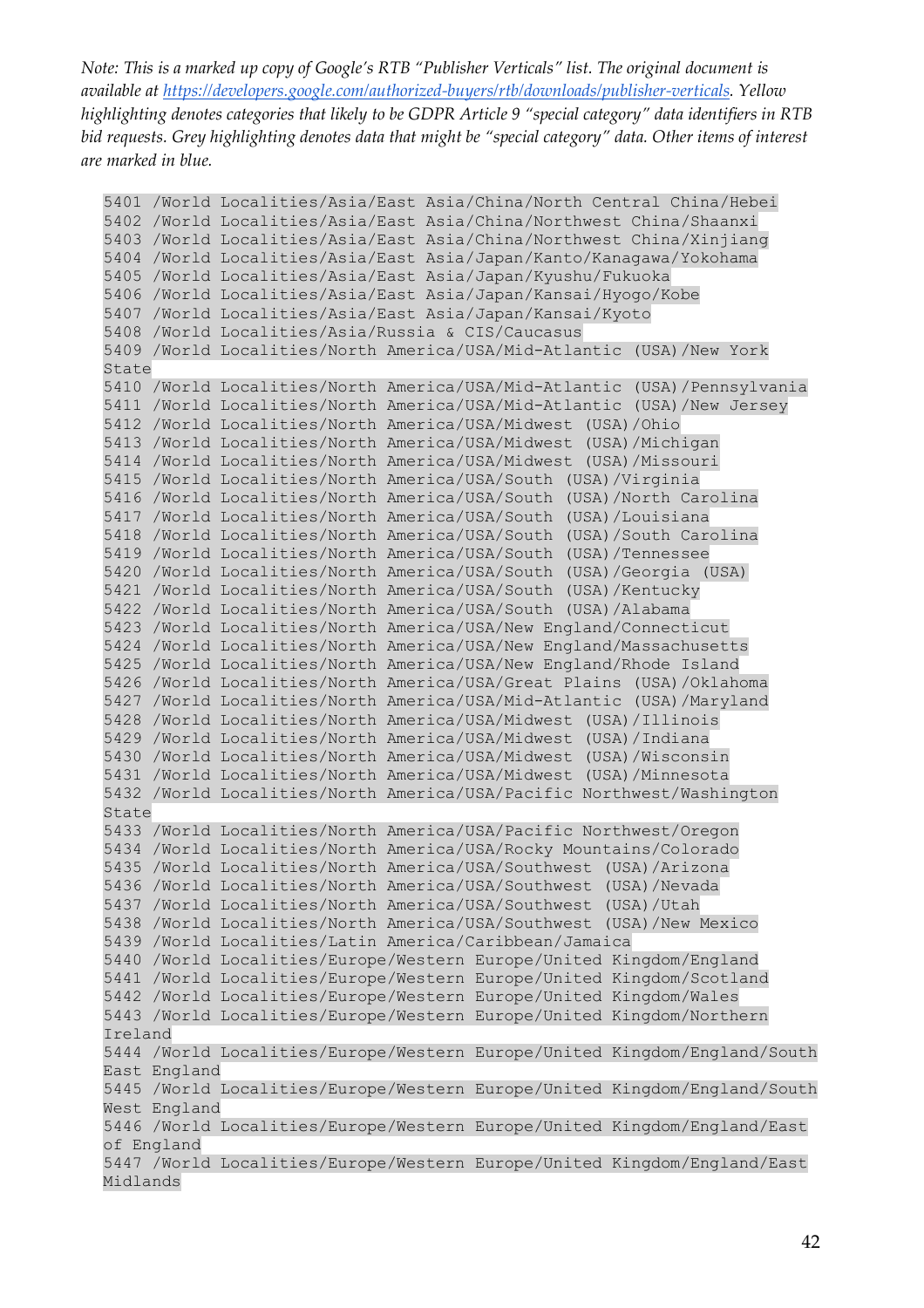5448 /World Localities/Europe/Western Europe/United Kingdom/England/West Midlands 5449 /World Localities/Europe/Western Europe/United Kingdom/England/Yorkshire 5450 /World Localities/Europe/Western Europe/United Kingdom/England/North West England 5451 /World Localities/Europe/Western Europe/United Kingdom/England/North East England 5452 /World Localities/Oceania/Australia/New South Wales 5453 /World Localities/Oceania/Australia/Queensland 5454 /World Localities/Oceania/Australia/Victoria (AU) 5455 /World Localities/Oceania/Australia/Western Australia 5456 /World Localities/Oceania/Australia/South Australia 5457 /World Localities/Oceania/Australia/Northern Territory 5458 /World Localities/North America/USA/Midwest (USA)/Iowa 5459 /World Localities/North America/USA/New England/Maine 5460 /World Localities/North America/USA/New England/Vermont 5461 /World Localities/North America/USA/New England/New Hampshire 5462 /World Localities/North America/USA/Great Plains (USA)/Kansas 5463 /World Localities/North America/USA/Mid-Atlantic (USA)/Delaware 5464 /World Localities/North America/USA/Rocky Mountains/Wyoming 5465 /World Localities/North America/USA/Rocky Mountains/Montana 5466 /World Localities/North America/USA/Rocky Mountains/Idaho 5467 /World Localities/North America/USA/South (USA)/Arkansas 5468 /World Localities/North America/USA/South (USA)/West Virginia 5469 /World Localities/North America/USA/South (USA)/Mississippi 5470 /World Localities/North America/USA/Great Plains (USA)/Nebraska 5471 /World Localities/North America/USA/Great Plains (USA)/North Dakota 5472 /World Localities/North America/USA/Great Plains (USA)/South Dakota 5473 /World Localities/Africa/Eastern Africa/Rwanda 5474 /World Localities/North America/USA/California/Lake Tahoe 5475 /World Localities/North America/USA/California/Southern California/Orange County (CA) 5476 /World Localities/Europe/Mediterranean Europe/Spain/Andalucia 5477 /World Localities/Europe/Mediterranean Europe/Spain/Catalonia 5478 /World Localities/Europe/Mediterranean Europe/Spain/Valencian Community 5479 /World Localities/Europe/Mediterranean Europe/Spain/Galicia 5480 /World Localities/Europe/Mediterranean Europe/Spain/Castile and León 5481 /World Localities/Europe/Mediterranean Europe/Spain/Basque Country 5482 /World Localities/Europe/Mediterranean Europe/Spain/Canary Islands 5483 /World Localities/Europe/Mediterranean Europe/Spain/Castile-La Mancha 5484 /World Localities/Europe/Mediterranean Europe/Spain/Murcia 5485 /World Localities/Europe/Mediterranean Europe/Spain/Aragon 5486 /World Localities/Europe/Mediterranean Europe/Spain/Extremadura 5487 /World Localities/Europe/Mediterranean Europe/Spain/Asturias 5488 /World Localities/Europe/Mediterranean Europe/Spain/Balearic Islands 5489 /World Localities/Europe/Central & Eastern Europe/Germany/North Rhine-Westphalia 5490 /World Localities/Europe/Central & Eastern Europe/Germany/Baden-Wuerttemberg 5491 /World Localities/Europe/Central & Eastern Europe/Germany/Bavaria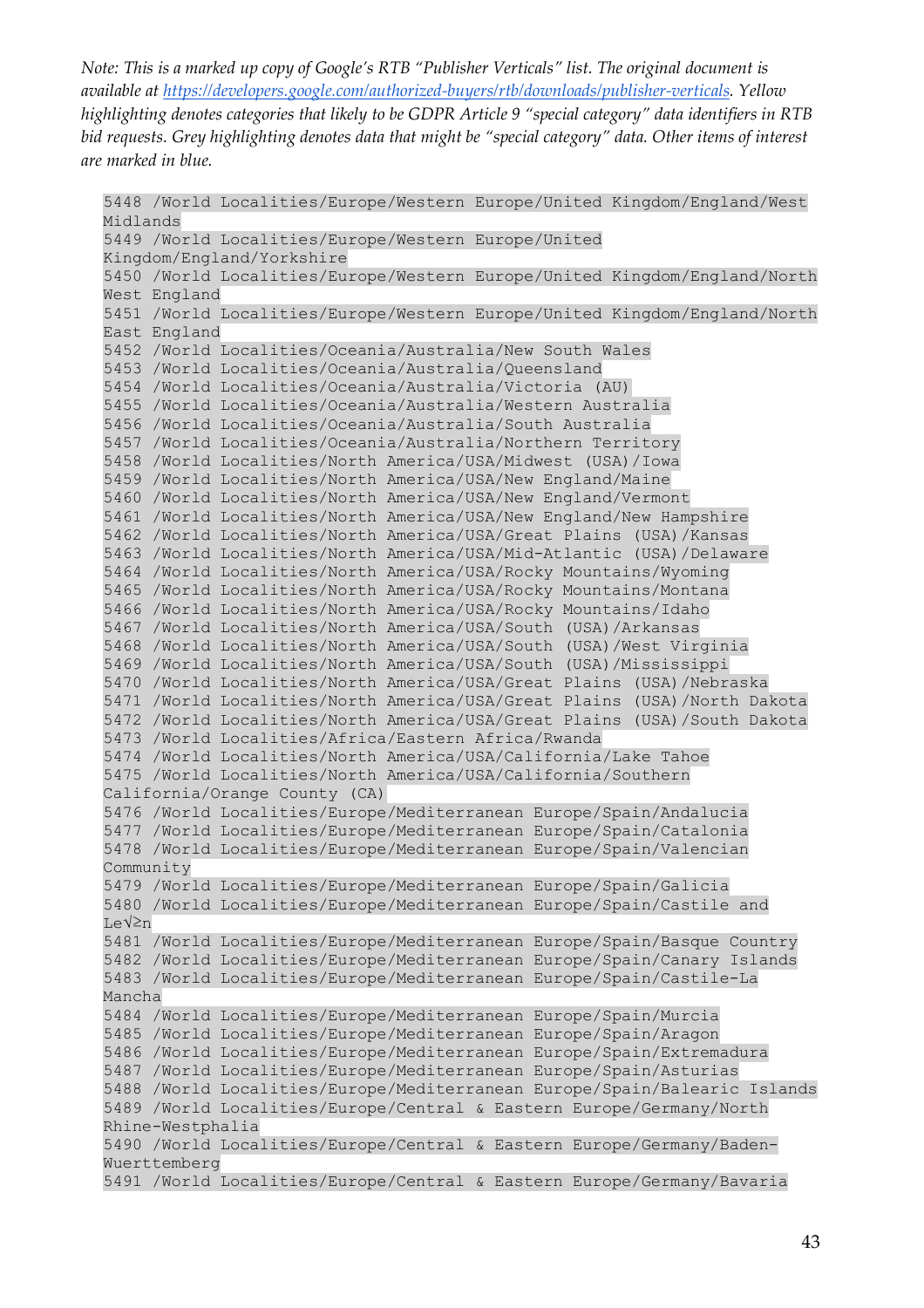5492 /World Localities/Europe/Central & Eastern Europe/Germany/Lower Saxony 5493 /World Localities/Europe/Central & Eastern Europe/Germany/Hesse 5494 /World Localities/Europe/Central & Eastern Europe/Germany/Brandenburg 5495 /World Localities/Europe/Central & Eastern Europe/Germany/Bremen 5496 /World Localities/Europe/Central & Eastern Europe/Germany/Mecklenburg-Vorpommern 5497 /World Localities/Europe/Central & Eastern Europe/Germany/Rhineland-Palatinate 5498 /World Localities/Europe/Central & Eastern Europe/Germany/Saarland 5499 /World Localities/Europe/Central & Eastern Europe/Germany/Saxony 5500 /World Localities/Europe/Central & Eastern Europe/Germany/Saxony-Anhalt 5501 /World Localities/Europe/Central & Eastern Europe/Germany/Schleswig-Holstein 5502 /World Localities/Europe/Central & Eastern Europe/Germany/Thuringia 5503 /World Localities/Europe/Mediterranean Europe/Italy/Lombardy 5504 /World Localities/Europe/Mediterranean Europe/Italy/Campania 5505 /World Localities/Europe/Mediterranean Europe/Italy/Lazio 5506 /World Localities/Europe/Mediterranean Europe/Italy/Veneto 5507 /World Localities/Europe/Mediterranean Europe/Italy/Piedmont 5508 /World Localities/Europe/Mediterranean Europe/Italy/Emilia-Romagna 5509 /World Localities/Europe/Mediterranean Europe/Italy/Puglia 5510 /World Localities/Europe/Mediterranean Europe/Italy/Tuscany 5511 /World Localities/Europe/Mediterranean Europe/Italy/Liguria 5512 /World Localities/Europe/Mediterranean Europe/Italy/Sardinia 5513 /World Localities/Europe/Mediterranean Europe/Italy/Calabria 5514 /World Localities/Asia/South Asia/India/Northeast India 5515 /World Localities/Asia/South Asia/India/East India 5516 /World Localities/Asia/South Asia/India/South India 5517 /World Localities/Asia/South Asia/India/West India 5518 /World Localities/Asia/South Asia/India/West India/Goa 5519 /World Localities/Asia/South Asia/India/North India 5520 /World Localities/Asia/South Asia/India/North India/Uttar Pradesh/Agra 5521 /World Localities/Asia/South Asia/India/West India/Rajasthan/Jaipur 5522 /World Localities/Latin America/South America/Brazil/North Brazil 5523 /World Localities/Latin America/South America/Brazil/Northeast Brazil 5524 /World Localities/Latin America/South America/Brazil/South Brazil 5525 /World Localities/Latin America/South America/Brazil/Southeast Brazil 5526 /World Localities/Latin America/South America/Brazil/Central West Brazil 5527 /World Localities/Europe/Western Europe/France/South West France 5528 /World Localities/Europe/Western Europe/France/South East France 5529 /World Localities/Europe/Western Europe/France/√éle-de-France 5530 /World Localities/Europe/Western Europe/France/West France 5531 /World Localities/Europe/Western Europe/France/East France 5532 /World Localities/Europe/Western Europe/France/North France 5533 /World Localities/Europe/Western Europe/France/Central France 5534 /World Localities/Europe/Western Europe/Benelux 5535 /World Localities/North America/USA/California/Southern California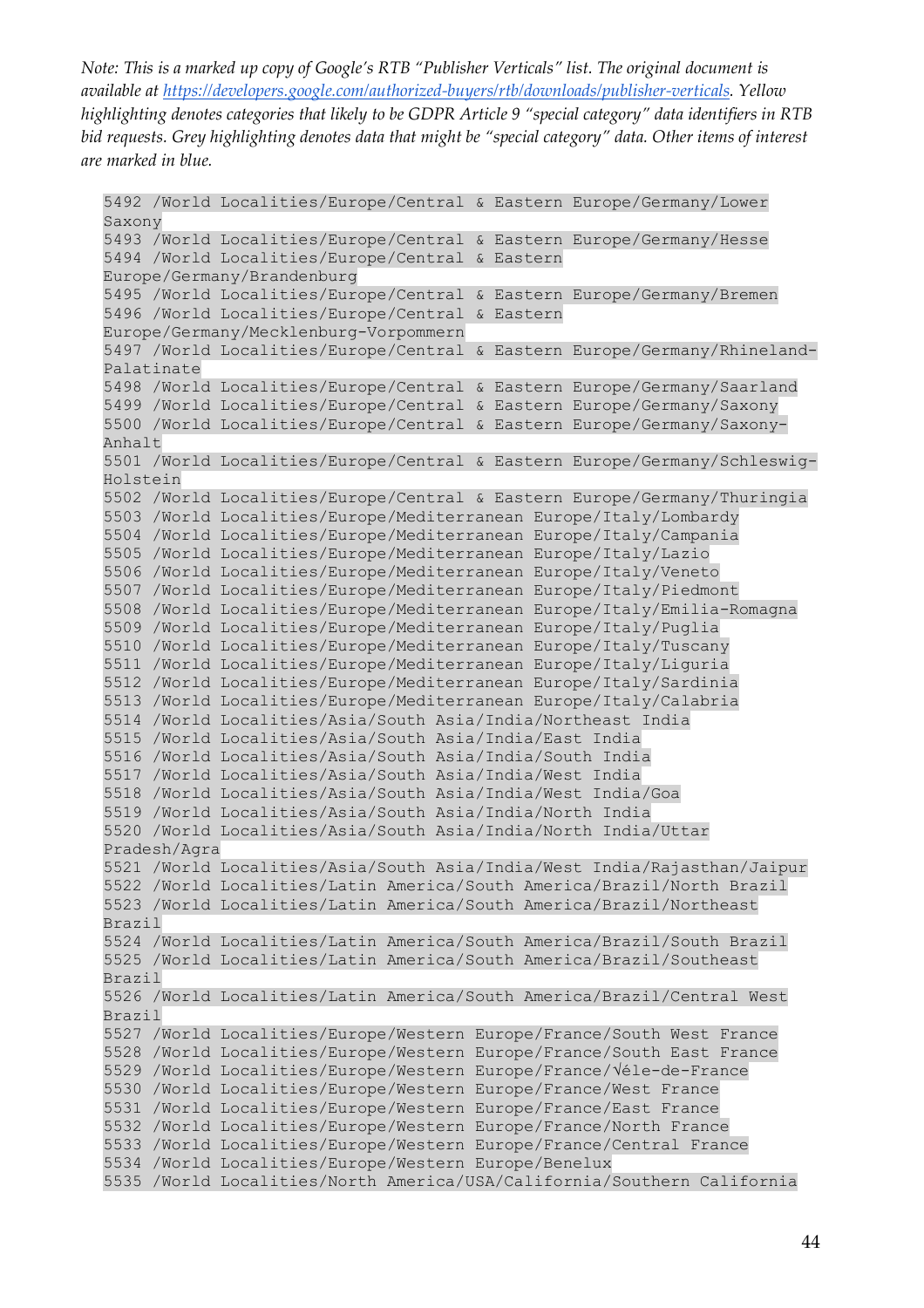```
5536 /World Localities/Latin America/South America/Ecuador
5537 /World Localities/Asia/Russia & CIS/Caucasus/Armenia
5538 /World Localities/Asia/Russia & CIS/Caucasus/Azerbaijan
5539 /World Localities/Asia/Russia & CIS/Caucasus/Georgia
5540 /World Localities/Latin America/South America/Bolivia
5541 /World Localities/Latin America/South America/Paraguay
5542 /World Localities/Latin America/South America/Suriname
5543 /World Localities/Latin America/South America/Guyana
5544 /World Localities/Latin America/South America/French Guiana
5545 /World Localities/Latin America/Central America/Nicaragua
5546 /World Localities/Latin America/Central America/Honduras
5547 /World Localities/Latin America/Central America/Guatemala
5548 /World Localities/Latin America/Central America/El Salvador
5549 /World Localities/Latin America/Central America/Belize
5550 /World Localities/Latin America/Caribbean/Antigua & Barbuda
5552 /World Localities/Asia/West Asia/Bahrain
5553 /World Localities/Asia/South Asia/Bhutan
5554 /World Localities/Asia/Southeast Asia/Brunei
5555 /World Localities/Asia/Southeast Asia/Cambodia
5556 /World Localities/Europe/Central & Eastern Europe/Baltics
5557 /World Localities/Asia/Southeast Asia/East Timor
5558 /World Localities/Asia/West Asia/Kuwait
5559 /World Localities/Latin America/Caribbean/Barbados
5560 /World Localities/Latin America/Caribbean/Dominica
5561 /World Localities/Latin America/Caribbean/Grenada
5562 /World Localities/Latin America/Caribbean/Haiti
5563 /World Localities/Latin America/Caribbean/Saint Kitts & Nevis
5564 /World Localities/Latin America/Caribbean/Saint Lucia
5565 /World Localities/Europe/Central & Eastern Europe
5566 /World Localities/Europe/Central & Eastern Europe/Liechtenstein
5567 /World Localities/Europe/Southeastern Europe
5568 /World Localities/Oceania/Pacific Islands/Polynesia/Tahiti & Bora 
Bora
5569 /World Localities/Latin America/Caribbean/Aruba, Bonaire & Cura√ßao
5570 /World Localities/Latin America/Caribbean/Cayman Islands
5571 /World Localities/Latin America/Caribbean/Virgin Islands
5572 /World Localities/Latin America/Caribbean/Saint Vincent & Grenadines
5573 /World Localities/Latin America/Caribbean/Trinidad & Tobago
5574 /World Localities/Asia/Central Asia/Kyrgyzstan
5575 /World Localities/Asia/Southeast Asia/Laos
5576 /World Localities/Asia/South Asia/Indian Ocean Islands/Maldives
5577 /World Localities/Asia/East Asia/Mongolia
5578 /World Localities/Asia/West Asia/Oman
5579 /World Localities/Asia/Central Asia/Tajikistan
5580 /World Localities/Asia/Central Asia/Turkmenistan
5581 /World Localities/Asia/West Asia/Yemen
5582 /World Localities/Europe/Southeastern Europe/Albania
5583 /World Localities/Europe/Western Europe/Andorra
5584 /World Localities/Europe/Southeastern Europe/Republic of Macedonia
5585 /World Localities/Europe/Central & Eastern Europe/Eastern 
Europe/Moldova
5586 /World Localities/Europe/Mediterranean Europe/Monaco
5587 /World Localities/Europe/Mediterranean Europe/San Marino
5588 /World Localities/Middle East
```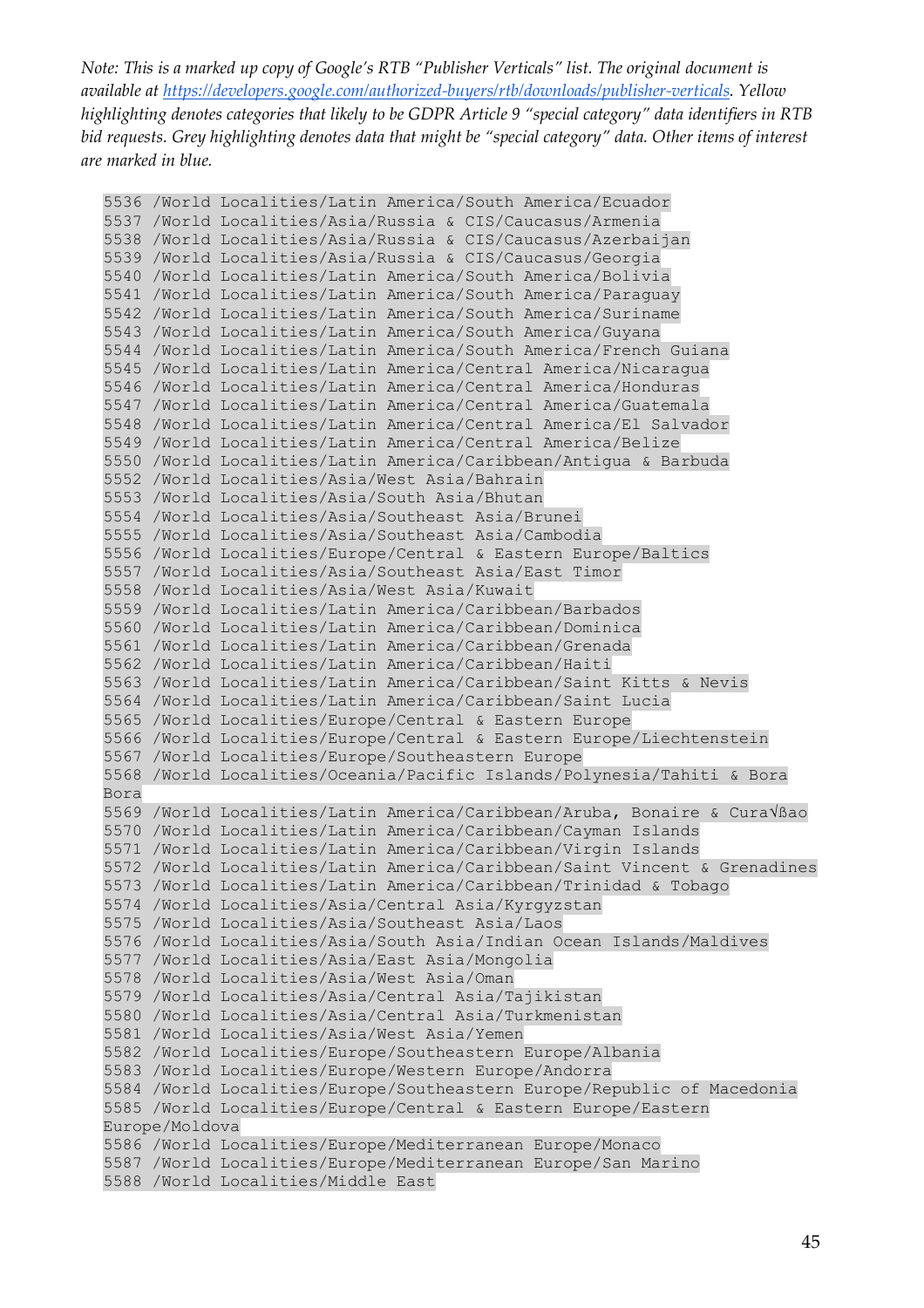5589 /World Localities/Oceania/Pacific Islands 5590 /World Localities/Asia/West Asia/Qatar 5591 /World Localities/Africa/Eastern Africa/Somalia 5592 /World Localities/Asia/West Asia/Palestine 5593 /World Localities/Asia/Russia & CIS 5594 /World Localities/Asia/Russia & CIS/Russian Federation/Northwestern Russia 5595 /World Localities/Asia/Russia & CIS/Russian Federation/Russian Central District 5596 /World Localities/North America/Canada/Atlantic Provinces/New Brunswick 5597 /World Localities/North America/Canada/Atlantic Provinces/Nova Scotia 5598 /World Localities/North America/Canada/Atlantic Provinces/Newfoundland & Labrador 5599 /World Localities/North America/Canada/Atlantic Provinces/Prince Edward Island 5600 /World Localities/North America/Canada/Canadian Prairies/Alberta 5601 /World Localities/North America/Canada/Canadian Prairies/Saskatchewan 5602 /World Localities/North America/Canada/Canadian Prairies/Manitoba 5603 /World Localities/Asia/Russia & CIS/Russian Federation/Russian Southern District 5604 /World Localities/Asia/Russia & CIS/Russian Federation/Volga District 5605 /World Localities/Asia/Russia & CIS/Russian Federation/Siberian Federal District 5606 /World Localities/Asia/Russia & CIS/Russian Federation/Far Eastern Russia 5607 /World Localities/Asia/Russia & CIS/Russian Federation/Urals District 5608 /World Localities/Europe/Western Europe/France/French Overseas (DOM-TOM) 5609 /World Localities/Europe/Western Europe/France/West France/Pays de la Loire/Nantes 5610 /World Localities/Europe/Western Europe/France/East France/Grand-Est/Alsace/Strasbourg 5611 /World Localities/Europe/Western Europe/France/North France/Hautsde-France/Nord-Pas-de-Calais/Lille 5612 /World Localities/Europe/Western Europe/France/South West France/Occitanie/Languedoc-Roussillon/Montpellier 5613 /World Localities/Europe/Western Europe/France/South West France/Nouvelle-Aquitaine/Aquitaine/Bordeaux 5614 /World Localities/Europe/Western Europe/France/West France/Brittany/Rennes 5616 /World Localities/Europe/Mediterranean Europe/Spain/Andalucia/C√°diz 5617 /World Localities/Europe/Western Europe/France/South East France/Corsica 5618 /World Localities/North America/USA/South (USA)/South Carolina/Greater Charleston (SC) 5619 /World Localities/Europe/Central & Eastern Europe/Eastern Europe/Ukraine/Kiev 5620 /World Localities/Asia/South Asia/Indian Ocean Islands 5621 /World Localities/Africa/Eastern Africa/Madagascar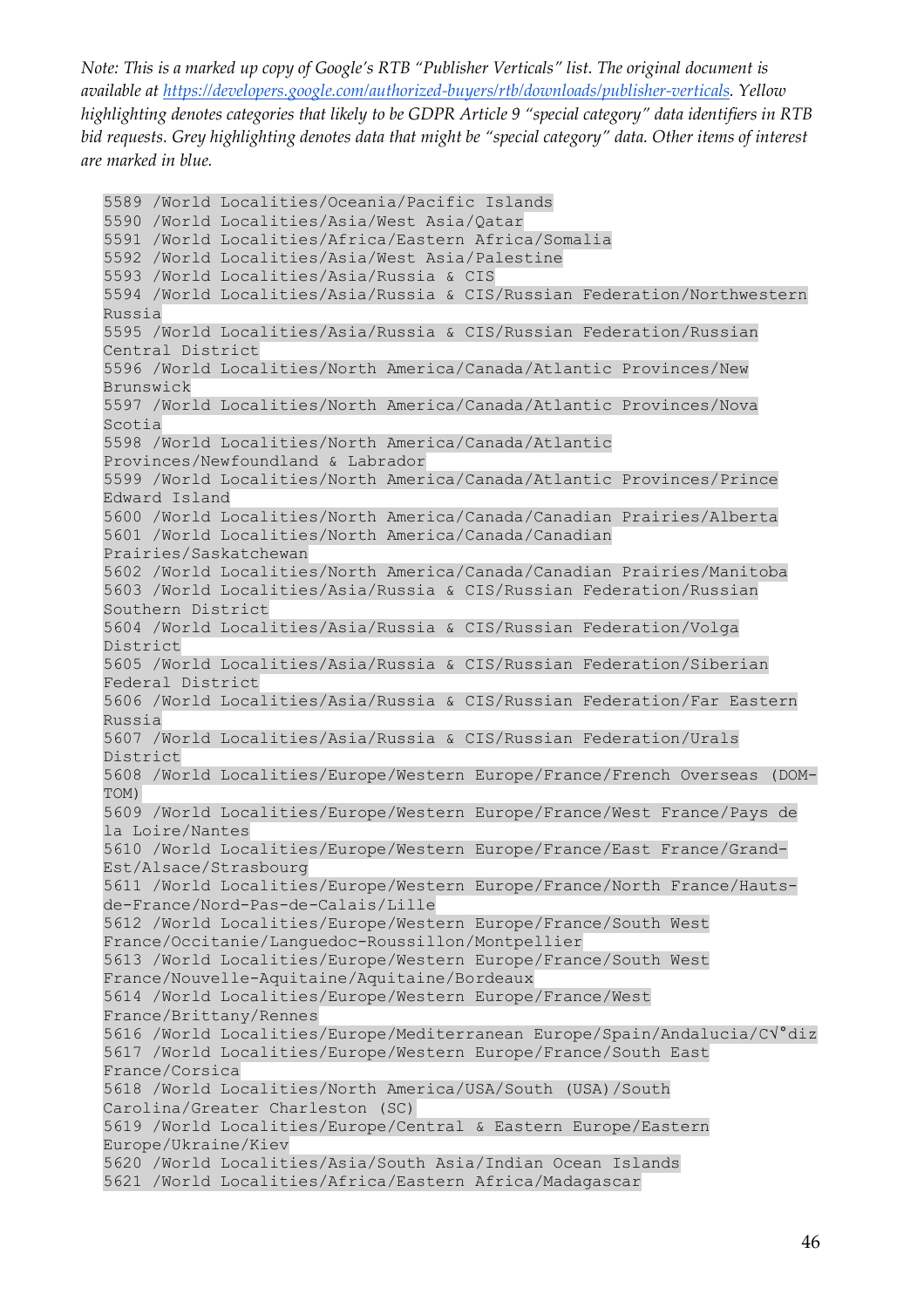5622 /World Localities/North America/USA/Florida/Florida Panhandle 5623 /World Localities/North America/USA/Florida/North Florida 5624 /World Localities/North America/USA/Florida/Central Florida 5625 /World Localities/North America/USA/Florida/Southern Florida/South Florida Metro 5626 /World Localities/Europe/Mediterranean Europe/Italy/Abruzzo 5627 /World Localities/Latin America/South America/Brazil/South Brazil/Paran√° 5628 /World Localities/Europe/Central & Eastern Europe/Eastern Europe/Ukraine/Crimea 5629 /World Localities/Latin America/South America/Brazil/South Brazil/Santa Catarina 5630 /World Localities/Latin America/South America/Brazil/South Brazil/Rio Grande do Sul 5631 /World Localities/Latin America/South America/Brazil/Northeast Brazil/Bahia 5632 /World Localities/Latin America/South America/Brazil/Southeast Brazil/Minas Gerais 5633 /World Localities/Africa/Northern Africa/Libya 5634 /World Localities/Africa/Eastern Africa/Mozambique 5635 /World Localities/Africa/Middle Africa/Cameroon 5636 /World Localities/Africa/Middle Africa/Angola 5637 /World Localities/Africa/Western Africa/C√¥te d'Ivoire 5638 /World Localities/North America/USA/Florida/Southern Florida 5639 /World Localities/Asia/South Asia/India/South India/Tamil Nadu 5640 /World Localities/Asia/South Asia/India/South India/Karnataka 5641 /World Localities/North America/USA/Florida/Southern Florida/South Florida Metro/Broward-Fort Lauderdale 5642 /World Localities/North America/USA/Florida/Central Florida/Deltona-Daytona Beach 5643 /World Localities/Asia/East Asia/China/Northeast China/Jilin 5644 /World Localities/Asia/South Asia/India/North India/Uttar Pradesh 5645 /World Localities/Asia/South Asia/India/West India/Maharashtra 5646 /World Localities/Asia/South Asia/India/West India/Rajasthan 5647 /World Localities/Asia/South Asia/India/West India/Gujarat 5648 /World Localities/Asia/South Asia/India/South India/Andhra Pradesh 5649 /World Localities/Asia/South Asia/India/East India/West Bengal 5650 /World Localities/Asia/South Asia/India/East India/Bihar 5651 /World Localities/Asia/South Asia/India/South India/Kerala 5652 /World Localities/Asia/South Asia/India/North India/Madhya Pradesh 5653 /World Localities/Africa/Western Africa/Senegal 5654 /World Localities/Asia/South Asia/India/East India/Orissa 5655 /World Localities/Asia/East Asia/China/South Central China/Anhui 5656 /World Localities/Asia/East Asia/China/Southwest China/Guangxi 5657 /World Localities/Asia/East Asia/China/Southwest China/Yunnan 5658 /World Localities/Asia/East Asia/China/South Central China/Jiangxi 5659 /World Localities/Asia/East Asia/China/Southwest China/Guizhou 5660 /World Localities/Asia/East Asia/China/North Central China/Shanxi 5661 /World Localities/Asia/East Asia/China/Northwest China/Gansu 5662 /World Localities/Asia/East Asia/China/Northwest China/Ningxia 5663 /World Localities/Asia/East Asia/China/Northwest China/Qinghai 5664 /World Localities/Asia/East Asia/China/North Central China/Inner Mongolia 5665 /World Localities/Asia/East Asia/China/Southeast China/Hainan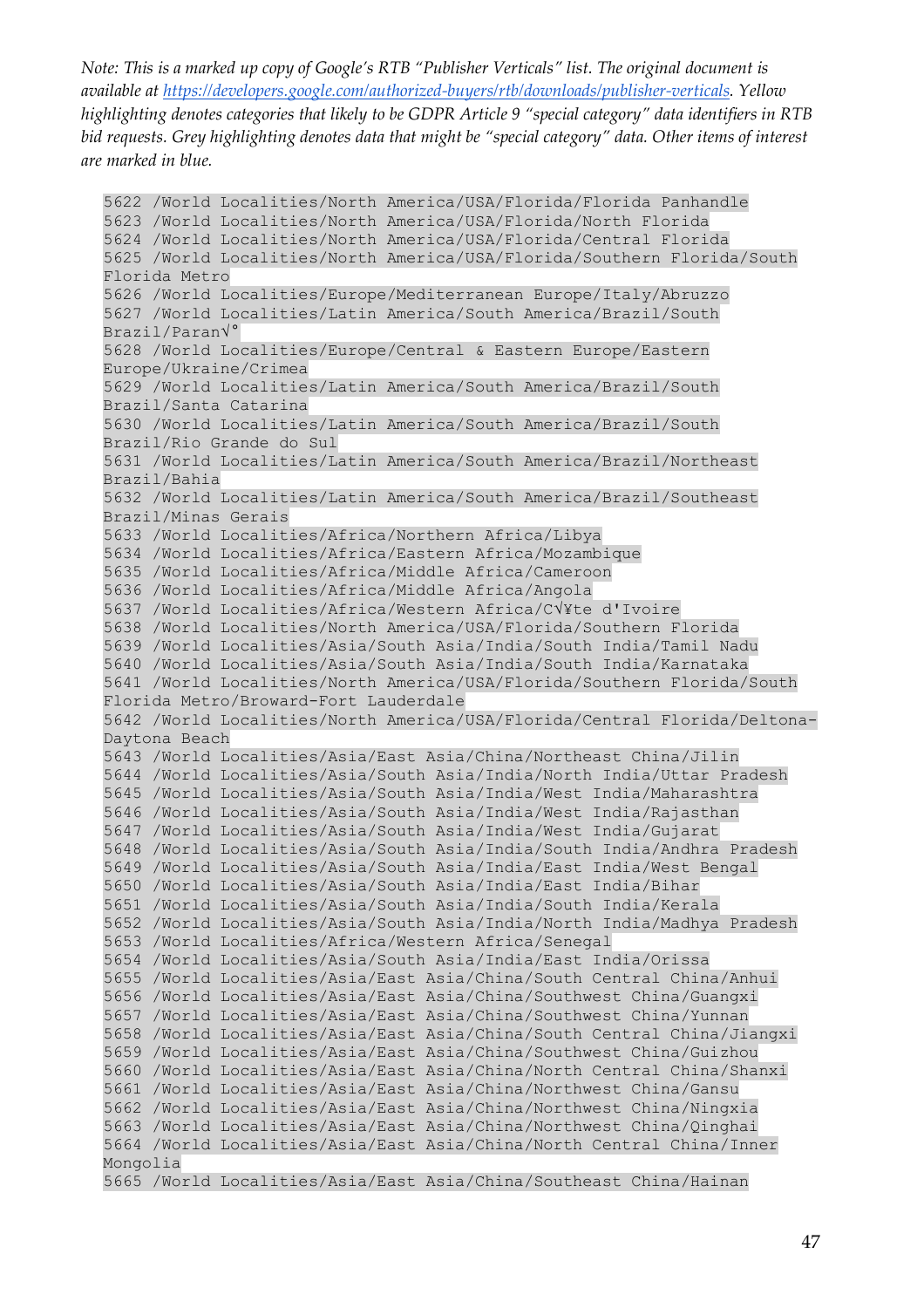```
5666 /World Localities/Asia/East Asia/China/Eastern China/Jiangsu/Nanjing
5667 /World Localities/Asia/East Asia/China/Northeast 
China/Heilongjiang/Harbin
5668 /World Localities/Asia/Southeast Asia/Philippines/Cebu
5669 /World Localities/North America/USA/California/California Central 
Coast
5670 /World Localities/North America/USA/New England/Connecticut/New 
Haven
5671 /World Localities/Africa/Eastern Africa/Zambia
5672 /World Localities/Asia/East Asia/South Korea/Gangwon
5673 /World Localities/Asia/East Asia/South Korea/South Gyeongsang
5674 /World Localities/Asia/East Asia/South Korea/North Gyeongsang
5675 /World Localities/Asia/East Asia/South Korea/South Jeolla
5676 /World Localities/Asia/East Asia/South Korea/North Jeolla
5677 /World Localities/Asia/East Asia/South Korea/South Chungcheong
5678 /World Localities/Asia/East Asia/South Korea/North Chungcheong
5679 /World Localities/Europe/Nordic Countries/Greenland
5680 /World Localities/Europe/Western Europe/France/South East 
France/Auvergne-Rh√¥ne-Alpes/Auvergne
5681 /World Localities/Europe/Western Europe/France/Central 
France/Centre-Val De Loire
5682 /World Localities/Europe/Western Europe/France/South West 
France/Nouvelle-Aquitaine/Limousin
5683 /World Localities/Europe/Western Europe/France/East France/Grand-
Est/Alsace
5684 /World Localities/Europe/Western Europe/France/East 
France/Bourgogne-Franche-Comt√©/Burgundy
5685 /World Localities/Europe/Western Europe/France/East France/Grand-
Est/Champagne-Ardenne
5686 /World Localities/Europe/Western Europe/France/East 
France/Bourgogne-Franche-Comt√©/Franche-Comt√©
5687 /World Localities/Europe/Western Europe/France/East France/Grand-
Est/Lorraine
5688 /World Localities/Europe/Western Europe/France/North 
France/Normandy/Lower Normandy
5689 /World Localities/Europe/Western Europe/France/North 
France/Normandy/Upper Normandy
5690 /World Localities/Europe/Western Europe/France/North France/Hauts-
de-France/Nord-Pas-de-Calais
5691 /World Localities/Europe/Western Europe/France/North France/Hauts-
de-France/Picardy
5692 /World Localities/Europe/Western Europe/France/South East 
France/Provence-Alpes-C√¥te d'Azur
5693 /World Localities/Europe/Western Europe/France/South East 
France/Auvergne-Rh√¥ne-Alpes/Rh√¥ne-Alpes
5694 /World Localities/Europe/Western Europe/France/South West 
France/Nouvelle-Aquitaine/Aquitaine
5695 /World Localities/Europe/Western Europe/France/South West 
France/Occitanie/Languedoc-Roussillon
5696 /World Localities/Europe/Western Europe/France/South West 
France/Occitanie/Midi-Pyr√©n√©es
5697 /World Localities/Europe/Western Europe/France/West France/Brittany
5698 /World Localities/Europe/Western Europe/France/West France/Pays de 
la Loire
```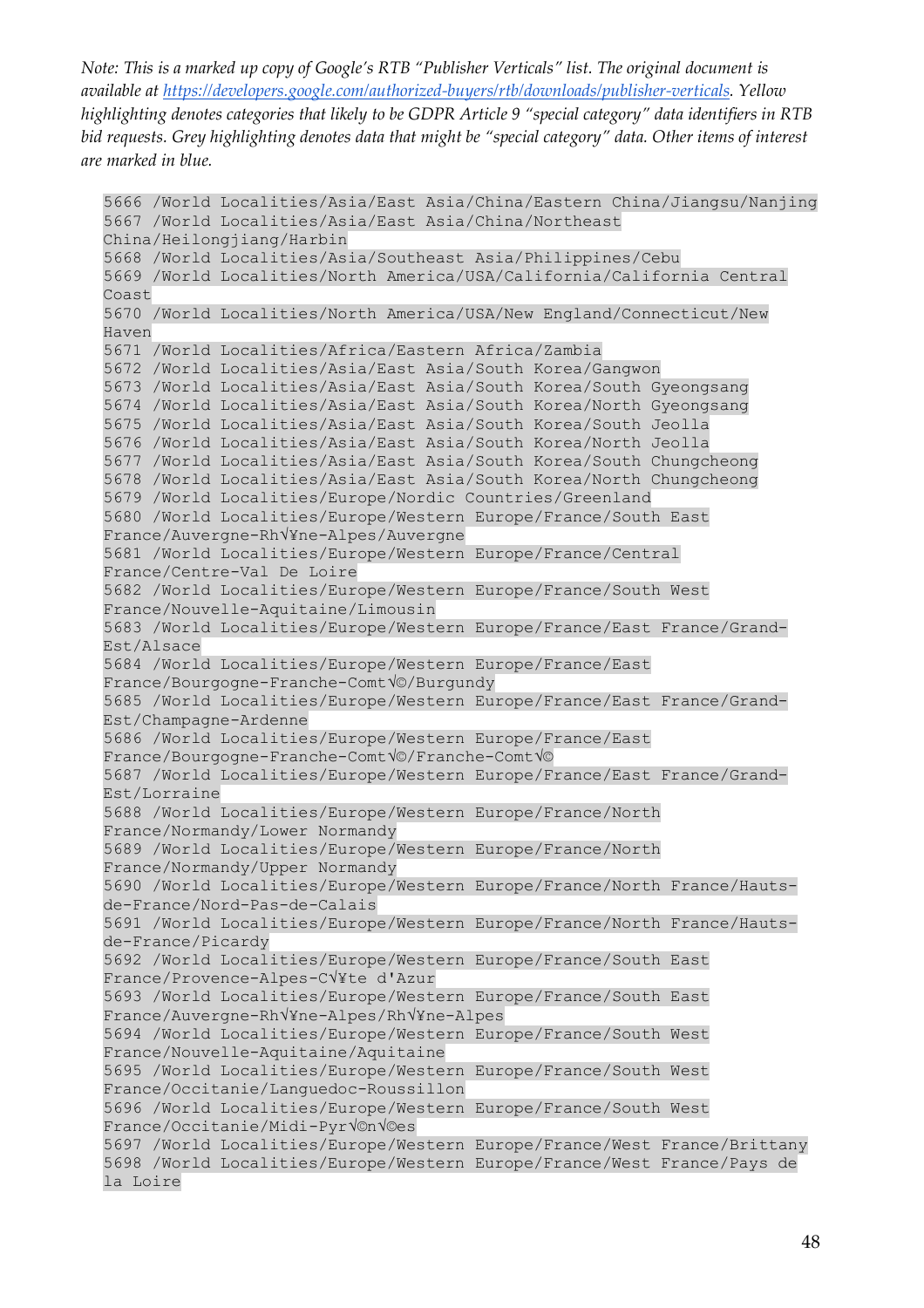5699 /World Localities/Europe/Western Europe/France/South West France/Nouvelle-Aquitaine/Poitou-Charentes 5700 /World Localities/Latin America/Caribbean/Guadeloupe 5701 /World Localities/Latin America/Caribbean/Martinique 5702 /World Localities/Asia/South Asia/Indian Ocean Islands/R√©union 5703 /World Localities/Asia/Southeast Asia/Indonesia/Java (Indonesia) 5704 /World Localities/Asia/Southeast Asia/Indonesia/Kalimantan 5705 /World Localities/Asia/Southeast Asia/Indonesia/Maluku Islands 5706 /World Localities/Asia/Southeast Asia/Indonesia/Nusa Tenggara 5707 /World Localities/Asia/Southeast Asia/Indonesia/Sulawesi 5708 /World Localities/Asia/Southeast Asia/Indonesia/Sumatra 5709 /World Localities/Asia/Southeast Asia/Indonesia/Western New Guinea 5710 /World Localities/Africa/Western Africa/Niger 5711 /World Localities/Africa/Western Africa/Mali 5712 /World Localities/Africa/Western Africa/Burkina Faso 5713 /World Localities/Africa/Southern Africa/Botswana 5714 /World Localities/Africa/Eastern Africa/Malawi 5715 /World Localities/Africa/Middle Africa/Chad 5716 /World Localities/Europe/Mediterranean Europe/Italy/Marche 5717 /World Localities/Europe/Mediterranean Europe/Italy/Friuli-Venezia Giulia 5718 /World Localities/Europe/Mediterranean Europe/Italy/Trentino-Alto Adige 5719 /World Localities/Europe/Mediterranean Europe/Italy/Umbria 5720 /World Localities/Europe/Mediterranean Europe/Italy/Basilicata 5721 /World Localities/Europe/Mediterranean Europe/Italy/Molise 5722 /World Localities/Europe/Mediterranean Europe/Italy/Aosta Valley 5723 /World Localities/Asia/East Asia/Japan/Chubu/Aichi 5724 /World Localities/Asia/East Asia/Japan/Chubu/Toyama 5725 /World Localities/Asia/East Asia/Japan/Chubu/Fukui 5726 /World Localities/Asia/East Asia/Japan/Chubu/Nagano 5727 /World Localities/Asia/East Asia/Japan/Chubu/Niigata 5728 /World Localities/Asia/East Asia/Japan/Chubu/Yamanashi 5729 /World Localities/Asia/East Asia/Japan/Chubu/Ishikawa 5730 /World Localities/Asia/East Asia/Japan/Chubu/Gifu 5731 /World Localities/Asia/East Asia/Japan/Chubu/Shizuoka 5732 /World Localities/Asia/East Asia/Japan/Chugoku/Tottori 5733 /World Localities/Asia/East Asia/Japan/Chugoku/Yamaguchi 5734 /World Localities/Asia/East Asia/Japan/Chugoku/Shimane 5735 /World Localities/Asia/East Asia/Japan/Chugoku/Hiroshima 5736 /World Localities/Asia/East Asia/Japan/Chugoku/Okayama 5737 /World Localities/Asia/East Asia/Japan/Kansai/Hyogo 5738 /World Localities/Asia/East Asia/Japan/Kansai/Shiga 5739 /World Localities/Asia/East Asia/Japan/Kansai/Nara 5740 /World Localities/Asia/East Asia/Japan/Kansai/Wakayama 5741 /World Localities/Asia/East Asia/Japan/Kansai/Mie 5742 /World Localities/Asia/East Asia/Japan/Kanto/Chiba 5743 /World Localities/Asia/East Asia/Japan/Kanto/Saitama 5744 /World Localities/Asia/East Asia/Japan/Kanto/Kanagawa 5745 /World Localities/Asia/East Asia/Japan/Kanto/Gunma 5746 /World Localities/Asia/East Asia/Japan/Kanto/Ibaraki 5747 /World Localities/Asia/East Asia/Japan/Kanto/Tochigi 5748 /World Localities/Asia/East Asia/Japan/Kyushu/Saga 5749 /World Localities/Asia/East Asia/Japan/Kyushu/Nagasaki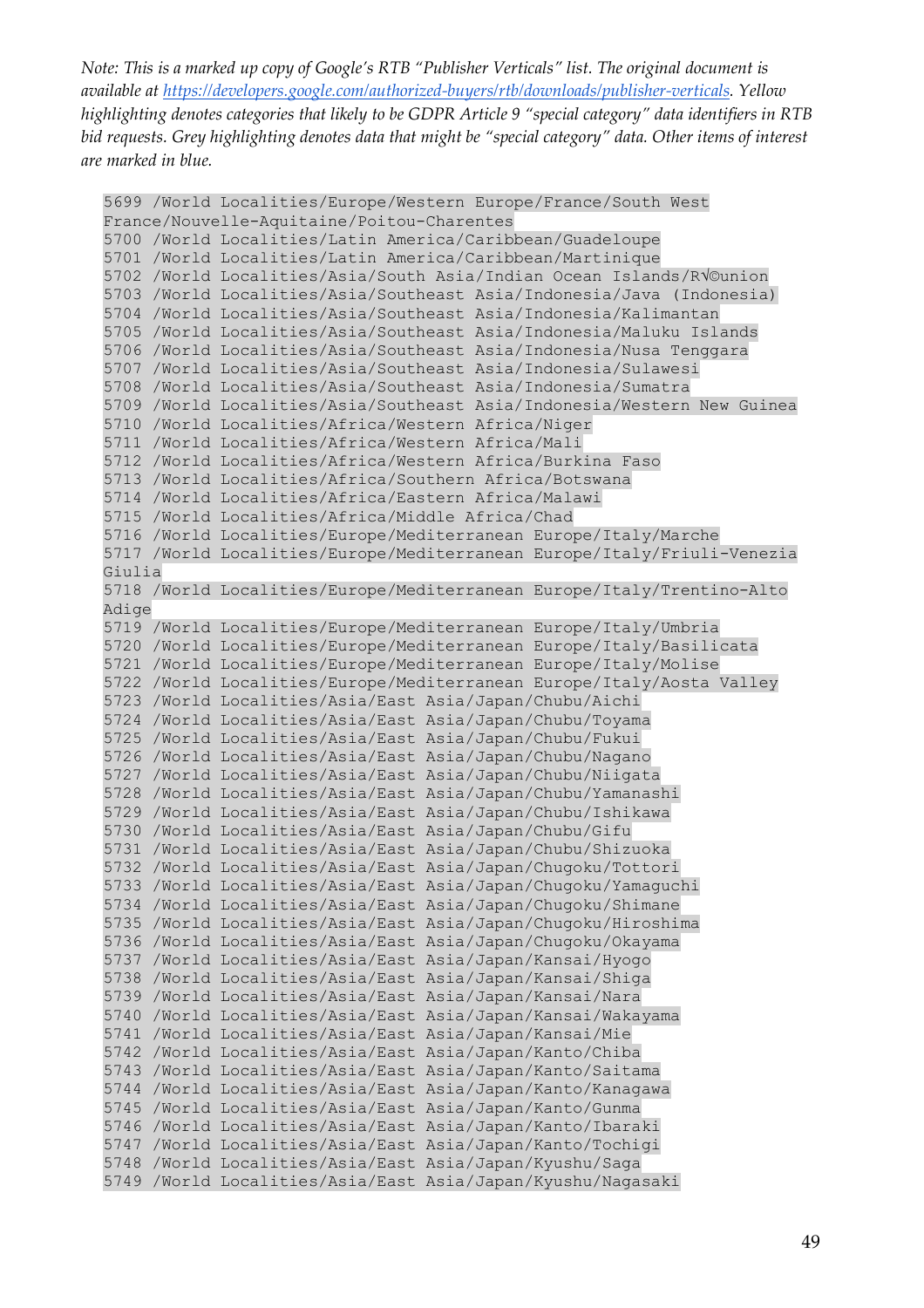```
5750 /World Localities/Asia/East Asia/Japan/Kyushu/Oita
5751 /World Localities/Asia/East Asia/Japan/Kyushu/Miyazaki
5752 /World Localities/Asia/East Asia/Japan/Kyushu/Kagoshima
5753 /World Localities/Asia/East Asia/Japan/Kyushu/Kumamoto
5754 /World Localities/Asia/East Asia/Japan/Shikoku/Kagawa
5755 /World Localities/Asia/East Asia/Japan/Shikoku/Ehime
5756 /World Localities/Asia/East Asia/Japan/Shikoku/Tokushima
5757 /World Localities/Asia/East Asia/Japan/Shikoku/Kochi
5758 /World Localities/Asia/East Asia/Japan/Tohoku/Aomori
5759 /World Localities/Asia/East Asia/Japan/Tohoku/Akita
5760 /World Localities/Asia/East Asia/Japan/Tohoku/Iwate
5761 /World Localities/Asia/East Asia/Japan/Tohoku/Yamagata
5762 /World Localities/Asia/East Asia/Japan/Tohoku/Miyagi
5763 /World Localities/Asia/East Asia/Japan/Tohoku/Fukushima
5764 /World Localities/Asia/East Asia/Japan/Kanto/Kanagawa/Kawasaki
5765 /World Localities/Asia/East Asia/Japan/Tohoku/Miyagi/Sendai
5766 /World Localities/Asia/Russia & CIS/Russian Federation/North 
Caucasian District
5767 /World Localities/Europe/Southeastern Europe/Kosovo
5768 /World Localities/Europe/Southeastern Europe/Montenegro
5769 /World Localities/Europe/Mediterranean Europe/Vatican City
5770 /World Localities/Europe/Mediterranean Europe/Spain/Cantabria
5771 /World Localities/Europe/Mediterranean Europe/Italy/Campania/Salerno 
& Amalfi Coast
5772 /World Localities/Europe/Mediterranean Europe/Portugal/Porto
5773 /World Localities/Europe/Mediterranean Europe/Portugal/Azores & 
Madeira
5774 /World Localities/Latin America/South America/Brazil/Central West 
Brazil/Goi√°s
5775 /World Localities/Asia/South Asia/India/East India/Chhattisgarh
5776 /World Localities/Asia/South Asia/India/North India/Punjab (India)
5777 /World Localities/Latin America/South America/Brazil/Southeast 
Brazil/Espirito Santo
5778 /World Localities/Latin America/South America/Brazil/Northeast 
Brazil/Alagoas
5779 /World Localities/Latin America/South America/Brazil/Northeast 
Brazil/Cear√°
5780 /World Localities/Latin America/South America/Brazil/Northeast 
Brazil/Maranh√£o
5781 /World Localities/Latin America/South America/Brazil/Northeast 
Brazil/Paraíba
5782 /World Localities/Latin America/South America/Brazil/Northeast 
Brazil/Pernambuco
5783 /World Localities/Latin America/South America/Brazil/Northeast 
Brazil/Piau\forall \neq5784 /World Localities/Latin America/South America/Brazil/Northeast 
Brazil/Rio Grande do Norte
5785 /World Localities/Latin America/South America/Brazil/Northeast 
Brazil/Sergipe
5786 /World Localities/Latin America/South America/Brazil/Central West 
Brazil/Mato Grosso
5787 /World Localities/Latin America/South America/Brazil/Central West 
Brazil/Mato Grosso do Sul
```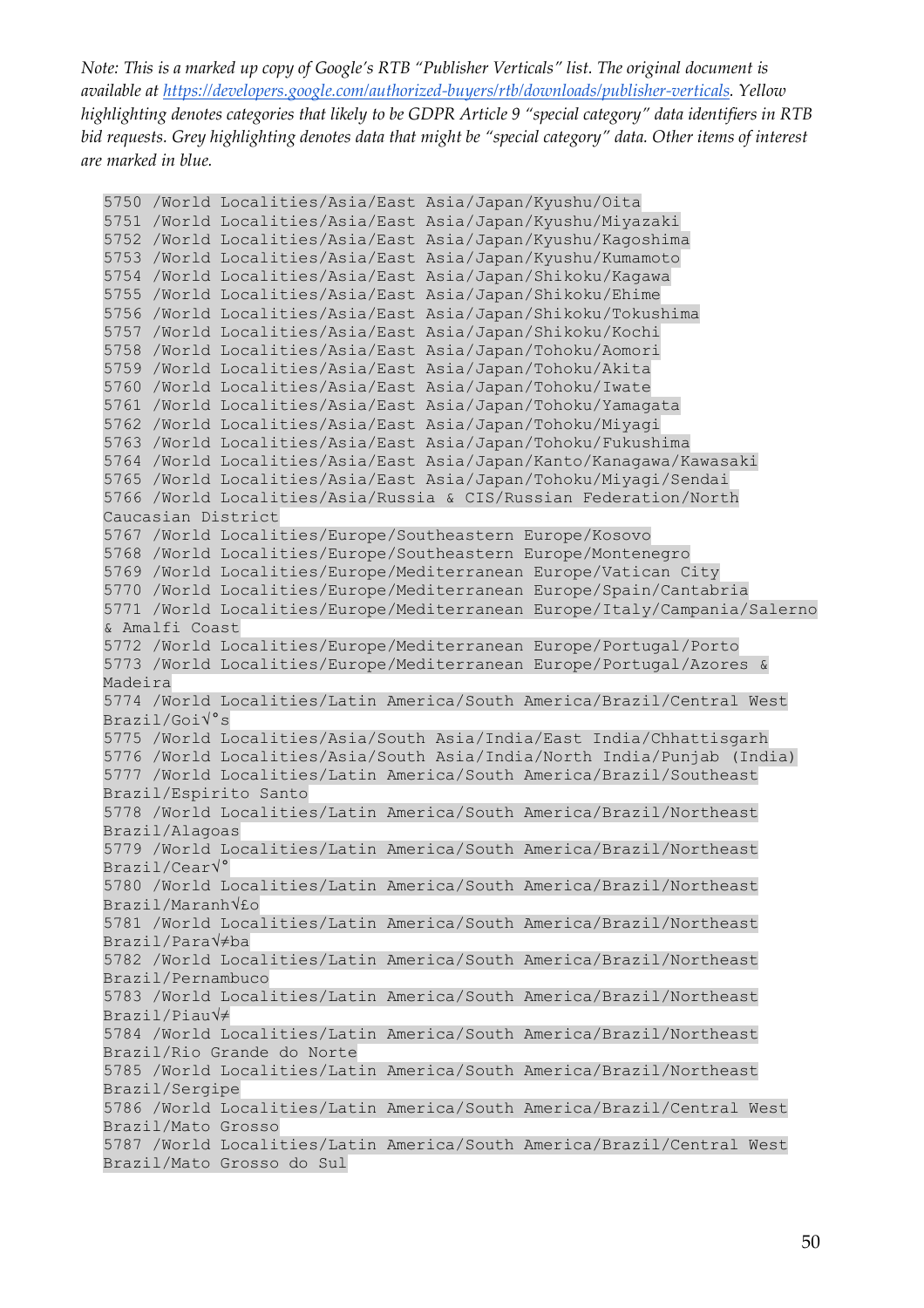5788 /World Localities/Latin America/South America/Brazil/North Brazil/Amazonas 5789 /World Localities/Latin America/South America/Brazil/North Brazil/Par√° 5790 /World Localities/Latin America/South America/Brazil/North Brazil/Rond√¥nia 5791 /World Localities/Latin America/South America/Brazil/North Brazil/Tocantins 5792 /World Localities/Latin America/Central America/Mexico/Baja California 5793 /World Localities/Latin America/Central America/Mexico/Northern Mexico 5794 /World Localities/Latin America/Central America/Mexico/Northern Mexico/Nuevo Le $\sqrt{\geq}$ n 5795 /World Localities/Latin America/Central America/Mexico/Northern Mexico/Chihuahua 5796 /World Localities/Latin America/Central America/Mexico/Northern Mexico/Tamaulipas 5797 /World Localities/Latin America/Central America/Mexico/Central Mexico 5798 /World Localities/Latin America/Central America/Mexico/Central Mexico/Mexico State 5799 /World Localities/Latin America/Central America/Mexico/Central Mexico/Veracruz 5800 /World Localities/Latin America/Central America/Mexico/Central Mexico/Puebla 5801 /World Localities/Latin America/Central America/Mexico/Central Mexico/Guanajuato 5802 /World Localities/Latin America/Central America/Mexico/Pacific Coast (Mexico) 5803 /World Localities/Latin America/Central America/Mexico/Pacific Coast (Mexico)/Guerrero 5804 /World Localities/Latin America/Central America/Mexico/Pacific Coast (Mexico)/Oaxaca 5805 /World Localities/Latin America/Central America/Mexico/Pacific Coast (Mexico)/Jalisco 5806 /World Localities/Latin America/Central America/Mexico/Pacific Coast (Mexico)/Chiapas 5807 /World Localities/Latin America/Central America/Mexico/Pacific Coast (Mexico)/Michoac√°n 5808 /World Localities/Latin America/Central America/Mexico/Pacific Coast (Mexico)/Sinaloa 5809 /World Localities/Latin America/Central America/Mexico/Yucat√°n Peninsula 5810 /World Localities/Asia/Southeast Asia/Thailand/Chiang Mai 5811 /World Localities/Asia/Southeast Asia/Thailand/Southern Thailand 5812 /World Localities/Asia/Southeast Asia/Thailand/Pattaya 5813 /World Localities/Latin America/Central America/Mexico/Baja California/Los Cabos 5814 /World Localities/Latin America/Central America/Mexico/Central Mexico/Cuernavaca (Morelos) 5815 /World Localities/Latin America/Central America/Mexico/Pacific Coast (Mexico)/Guerrero/Acapulco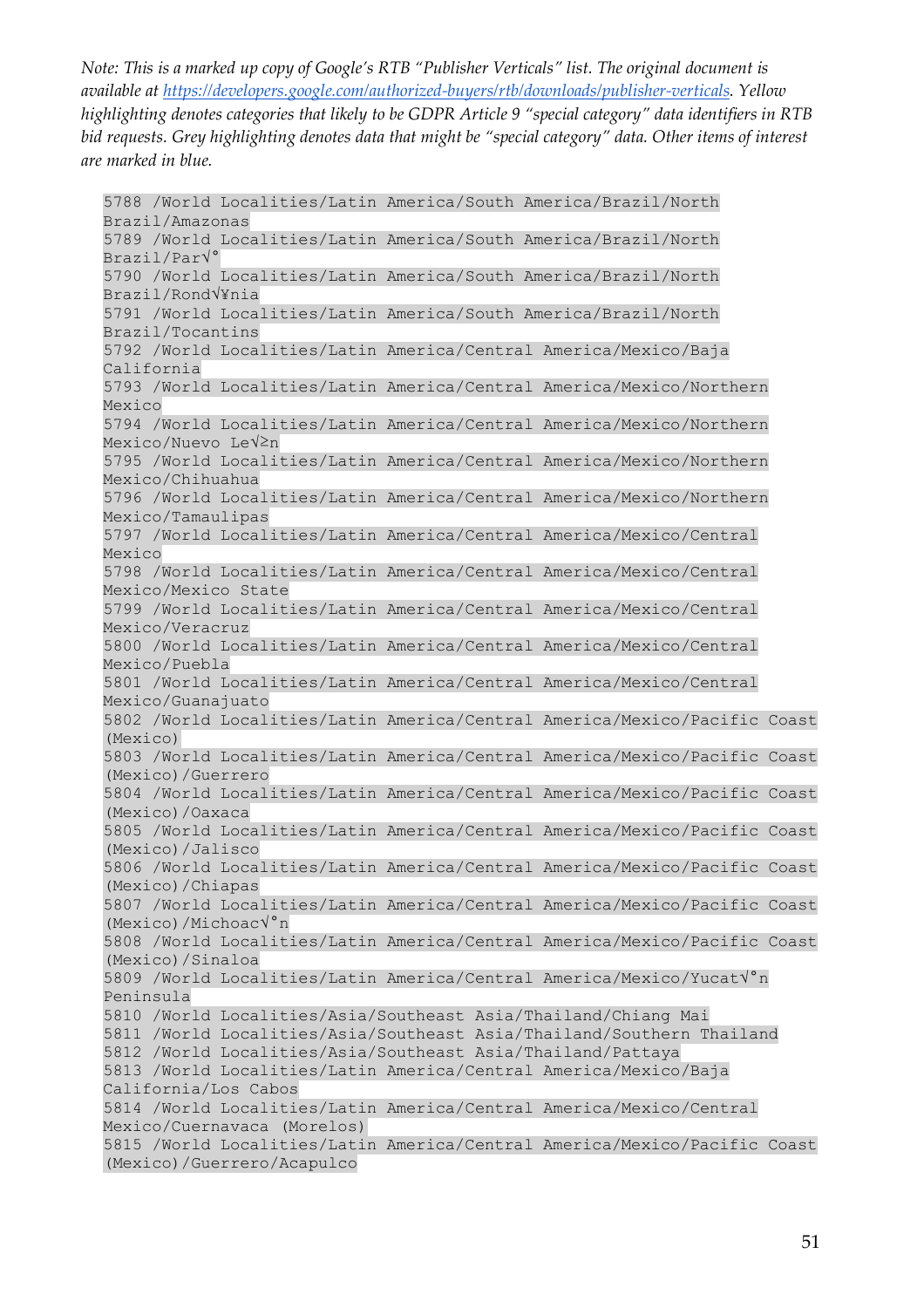5816 /World Localities/Latin America/Central America/Mexico/Pacific Coast (Mexico)/Jalisco/Puerto Vallarta 5817 /World Localities/Latin America/Central America/Mexico/Yucat√°n Peninsula/Quintana Roo 5818 /World Localities/Latin America/Central America/Mexico/Yucat√°n Peninsula/Yucat√°n 5819 /World Localities/Latin America/Central America/Mexico/Yucat√°n Peninsula/Quintana Roo/Canc√∫n & Riviera Maya 5820 /World Localities/Latin America/Central America/Mexico/Yucat√°n Peninsula/Yucat√°n/M√©rida 5821 /World Localities/North America/USA/South (USA)/South Carolina/Myrtle Beach & Grand Strand 5822 /World Localities/North America/USA/Florida/Southern Florida/Florida Keys 5823 /World Localities/North America/USA/Florida/Southern Florida/Fort Myers-Cape Coral 5824 /World Localities/North America/USA/Florida/Florida Panhandle/Tallahassee 5825 /World Localities/Europe/Southeastern Europe/Greece/Crete 5826 /World Localities/North America/USA/Hawaii/Oahu 5827 /World Localities/North America/USA/Hawaii/Maui 5828 /World Localities/North America/USA/Hawaii/Big Island (Hawaii) 5829 /World Localities/North America/USA/Hawaii/Kauai 5831 /World Localities/Europe/Southeastern Europe/Greece/Aegean Islands 5832 /World Localities/Latin America/South America/Ecuador/Galapagos Islands 5833 /World Localities/Latin America/South America/Ecuador/Quito 5834 /World Localities/Asia/West Asia/Turkey/Aegean Turkey 5835 /World Localities/Asia/West Asia/Turkey/Black Sea Turkey 5836 /World Localities/Asia/West Asia/Turkey/Central Anatolia 5837 /World Localities/Asia/West Asia/Turkey/Eastern Anatolia 5838 /World Localities/Asia/West Asia/Turkey/Marmara Region 5839 /World Localities/Asia/West Asia/Turkey/Mediterranean Turkey 5840 /World Localities/Asia/West Asia/Turkey/Southeastern Anatolia 5841 /World Localities/Asia/West Asia/Turkey/Marmara Region/Bursa 5842 /World Localities/Asia/West Asia/Turkey/Aegean Turkey/Izmir 5843 /World Localities/Asia/West Asia/Turkey/Mediterranean Turkey/Antalya 5844 /World Localities/Asia/West Asia/Turkey/Central Anatolia/Cappadocia 5845 /World Localities/Asia/West Asia/Turkey/Aegean Turkey/Muğla 5846 /World Localities/Asia/West Asia/Turkey/Aegean Turkey/Pamukkale 5847 /World Localities/Asia/West Asia/Turkey/Central Anatolia/Konya 5848 /World Localities/Asia/West Asia/Turkey/Mediterranean Turkey/Adana 5849 /World Localities/Asia/West Asia/Turkey/Aegean Turkey/Muğla/Bodrum 5850 /World Localities/Asia/West Asia/Turkey/Mediterranean Turkey/Mersin 5851 /World Localities/Europe/Western Europe/Benelux/Belgium/Flanders 5852 /World Localities/Europe/Western Europe/Benelux/Belgium/Wallonia 5853 /World Localities/Europe/Central & Eastern Europe/Austria/Burgenland 5854 /World Localities/Europe/Central & Eastern Europe/Austria/Carinthia 5855 /World Localities/Europe/Central & Eastern Europe/Austria/Lower Austria 5856 /World Localities/Europe/Central & Eastern Europe/Austria/Salzburg 5857 /World Localities/Europe/Central & Eastern Europe/Austria/Styria 5858 /World Localities/Europe/Central & Eastern Europe/Austria/Tyrol